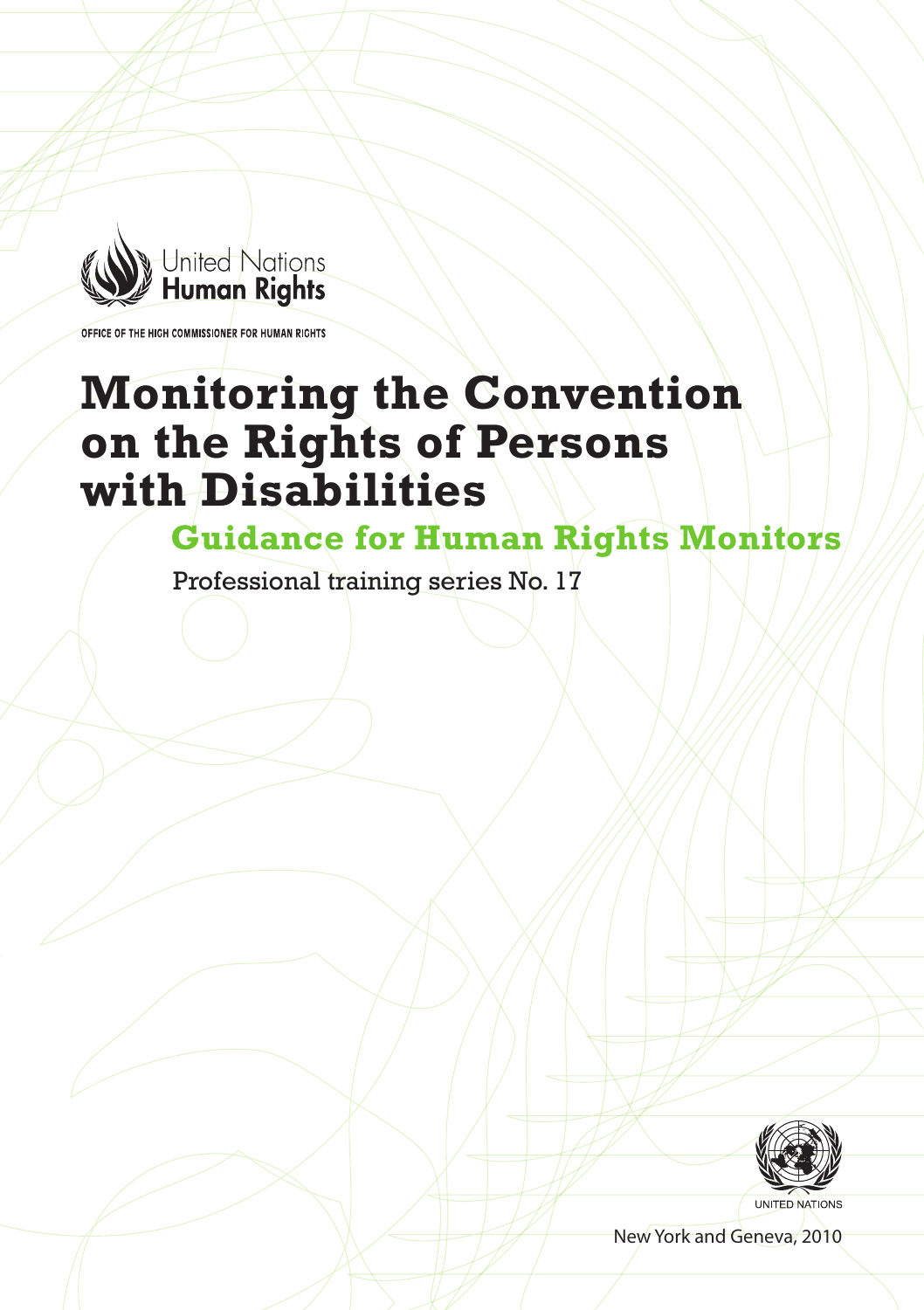## **Note**

The designations employed and the presentation of the material in this publication do not imply the expression of any opinion whatsoever on the part of the Secretariat of the United Nations concerning the legal status of any country, territory, city or area, or of its authorities, or concerning the delimitation of its frontiers or boundaries.

HR/P/PT/17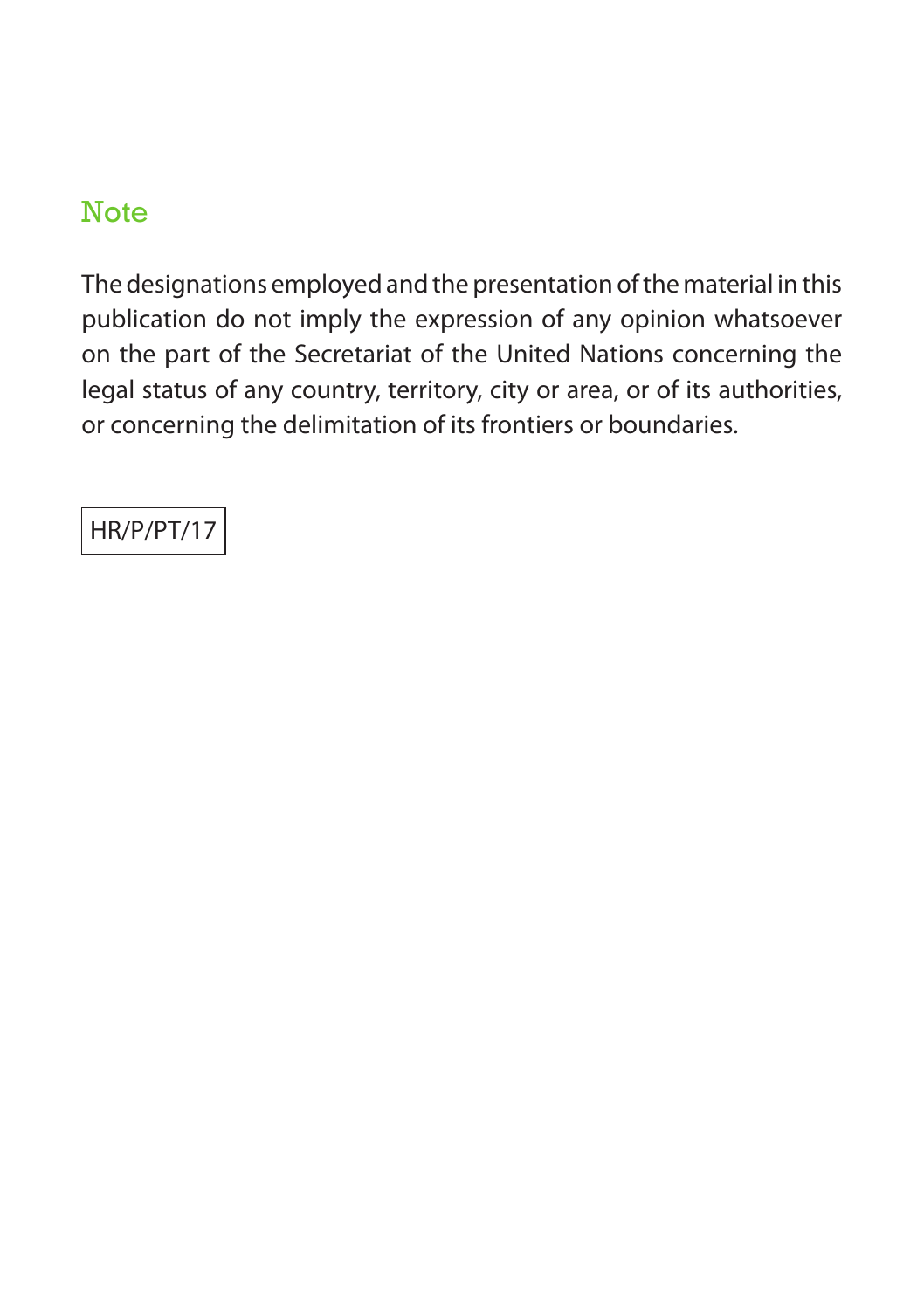## **Contents**

| I. |  | Understanding disability as a human rights issue  07        |    |  |
|----|--|-------------------------------------------------------------|----|--|
| Π. |  | The Convention on the Rights of Persons                     |    |  |
|    |  |                                                             |    |  |
|    |  |                                                             |    |  |
|    |  |                                                             |    |  |
|    |  |                                                             |    |  |
|    |  |                                                             |    |  |
|    |  |                                                             |    |  |
|    |  | III. Monitoring the rights of persons with disabilities:    |    |  |
|    |  |                                                             | 33 |  |
|    |  | A. The central role and involvement of persons with         |    |  |
|    |  |                                                             | 33 |  |
|    |  | B. Identifying and mapping "duty-bearers"                   |    |  |
|    |  |                                                             | 34 |  |
|    |  | C. Building capacity of persons with disabilities           |    |  |
|    |  |                                                             |    |  |
|    |  | D. The twin-track approach to monitoring the Convention  38 |    |  |
|    |  |                                                             |    |  |
|    |  |                                                             |    |  |
|    |  |                                                             |    |  |
|    |  |                                                             |    |  |
|    |  |                                                             |    |  |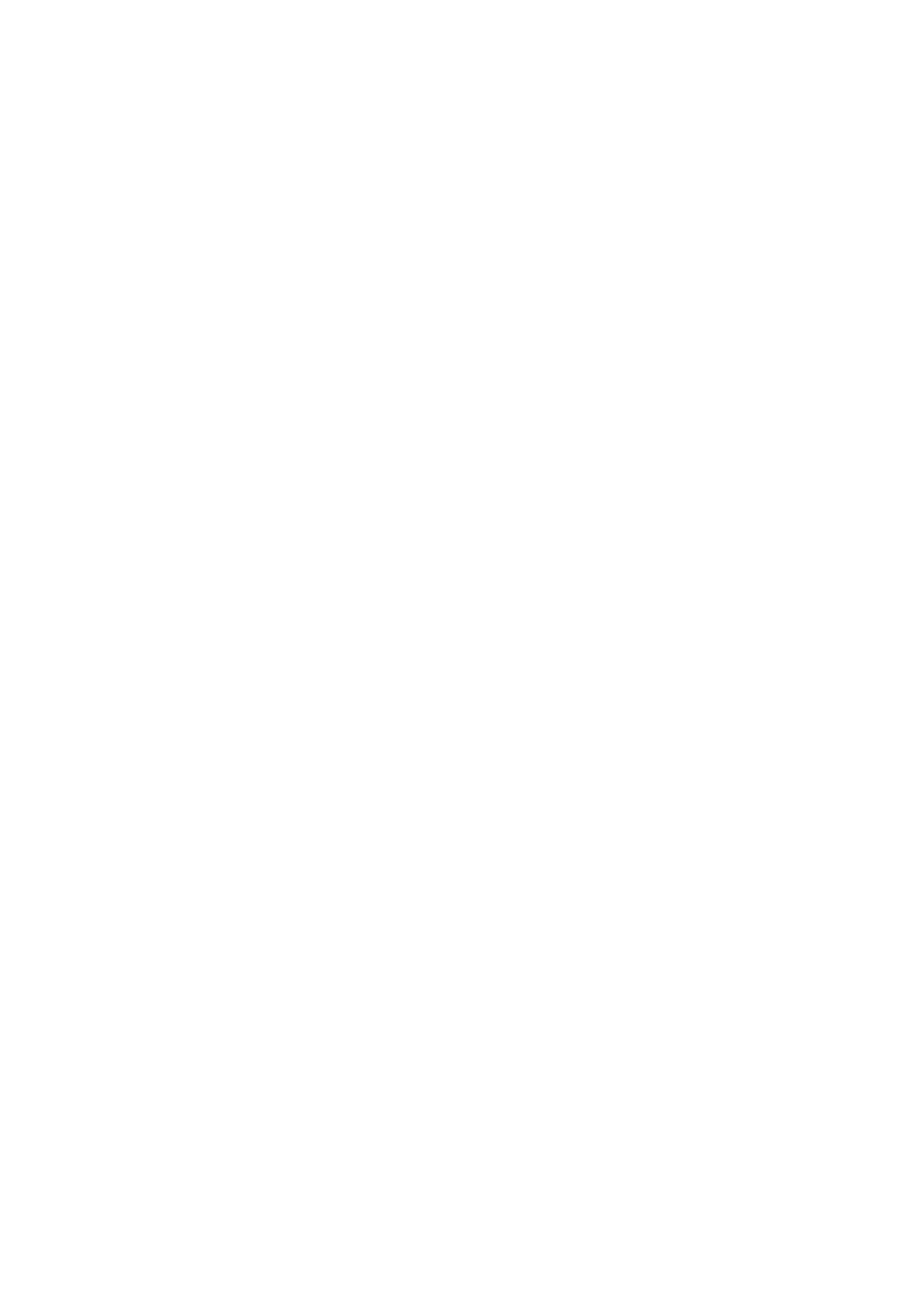## <span id="page-4-0"></span>Foreword

Women, men and children with disabilities are too often amongst the most marginalized in all societies and face unique challenges in the enjoyment of their human rights. For a long time it was assumed that such challenges were the natural and unavoidable consequence of their physical, mental, intellectual or sensory impairment.

 The adoption and the entry into force of the Convention on the Rights of Persons with Disabilities and its Optional Protocol challenge such attitudes and mark a profound shift in existing approaches towards disability. In the Convention, the focus is no longer on a perceived "wrongness" of the person, with the impairment seen as a matter of deficiency or disease. On the contrary, the Convention views disability as a "pathology of society", that is, as the result of the failure of societies to be inclusive and to accommodate individual differences. Societies need to change, not the individual, and the Convention provides a road map for such change.

Human rights monitoring can play a key role in supporting States to effectively implement the Convention at national level and in empowering persons with disabilities to become increasingly aware of their rights, therefore bringing about positive change in the lives of persons with disabilities across regions.

Human rights work requires preparation, technical skills and substantive knowledge in order to be effectively conducted. The purpose of this publication is to assist United Nations human rights officers and other human rights monitors—including from Governments, national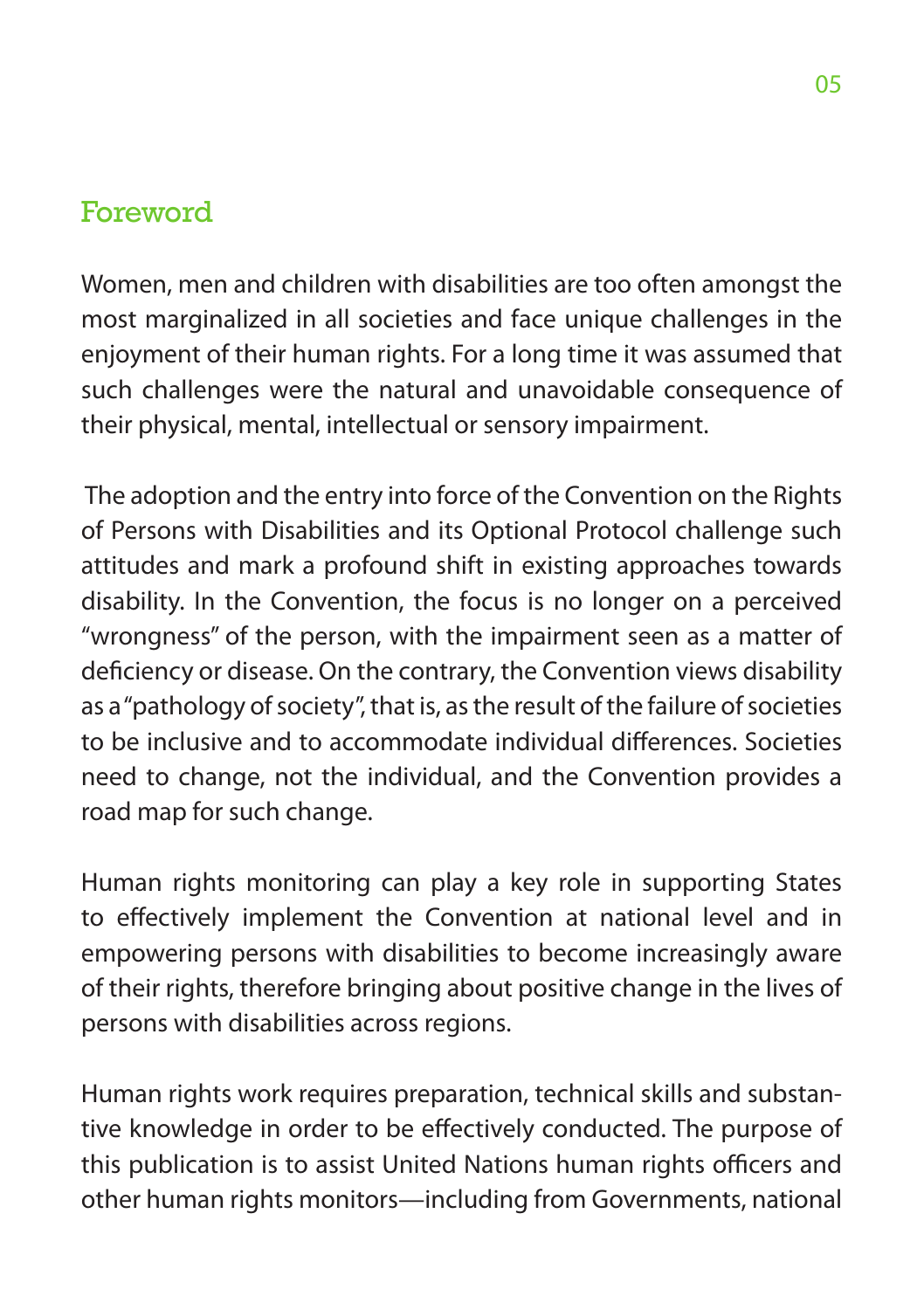human rights institutions and non-governmental organizations—to engage in monitoring the rights of persons with disabilities, in line with the Convention. This publication provides an explanation of the paradigm shift that the Convention enshrines and of the scope, standards and principles recognized by it. Furthermore, it proposes a methodology for monitoring the rights of persons with disabilities, and provides useful advice on issues to consider when working with persons with disabilities.

Persons with disabilities have historically been invisible in the human rights system and have been overlooked in human rights work. This is no longer acceptable. This publication will assist those engaged in human rights monitoring to effectively include the perspective of persons with disabilities in their activities, by not only integrating persons with disabilities in general monitoring work, but also by paying specific attention to monitoring the situation and enjoyment of rights by persons with disabilities where required.

Hiera

Navanethem Pillay United Nations High Commissioner for Human Rights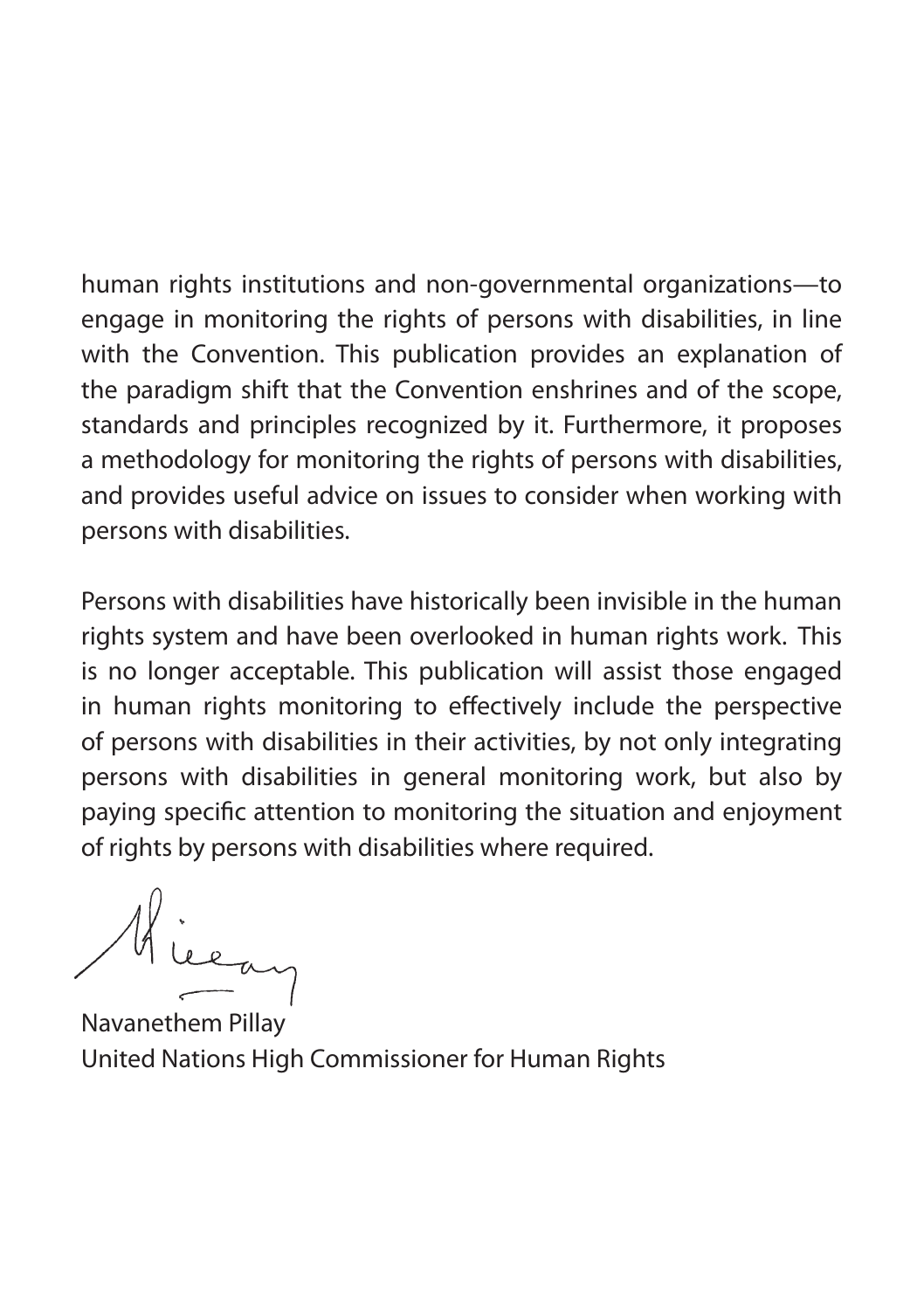## <span id="page-6-0"></span>I. Understanding disability as a human rights issue

It is estimated that over 650 million people, 10 per cent of the world's population, have a disability. Eighty per cent live in developing countries. Some women, men and children with disabilities are fully integrated in society, and are participating in and actively contributing to all areas of life. However, the great majority face discrimination, exclusion, isolation and even abuse. Many persons with disabilities live in extreme poverty, in institutions, without education or employment opportunities and face a range of other marginalizing factors. In some countries they are denied the right to own property and it is common for persons with disabilities to be denied the right to make decisions for themselves. The discrimination they face is widespread, cutting across geographical boundaries and affecting people in all spheres of life and all sectors of society.

The entry into force of the Convention on the Rights of Persons with Disabilities and its Optional Protocol in May 2008 marked the beginning of a new era in the efforts "to promote, protect and ensure the full and equal enjoyment of all human rights and fundamental freedoms by all persons with disabilities, and to promote respect for their inherent dignity" (art. 1). Although persons with disabilities have always been entitled to the same rights as everyone else, it is the first time that their rights are set out comprehensively in a binding international instrument.

The development of the Convention reflects the shift that has taken place in the way disability and persons with disabilities are seen. Historically, disability has been considered to be a personal condition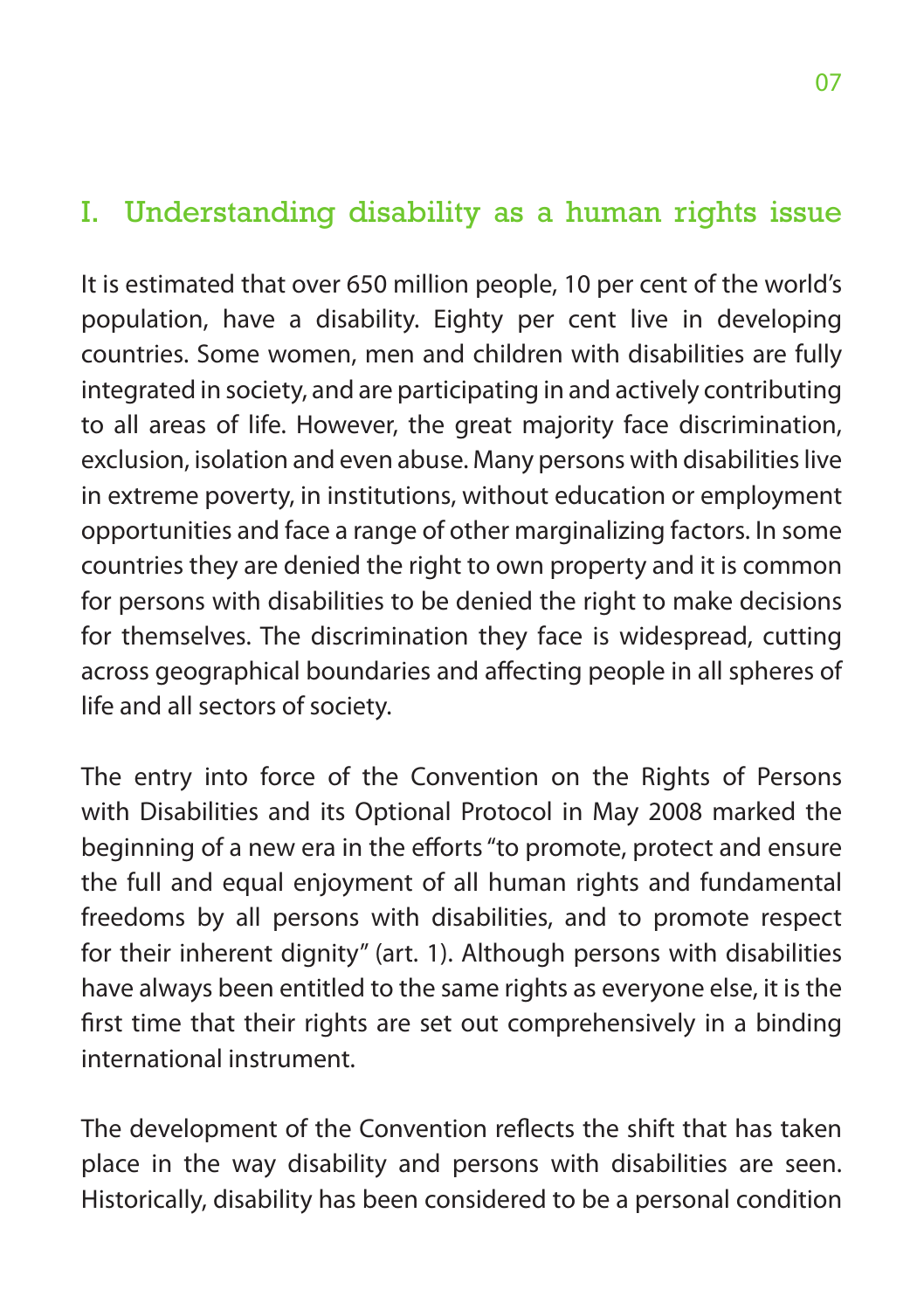### I. Understanding disability as a human rights issue

residing in the individual. As an individual deficit, the status of "being disabled" has been viewed as the natural cause for some people being unable to attend a regular school, get a job or participate in social life. When disability is perceived in this way, society's responses are restricted to only one of two paths: individuals can be "fixed" through medicine or rehabilitation (medical approach); or they can be cared for, through charity or welfare programmes (charity approach). According to this old model, the lives of persons with disabilities are handed over to professionals who control such fundamental decisions as where they will go to school, what support they will receive and where they will live.

Over the past few decades, there has been an important change in the way disability is understood. The focus is no longer on what is wrong with the person. Instead, disability is recognized as the consequence of the interaction of the individual with an environment that does not accommodate that individual's differences and limits or impedes the individual's participation in society. This approach is referred to as the social model of disability. The Convention on the Rights of Persons with Disabilities endorses this model and takes it forward by explicitly recognizing disability as a human rights issue.

From this perspective, the social, legal, economic, political and environmental conditions that act as barriers to the full exercise of rights by persons with disabilities need to be identified and overcome. For example, their marginalization and their exclusion from education are not the result of their inability to learn but of insufficient teacher training or inaccessible classrooms; their exclusion from the labour market might be due to a lack of transport to the workplace or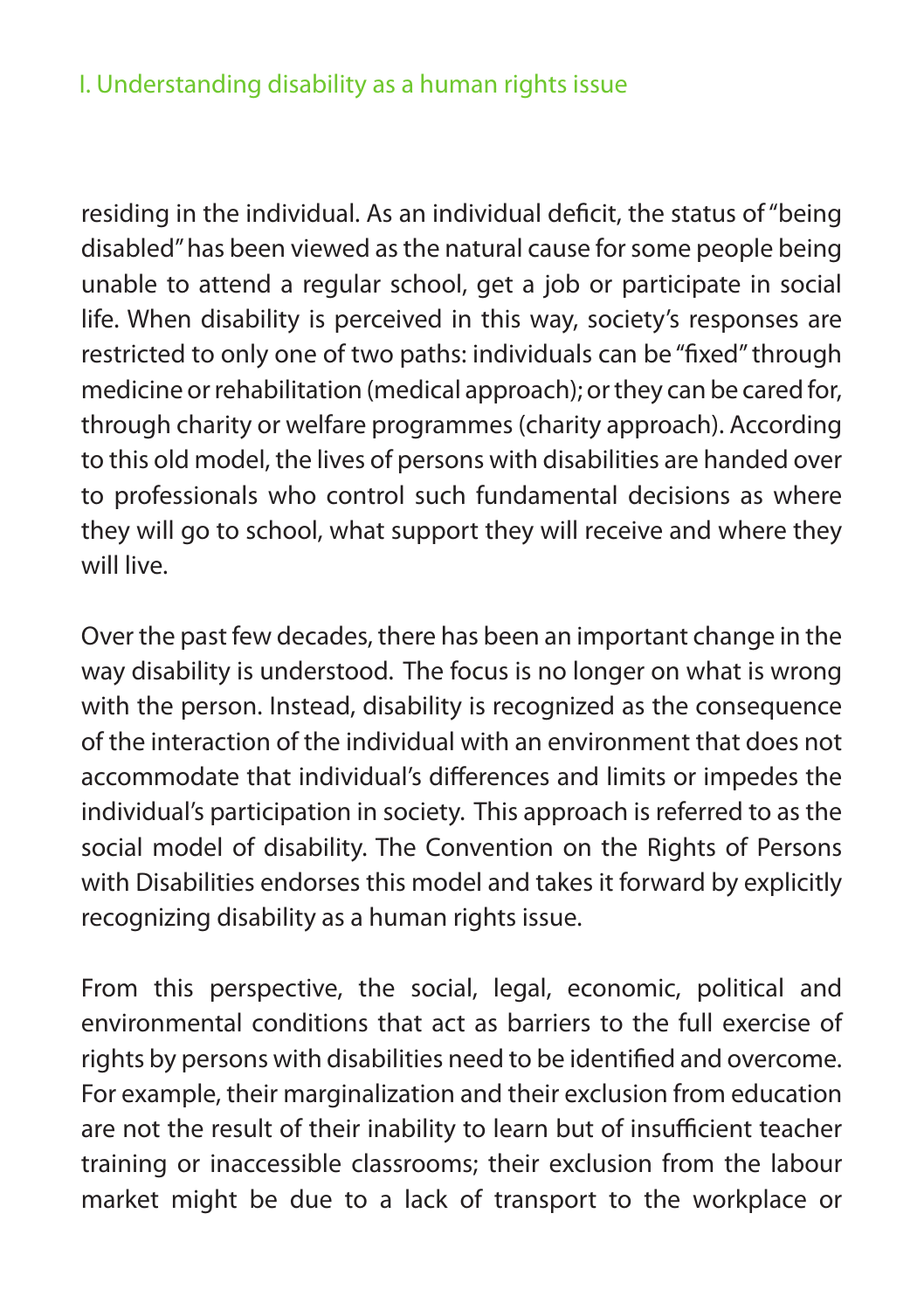**For example, instead of asking: What is wrong with persons with disabilities? Ask:** *What is wrong with society? What social, economic, political and/or environmental conditions need to be changed to facilitate the full enjoyment of all rights by all persons with disabilities?* **For example, instead of asking: Is it difficult for you to understand people because you are deaf?** 

**Ask:***Is it difficult for you to understand people because they are not able to communicate with you?*

Questions adapted from: Michael Oliver, *The Politics of Disablement* (Basingstoke, Macmillan, 1990).

negative attitudes among employers and colleagues that a person with disabilities is unable to work; and their inability to participate in public affairs might result from the lack of electoral material in accessible formats such as Braille or voting booths that are physically inaccessible to persons with disabilities.

Viewing disability from a human rights perspective involves an evolution in thinking and acting by States and all sectors of society so that persons with disabilities are no longer considered to be recipients of charity or objects of others' decisions but holders of rights. A rights-based approach seeks ways to respect, support and celebrate human diversity by creating the conditions that allow meaningful participation by a wide range of persons, including persons with disabilities. Protecting and promoting their rights is not only about providing disability-related services. It is about adopting measures to change attitudes and behaviours that stigmatize and marginalize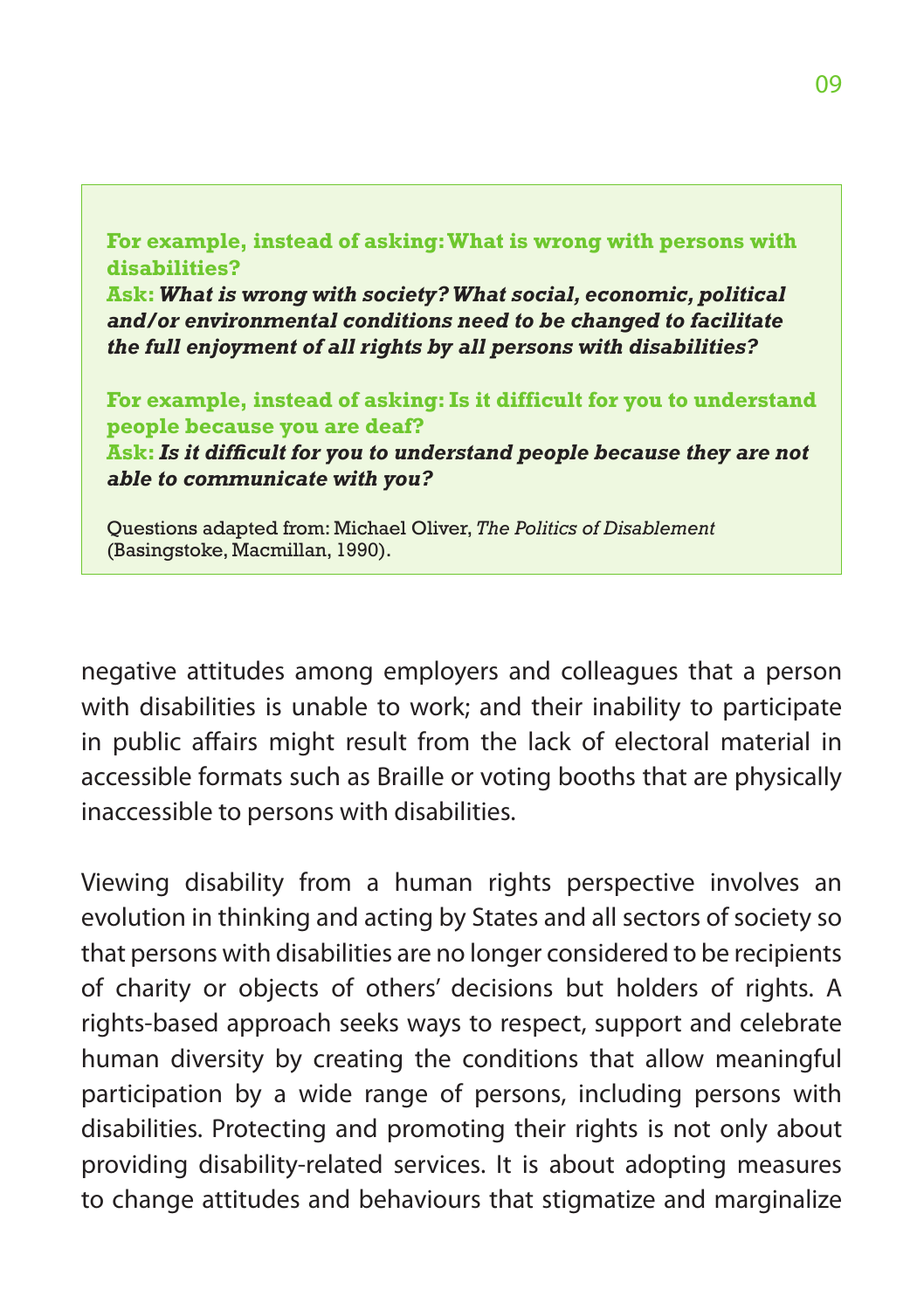### I. Understanding disability as a human rights issue

**The following terms capture the difference between considering persons with disabilities as holders of rights rather than objects of charity:** 

| <b>Charity approach</b>     | <b>Human rights approach</b>  |
|-----------------------------|-------------------------------|
| Option                      | <b>Obligation</b>             |
| External control            | <b>Autonomy</b>               |
| <b>Disempowerment</b>       | <b>Empowerment</b>            |
| <b>Fixing weakness</b>      | <b>Fixing the environment</b> |
| <b>Limiting activity</b>    | <b>Facilitating activity</b>  |
| <b>Belittling</b>           | Dignifying                    |
| Dependence                  | Independence                  |
| <b>Discrimination</b>       | <b>Equality</b>               |
| <b>Institutionalization</b> | <b>Inclusion</b>              |
| <b>Segregation</b>          | Integration                   |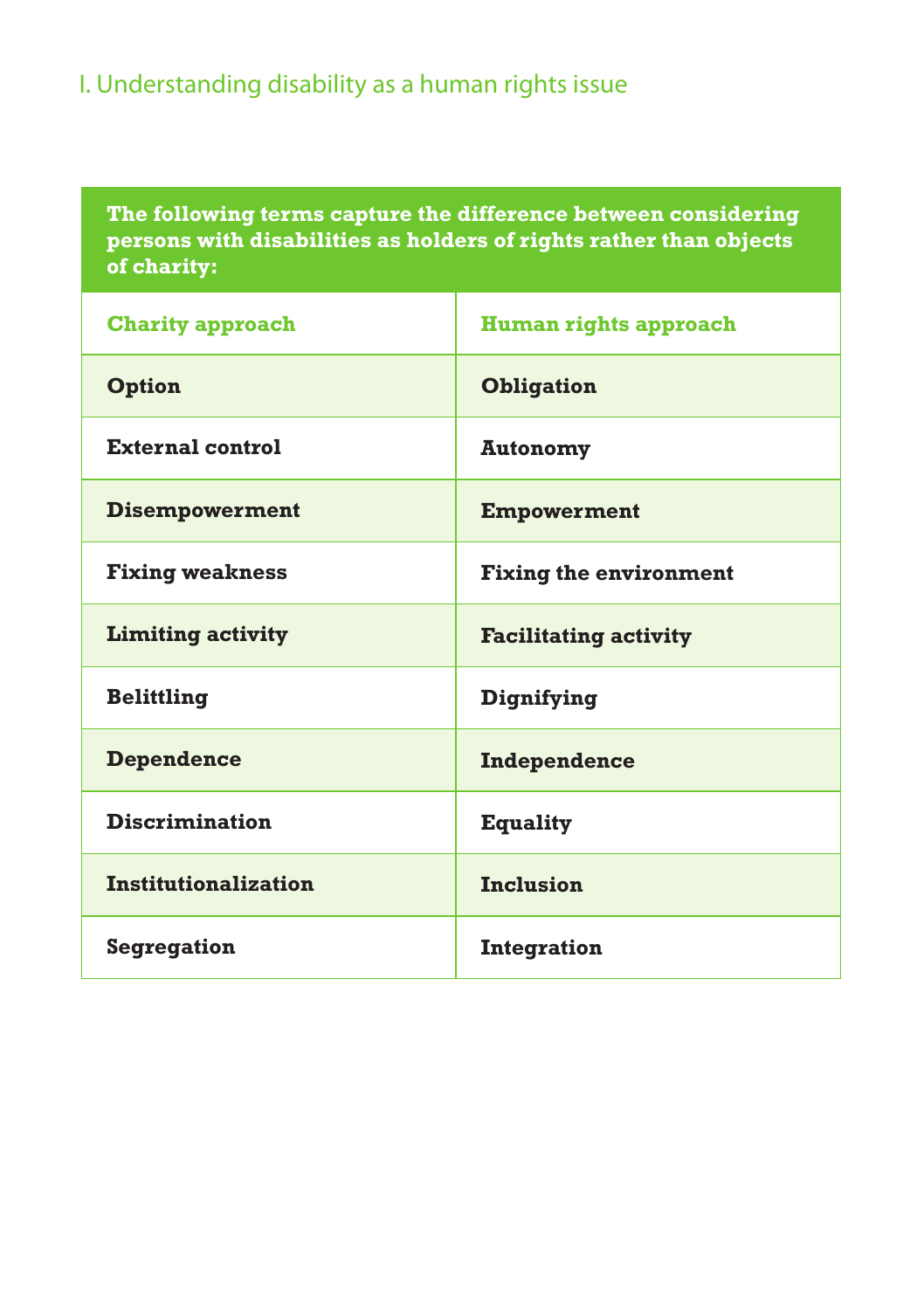persons with disabilities. It is also about putting in place the policies, laws and programmes that remove barriers and guarantee the exercise of civil, cultural, economic, political and social rights by persons with disabilities. To achieve a genuine exercise of rights, the policies, laws and programmes that limit rights need to be replaced, such as: immigration laws that prohibit entry to a country based on disability; laws that prohibit persons with disabilities to marry; laws that allow the administration of medical treatment to persons with disabilities without their free and informed consent; laws that allow detention on the basis of mental or intellectual disability; and policies that deny medical care to a person because he or she has a disability. Moreover, programmes, awareness-raising and social support are necessary to change the way society operates and to dismantle the barriers that prevent persons with disabilities from participating fully in society. Furthermore, persons with disabilities need to be provided with the opportunities to participate fully in society and with the adequate means to claim their rights.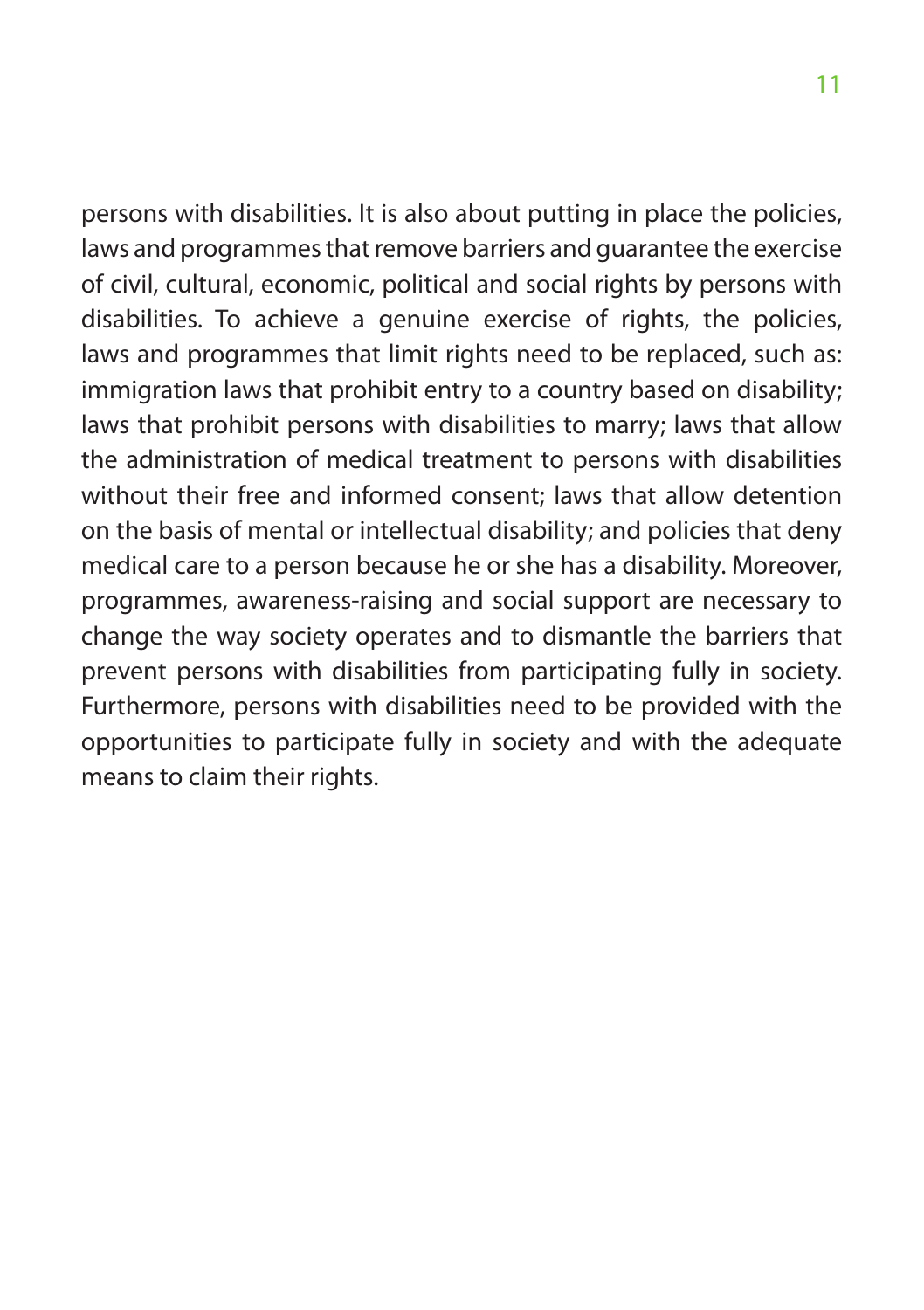## <span id="page-11-0"></span>II. The Convention on the Rights of Persons with Disabilities

## A. The need for a convention

The core international human rights instruments that precede the Convention on the Rights of Persons with Disabilities recognize the rights of all, including persons with disabilities. While these instruments offer significant potential to promote and protect the human rights of persons with disabilities, this potential has not yet been fully realized.<sup>1</sup>

The Convention on the Rights of Persons with Disabilities marks the end of a long struggle by persons with disabilities and their representative organizations to have disability fully recognized as a human rights issue, which began back in 1981, with the International Year of Disabled Persons and the World Programme of Action concerning Disabled Persons, adopted as the outcome of that Year. The adoption, in 1993, by the United Nations General Assembly of the Standard Rules on the Equalization of Opportunities for Persons with Disabilities, the reports of the Special Rapporteurs on Disability and of the Sub-Commission on Prevention of Discrimination and Protection of Minorities, and a series of resolutions by the Commission on Human Rights in 1998, 2000 and 2002, contributed significantly to paving the way for a human rights approach.

<sup>1</sup> See G. Quinn and T. Degener, *Human Rights and Disability: The current use and future potential of United Nations human rights instruments in the context of disability* (New York and Geneva, United Nations, 2002) (HR/PUB/02/1). This study concluded that the United Nations treaty bodies and civil society had not used existing human rights instruments and monitoring mechanisms to their full potential to protect and promote the rights of persons with disabilities.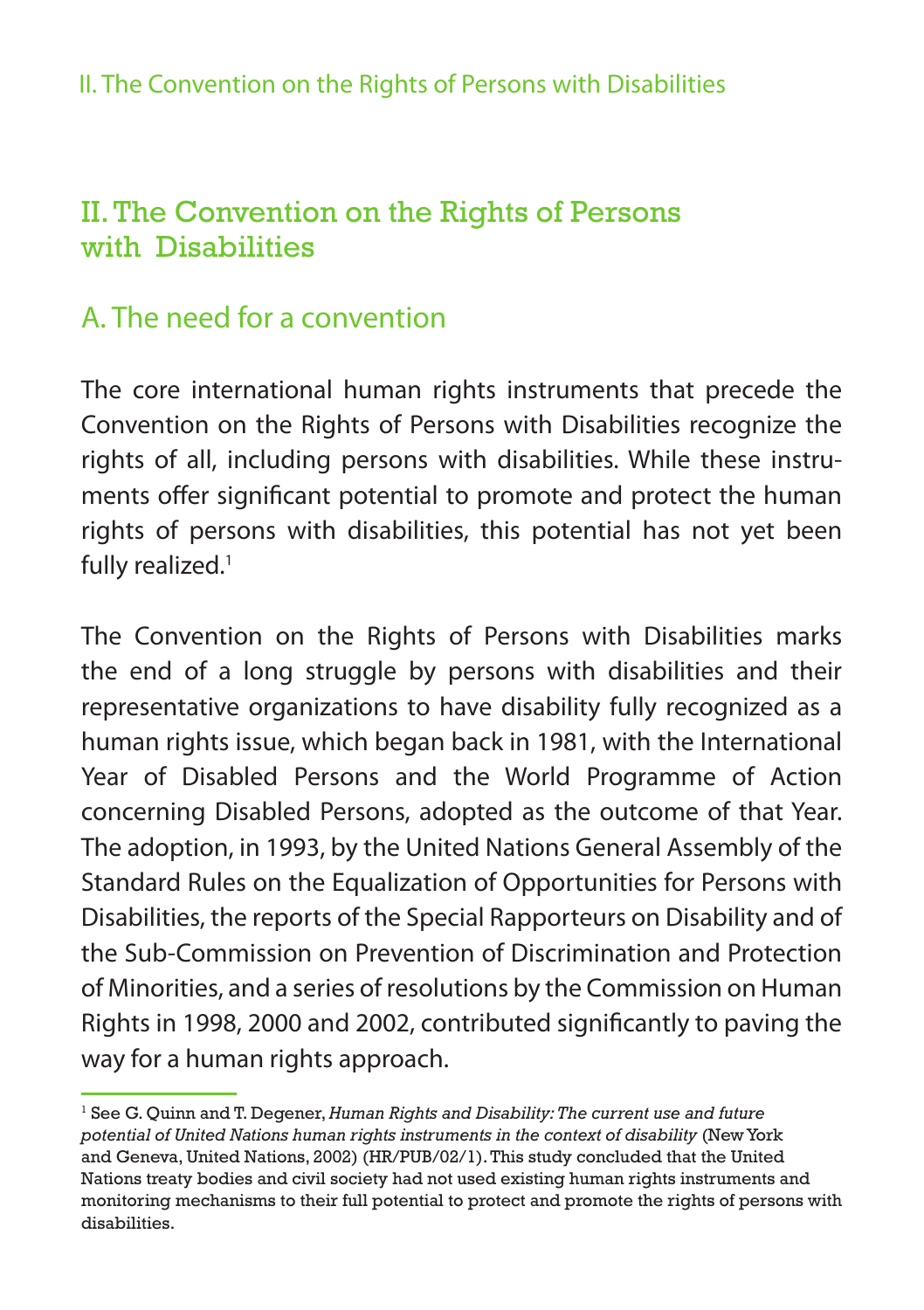Other important landmarks were general recommendation No. 18 (1991) on disabled women by the Committee on the Elimination of Discrimination against Women, general comment No. 5 (1994) on persons with disabilities by the Committee on Economic, Social and Cultural Rights and the adoption of regional instruments, such as the Inter-American Convention on the Elimination of All Forms of Discrimination against Persons with Disabilities (1999).

The Convention on the Rights of Persons with Disabilities supersedes these instruments as the most recent, specialized and comprehensive treaty to recognize the human rights of persons with disabilities and to clarify the obligations of States to respect, protect and fulfil those rights. By so doing, the Convention enshrines the social and human rights model of disability.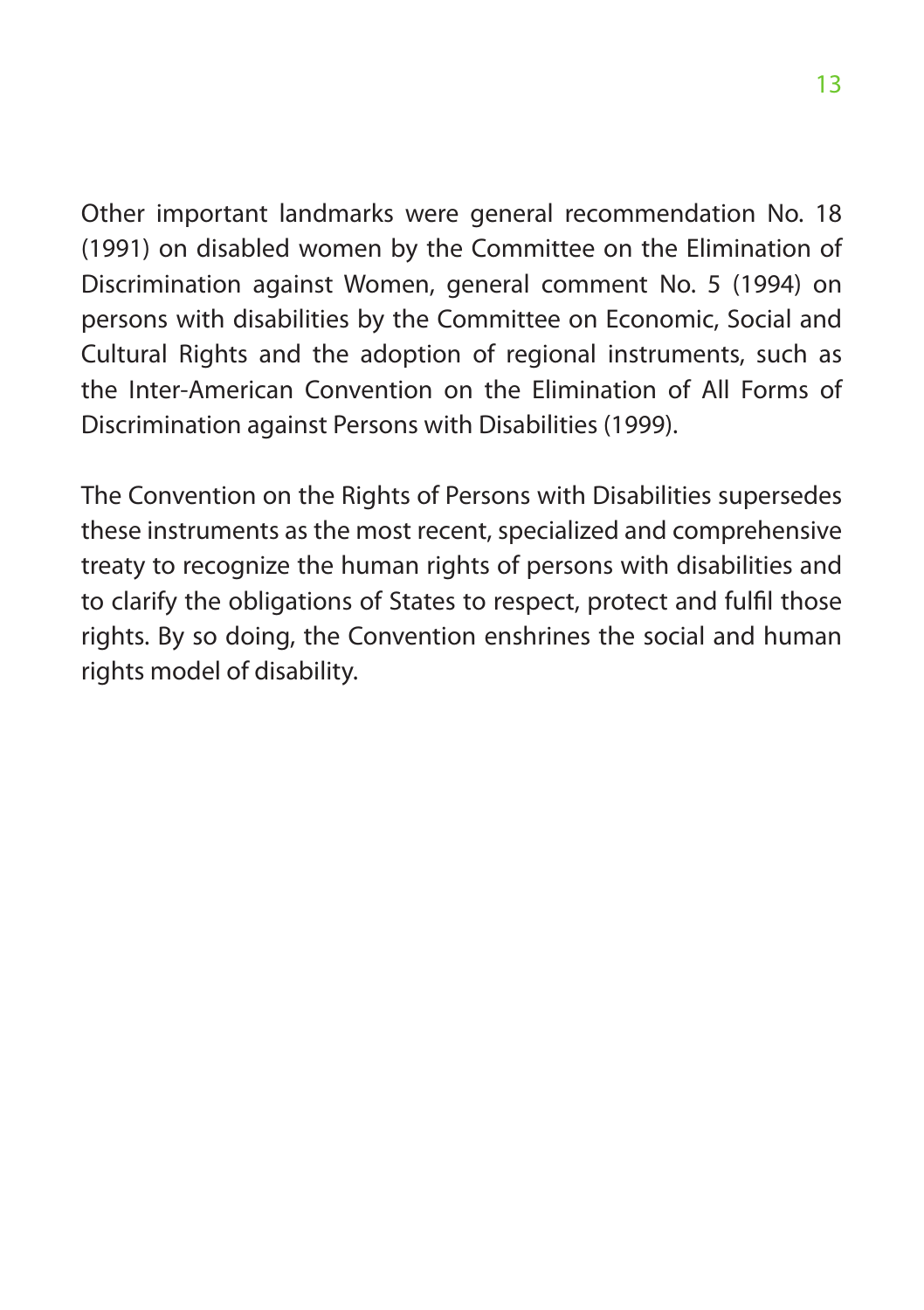### II. The Convention on the Rights of Persons with Disabilities

#### **The nine core international human rights instruments**

**International Convention on the Elimination of All Forms of Racial Discrimination**

**International Covenant on Economic, Social and Cultural Rights**

**International Covenant on Civil and Political Rights**

**Convention on the Elimination of All Forms of Discrimination against Women**

**Convention against Torture and Other Cruel, Inhuman or Degrading Treatment or Punishment**

**Convention on the Rights of the Child**

**International Convention on the Protection of the Rights of All Migrant Workers and Members of Their Families**

**Convention on the Rights of Persons with Disabilities**

**International Convention for the Protection of All Persons from Enforced Disappearance (not yet into force)**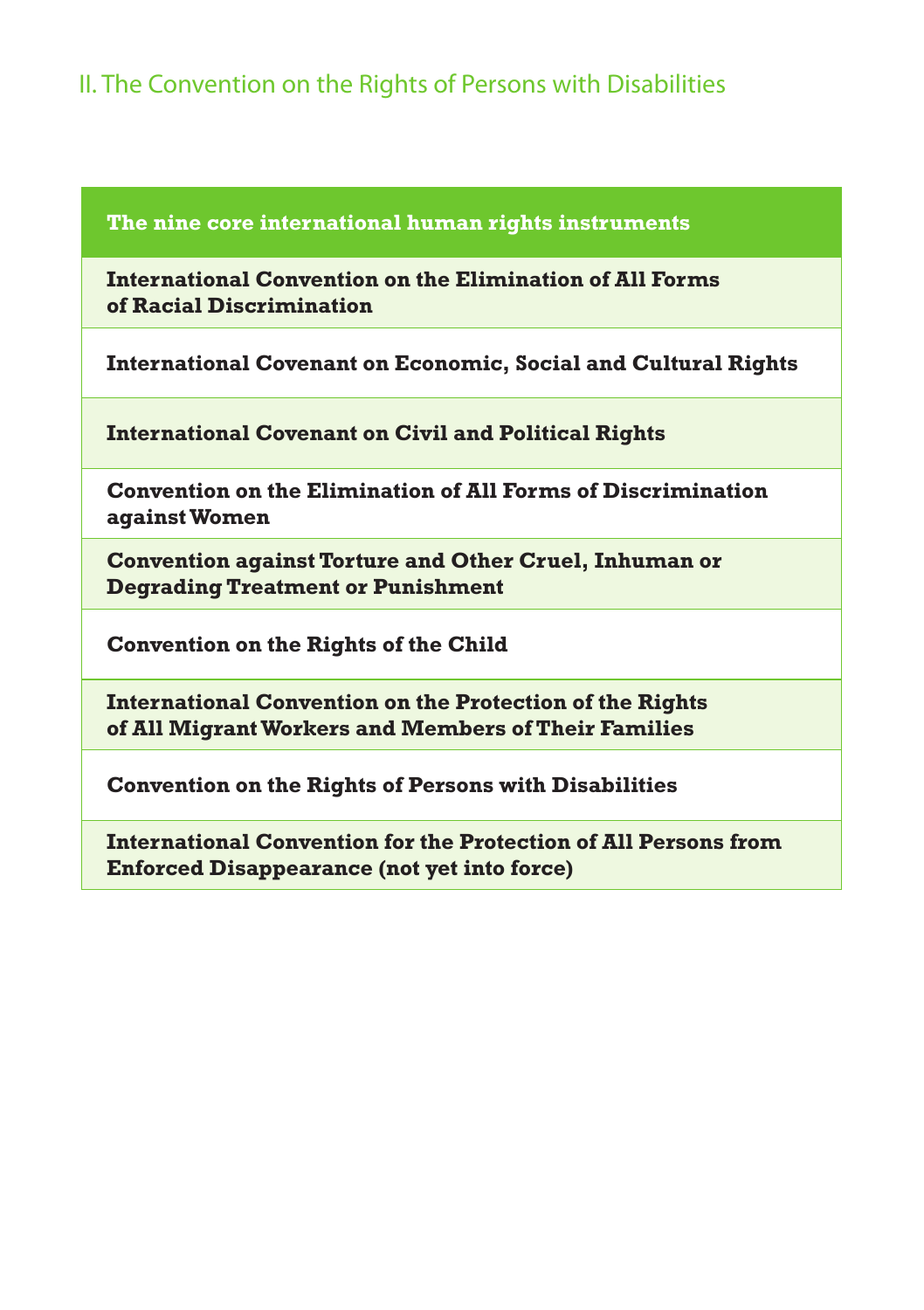### <span id="page-14-0"></span>B. Defining disability

The Convention does not include a definition of disability or persons with disabilities in the strict sense but rather provides some guidance on the concept of "disability" and its relevance to the Convention. The preamble clearly endorses a social approach to disability—referred to as the social model of disability—by recognizing that "disability is an evolving concept and that disability results from interaction between persons with impairments and attitudinal and environmental barriers that hinders their full and effective participation in society on an equal basis with others". The explicit reference to the barriers that are external to the subject as constituting factors of disability represents an important step away from notions that equated disability to the existence of functional limitations.<sup>2</sup> Accordingly, article 1 states: "Persons with disabilities *include* those who have long-term physical, mental, intellectual or sensory impairments which in interaction with various barriers may hinder their full and effective participation in society on an equal basis with others" (emphasis added). From this perspective, persons with disabilities' participation in society be it having a job, going to school, visiting a doctor or running for elections—is limited or excluded not because of their having an impairment, but because of various barriers, which might include physical barriers but also legislation and policies in some cases.

 $^{\rm 2}$  See, for example, the explanation of the concept of disability contained in the Standard Rules on the Equalization of Opportunities for Persons with Disabilities (General Assembly resolution 48/96), according to which "the term 'disability' summarizes a great number of different functional limitations occurring in any population in any country of the world. People may be disabled by physical, intellectual or sensory impairment, medical conditions or mental illness" (para. 17).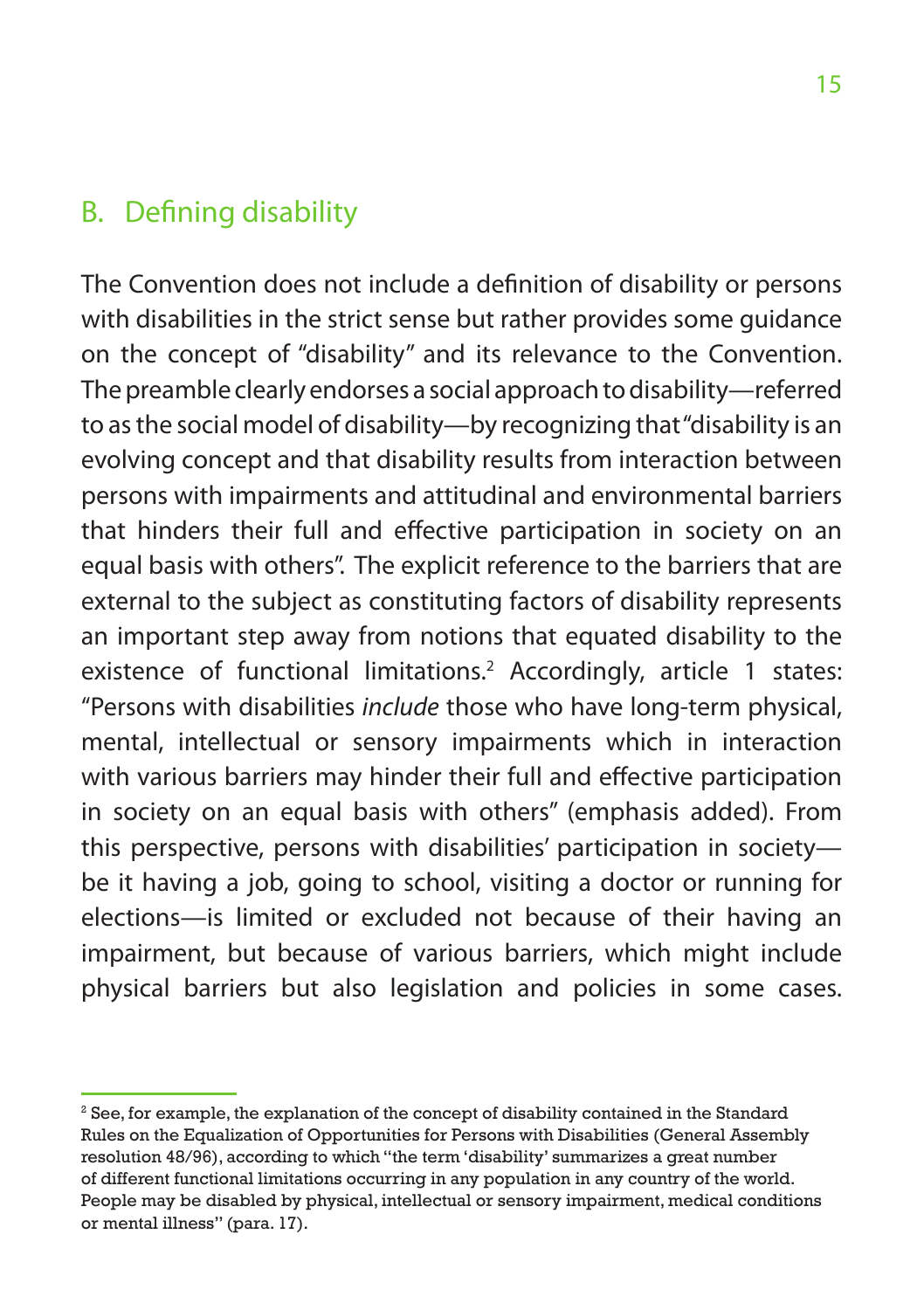For persons with physical disabilities these barriers might include uneven terrains, steps to connect different levels, heavy doors or narrow passages. For example, a person using a wheelchair might be excluded from attending a meeting if the door to the meeting room is too narrow for the wheelchair to pass, or if there is no ramp or lift. The inexistence or inadequacy of accessibility standards in building codes could also amount to a barrier.

The Convention does not preclude the use of definitions in national legislation and, in fact, definitions might be particularly necessary in some sectors, such as employment or social security. It is important, however, for such definitions to reflect the social model of disability enshrined in the Convention and for definitions based on a list or a description of impairments or on functional limitations to be revised. Monitors should observe whether national legislation: (a) recognizes that discrimination can occur in relation to mental, intellectual, sensory or physical impairments; (b) incorporates the social model by referring to disability as the result of the interaction between the person with an impairment and external barriers; (c) focuses on the prohibition of discrimination and the promotion of equality rather than on the categorization of various disabilities.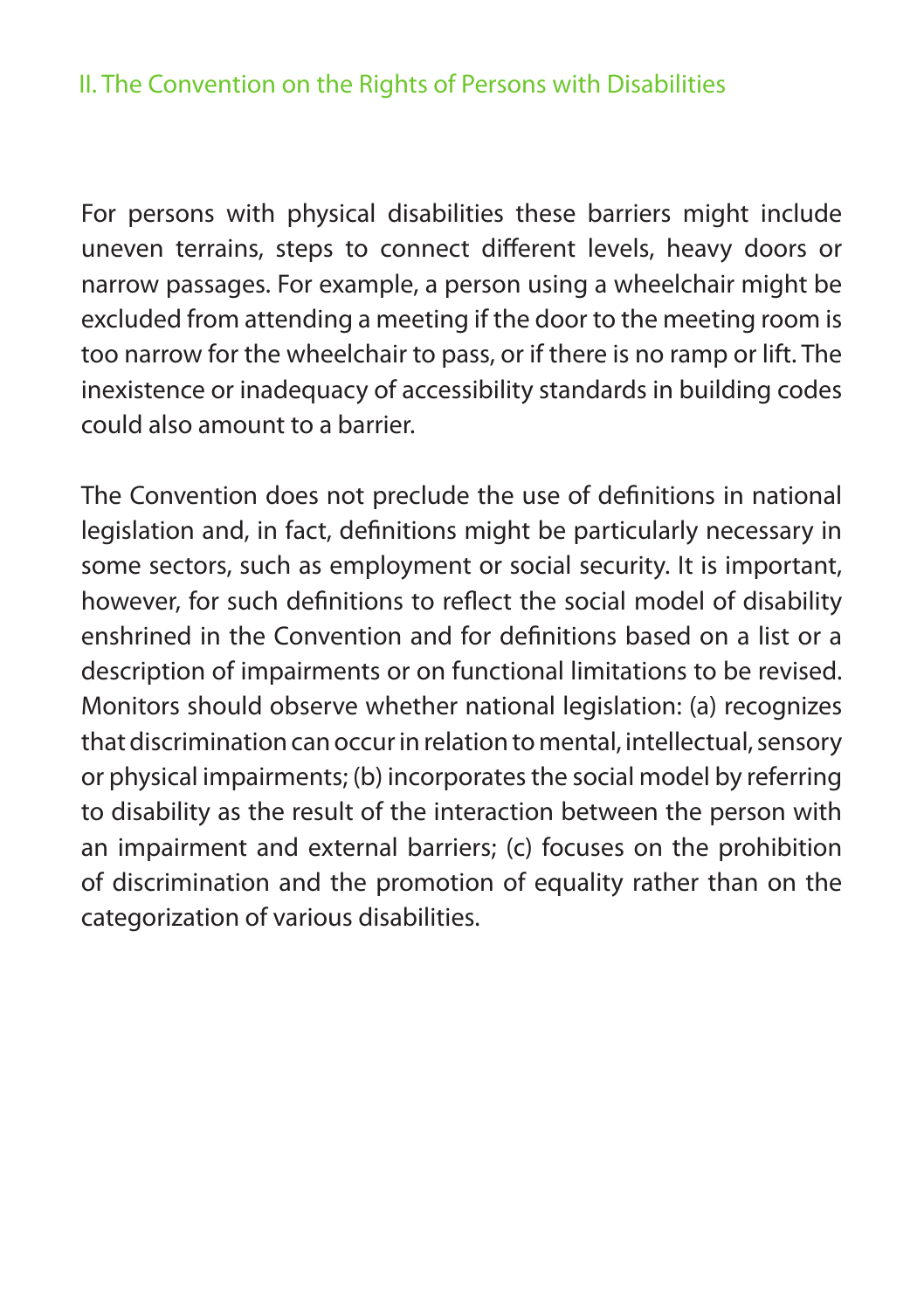## <span id="page-16-0"></span>C. The Convention's principles

Article 3 of the Convention identifies a set of overarching and foundational principles. These guide the interpretation and implementation of the entire Convention, cutting across all issues. They are the starting point for understanding and interpreting the rights of persons with disabilities, providing benchmarks against which each right is measured.

### **General principles (art. 3)**

**Respect for inherent dignity, individual autonomy including the freedom to make one's own choices, and independence of persons**

**Non-discrimination**

**Full and effective participation and inclusion in society**

**Respect for difference and acceptance of persons with disabilities as part of human diversity and humanity**

**Equality of opportunity**

**Accessibility**

**Equality between men and women**

**Respect for the evolving capacities of children with disabilities and respect for the right of children with disabilities to preserve their identities.**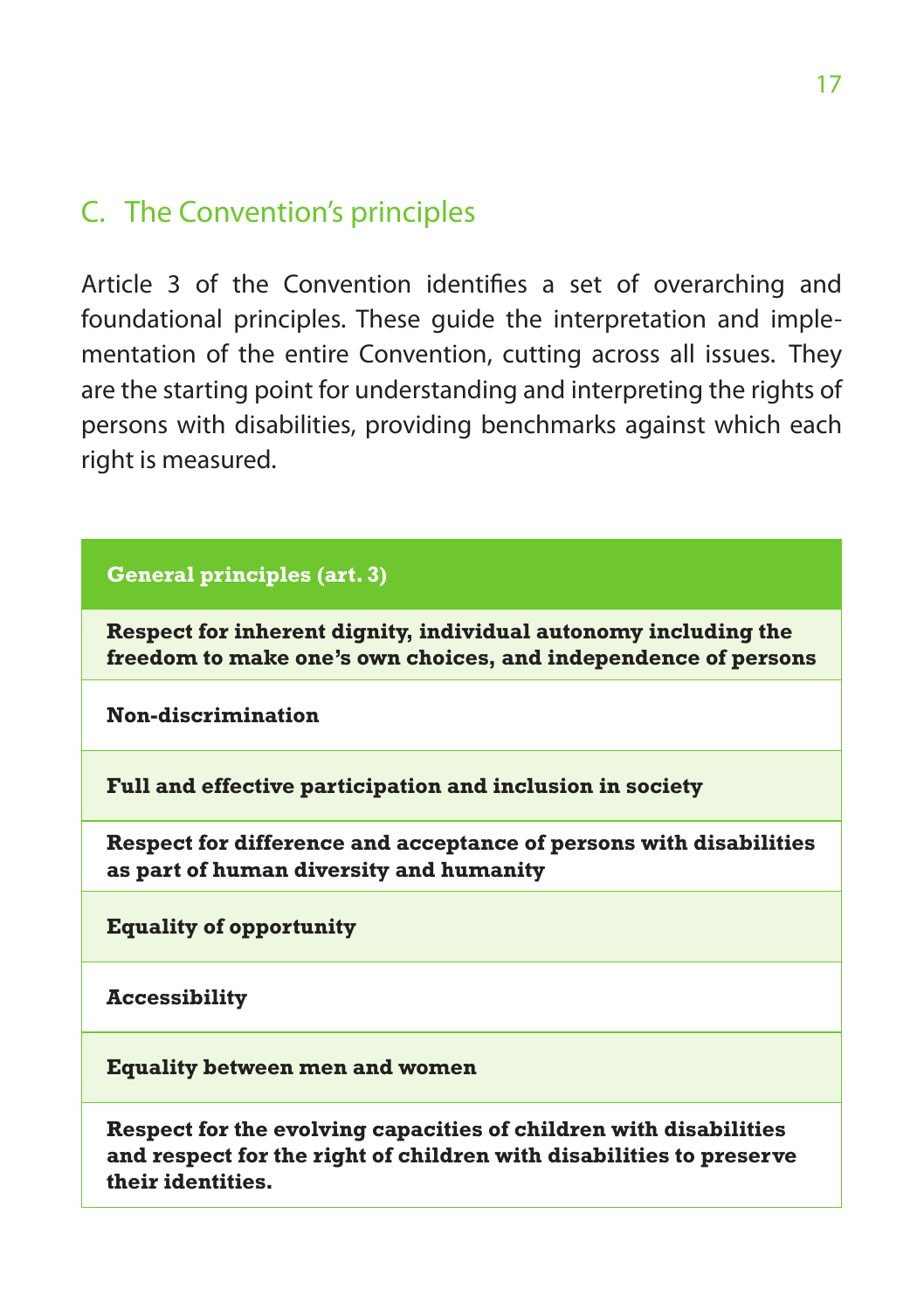### II. The Convention on the Rights of Persons with Disabilities

### **What do these principles mean?**

*Inherent dignity* refers to the worth of every person. When the dignity of persons with disabilities is respected, their experiences and opinions are valued and are formed without fear of physical, psychological or emotional harm. Respect for dignity is denied when, for example, workers who are blind are forced by their employer to wear a shirt with the word "blind" printed on the back.<sup>3</sup>

### **A woman with a disability in India reported the following violation of her right to dignity:**

**"Added to all this is the behaviour of people, especially men when I have to go out on my own and have to cross roads somewhere. The people who come forward to help me do not think of this as a good deed and make it into a chance always to touch me differently and to misbehave in every way possible. For me this is an inevitable, as I would have to take someone's help in order to cross and for them it is a chance to behave as cheaply as can be, and there is nothing I can do about this, as I cannot do without the help or support of someone when I am out on the roads all by myself and this kind of experience is something I have had to face on several occasions in my life, not once or twice."**

*Source:* "Monitoring the human rights of people with disabilities—country report: Andhra Pradesh, India" (Disability Rights Promotion International, 2009), available at<www.yorku.ca/drpi>

 $^3$ This example is taken from interviews conducted in the Philippines as part of a project by Disability Rights Promotion International (DRPI) and Katipunan ng Maykapansanan sa Pilipinas, Inc. (KAMPI) to monitor the rights of persons with disabilities in that country. The interviews contributed to "Monitoring the human rights of persons with disabilities: Preliminary report Philippines", available at: <www.yorku.ca/drpi/resources.html>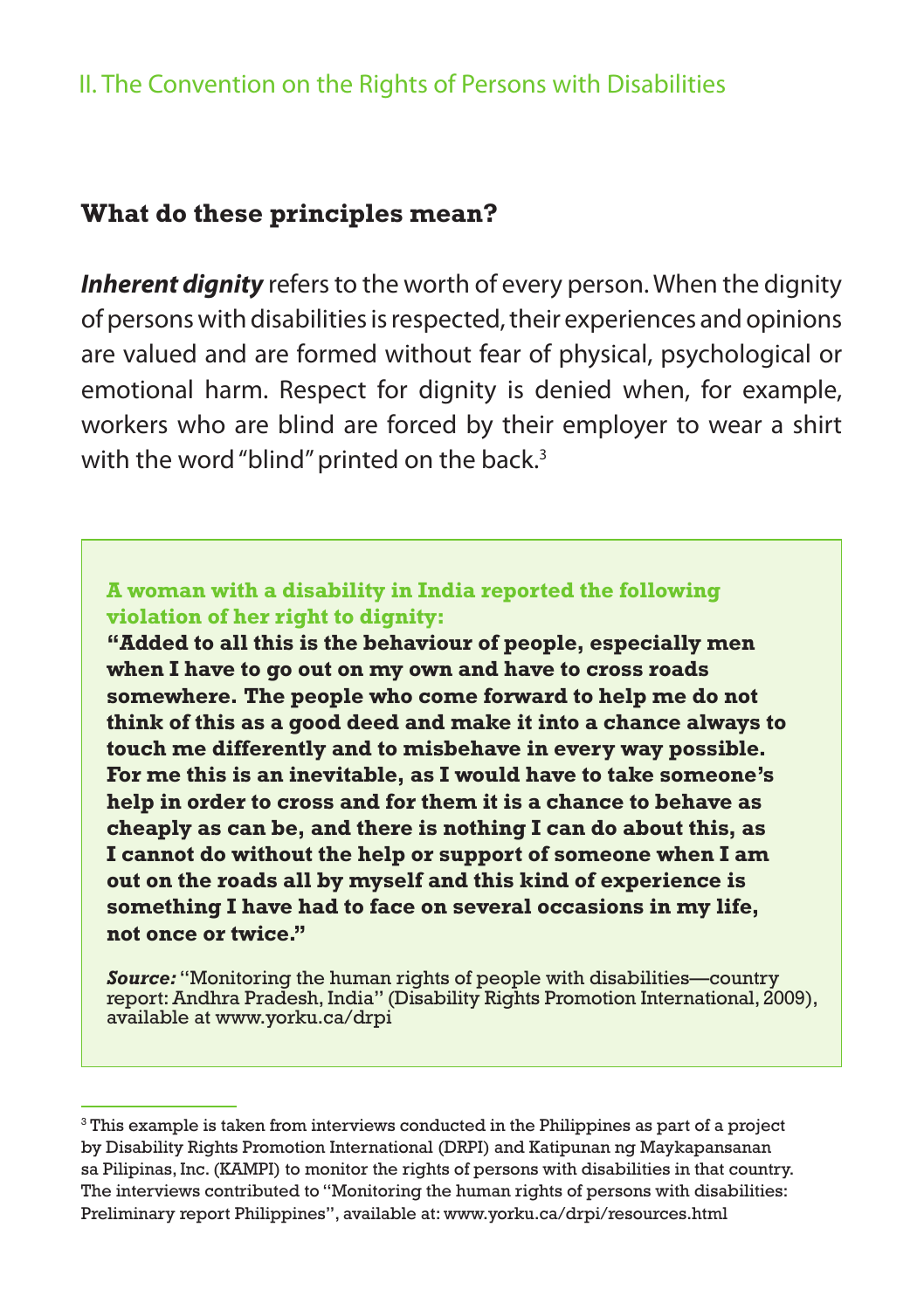*Individual autonomy* means to be in charge of one's own life and to have the freedom to make one's own choices. Respect for the individual autonomy of persons with disabilities means that persons with disabilities have, on an equal basis with others, reasonable life choices, are subject to minimum interference in their private life and can make their own decisions, with adequate support where required. The principle pervades the Convention and underpins many of the freedoms that it explicitly recognizes, such as the freedom from nonconsensual medical intervention and the requirement that health care should be provided on the basis of free and informed consent. From this perspective, for example, a person with mental disabilities should be offered a range of options for mental health care such as psychotherapy, counselling, peer support and psychiatric medication, and should have the freedom to make a meaningful choice based on personal preferences. Likewise, a landmine survivor with a physical impairment should be provided with devices that facilitate his or her personal mobility so that he or she can enjoy as much independence as possible.

The principle of *non-discrimination* means that all rights are guaranteed to everyone without distinction, exclusion or restriction based on disability or on race, colour, sex, language, religion, political or other opinion, national or social origin, property, birth, age, or any other status. Discrimination on the basis of disability means any distinction, exclusion or restriction which has the purpose or effect of impairing or nullifying the recognition, enjoyment or exercise by persons with disabilities, on an equal basis with others, of all human rights and fundamental freedoms, and includes the denial of reasonable accommodation. Discrimination occurs, for example,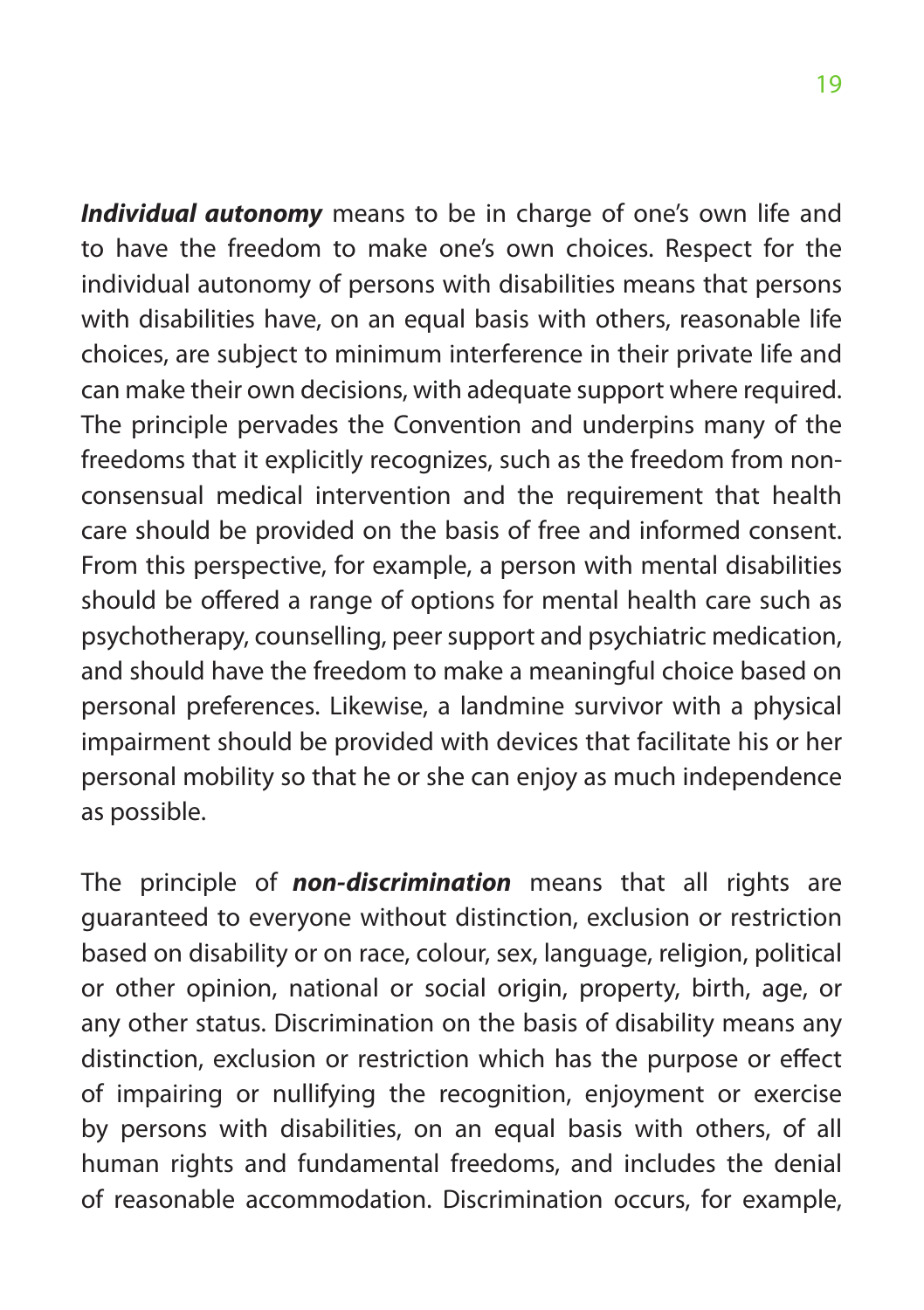### II. The Convention on the Rights of Persons with Disabilities

when a woman is not allowed to open a bank account on the grounds that her disability would not allow her to manage her money.<sup>4</sup> Discrimination also occurs when a man who was offered a job after an interview is later told to go home and wait for written confirmation from the administration after the employer realizes that the man has a visual impairment and needs to hold books very close to his eyes. The correspondence never arrives and the man never takes up the job.5 Persons with disabilities might also experience multiple forms of discrimination; for example, a woman with disabilities might experience discrimination on the basis of sex as well as disability. The recognition of the principle of non-discrimination in article 3 underlines the importance of considering discrimination in all its forms.

*Equality* means creating societal conditions that respect difference, address disadvantages and ensure that all women, men, girls and boys participate fully on equal terms. Equality is denied when a girl with a disability is taken out of school by her parents. Despite her good grades, her parents decide that it is useless to spend money on her education because of her disability.<sup>6</sup> Achieving equality sometimes requires additional measures such as the provision of assistance to persons with psychosocial or intellectual disabilities in order to support them in making decisions and in exercising their legal capacity on an equal basis with others.

<sup>4</sup> This example is taken from interviews conducted in Kenya as part of a project by DRPI, the African Union of the Blind, the Kenya Union of the Blind and the Centre for Disability Rights, Education and Advocacy to monitor the rights of persons with disabilities in that country. The interviews contributed to "State of disabled people's rights in Kenya (2007): Report", available at:<www.yorku.ca/drpi/Kenya.html>

<sup>5</sup> See note 4.

<sup>6</sup> See note 4.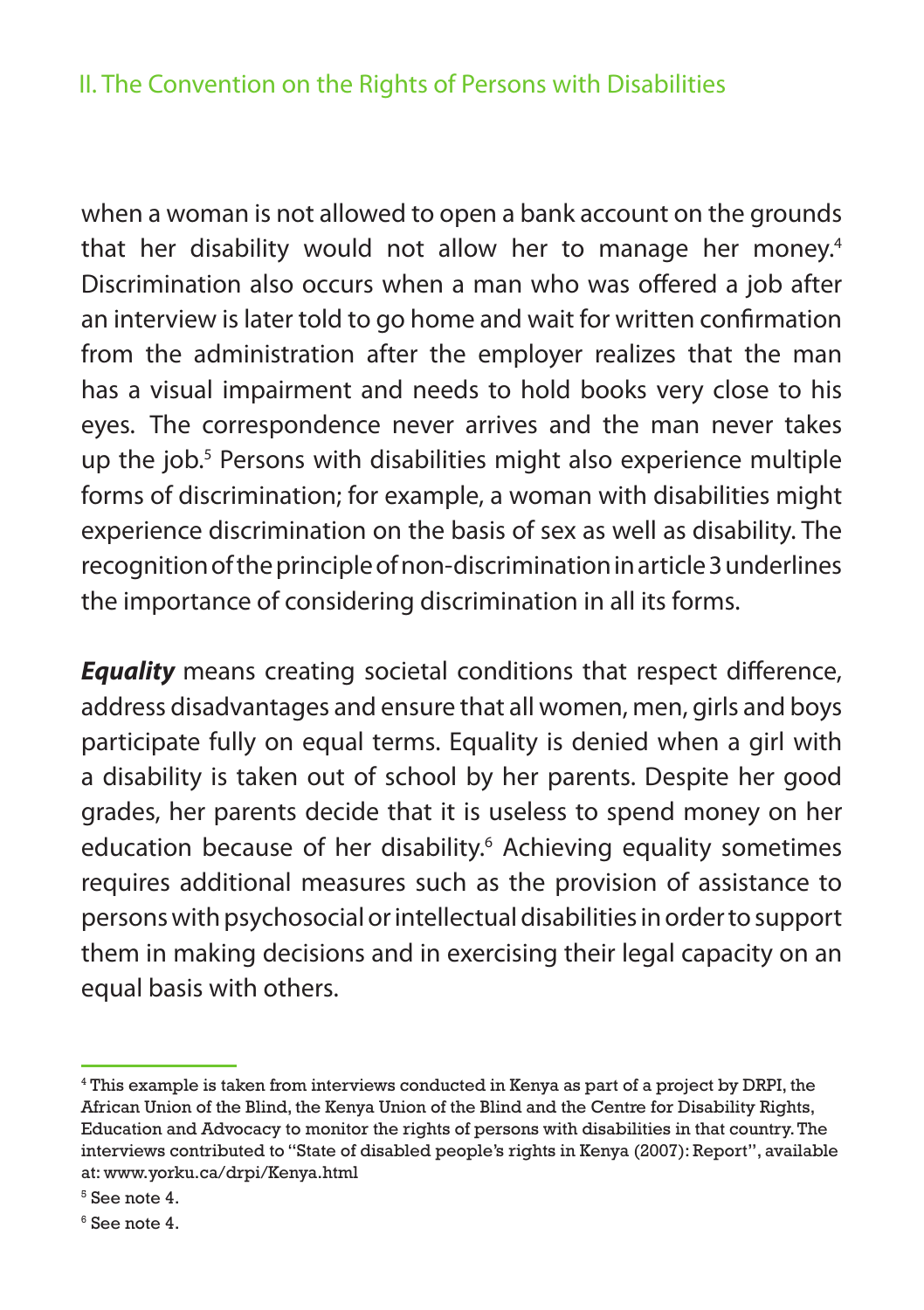#### **Reasonable accommodation (art. 2)**

**"Reasonable accommodation" means necessary and appropriate modification and adjustments not imposing a disproportionate or undue burden, where needed in a particular case, to ensure to persons with disabilities the enjoyment or exercise on an equal basis with others of all human rights and fundamental freedoms (art. 2).**

**"Accommodation" is the adjustment of a rule, practice, condition or requirement to take into account the specific needs of an individual with disabilities, with the aim of enabling this person to participate fully and equally. In the workplace, accommodation can include acquiring or adapting software and keyboards for an employee with a visual impairment, training or allocating extra time to complete a task. In education, reasonable accommodation might require the provision of alternative ways to fill course requirements, tutorial assistance or assistive technology.** 

**Employers, educational institutions, service providers and others have a legal obligation to provide reasonable accommodation. In deciding whether a company or a school has taken all required measures to accommodate an employee or a pupil with a disability, the concept of "disproportionate or undue burden" is key. To establish a lawful exemption from the duty to accommodate, the employer or school must prove that accommodating the needs of an individual would impose an undue or disproportionate burden on the organization considering factors such as health, safety or cost.**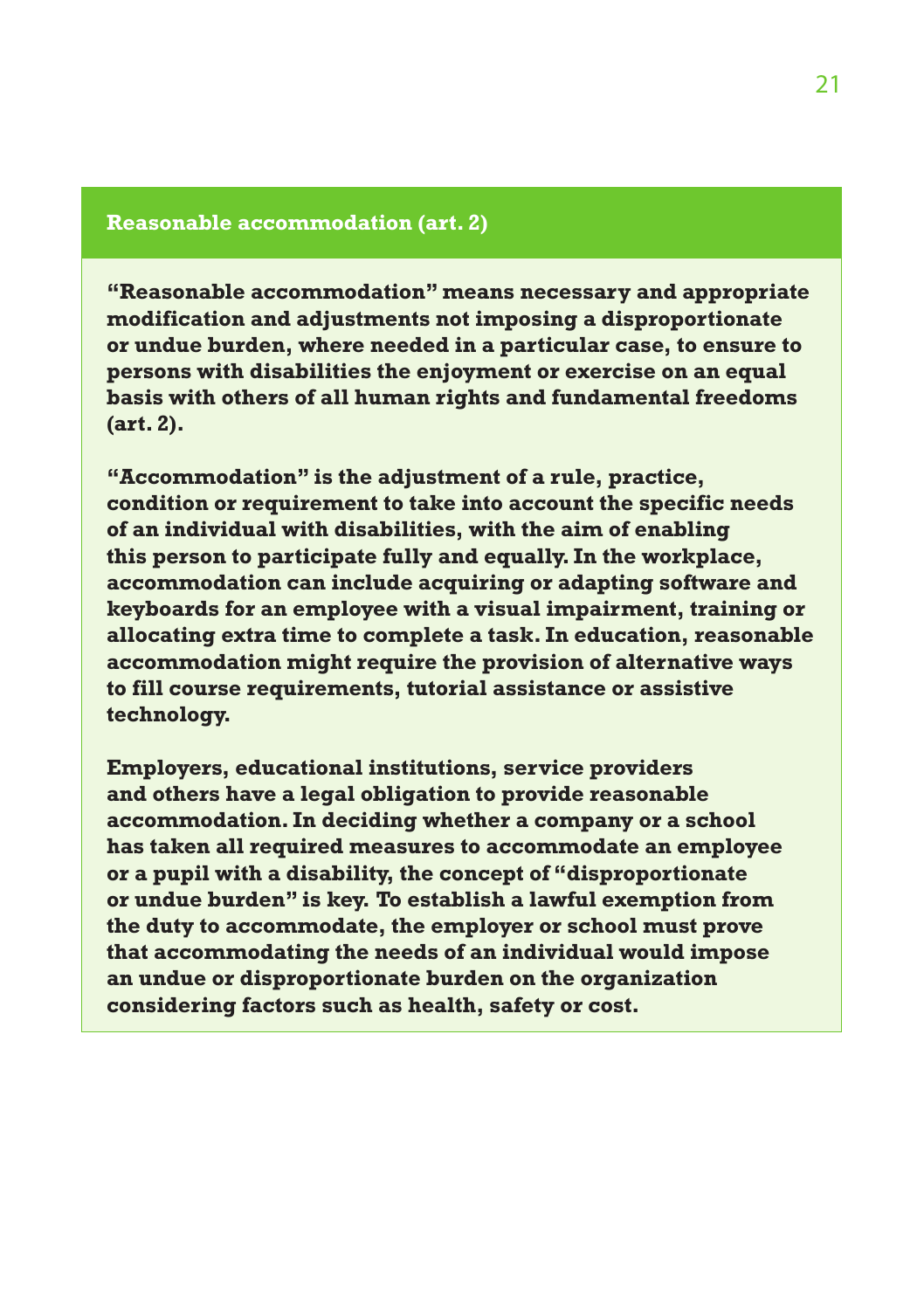### II. The Convention on the Rights of Persons with Disabilities

The concepts of *full and effective participation and inclusion* and *accessibility* mean that society, both in its public and in its private dimensions, is organized to enable all people to take part fully. Being fully included in society means that persons with disabilities are recognized and valued as equal participants. Their needs are understood as integral to the social and economic order and not identified as "special". To achieve full inclusion, an accessible, barrierfree physical and social environment is necessary. For instance, full and effective participation and inclusion mean that political election processes do not exclude persons with disabilities, ensuring, for example, that voting locations are accessible and election procedures and materials are available in multiple formats and easy to understand and use. Linked to the concept of participation and inclusion is that of universal design, which is defined in the Convention as the "design of products, environments, programmes and services that should be usable by all people, to the greatest extent possible, without the need for adaptation or specialized design" (art. 2). In other words, the design phase should consider the needs of all members of society, to ensure that special adaptations are not required later on.

*Respect for difference* involves accepting others in a context of mutual understanding. This incorporates the acceptance of disability as part of human diversity and humanity. Despite some visible or apparent differences, all people have the same rights and dignity. In this way, for example, before pulling away from a bus stop, a bus driver will give a boy with a physical disability enough time to get up from the bench at the bus shelter, board the bus and reach his seat. Not only does the bus driver ensure that quality and safe transport is provided to all users, but the bus schedule also takes into account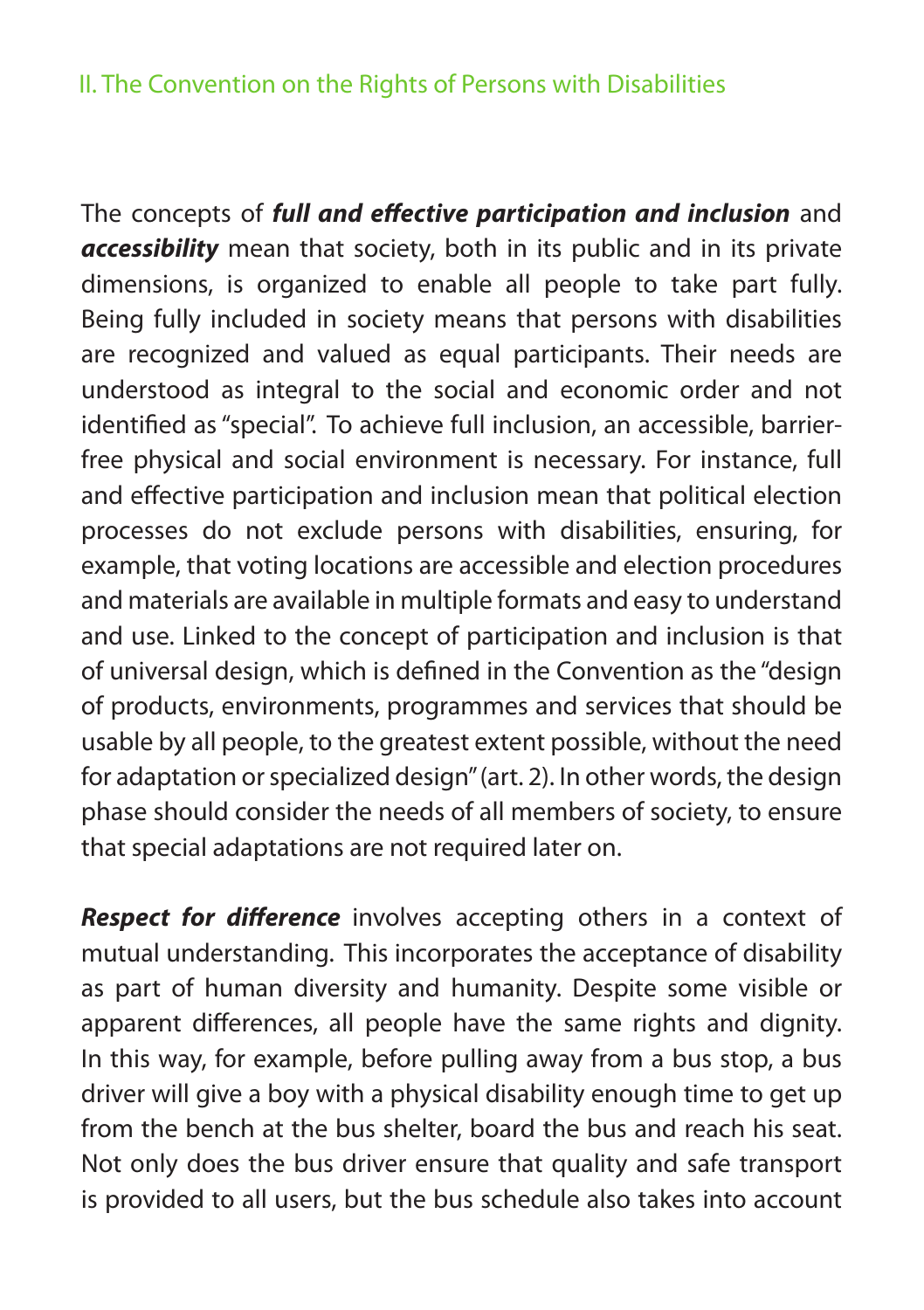various factors, including the requirements of persons with disabilities and other users of public transport. Importantly, the Convention does not seek to prevent disability—which is a medical approach—but rather to prevent discrimination on the basis of disability. Campaigns to prevent accidents and promote safe childbirth and motherhood are relevant to public safety and health. However, when such campaigns are promoted in the context of persons with disabilities, disability is perceived in negative terms, shifting attention away from respect for difference and diversity as well as from combating discrimination the primary focus of the human rights model.

These general principles are at the core of the Convention and are central to monitoring the rights of persons with disabilities.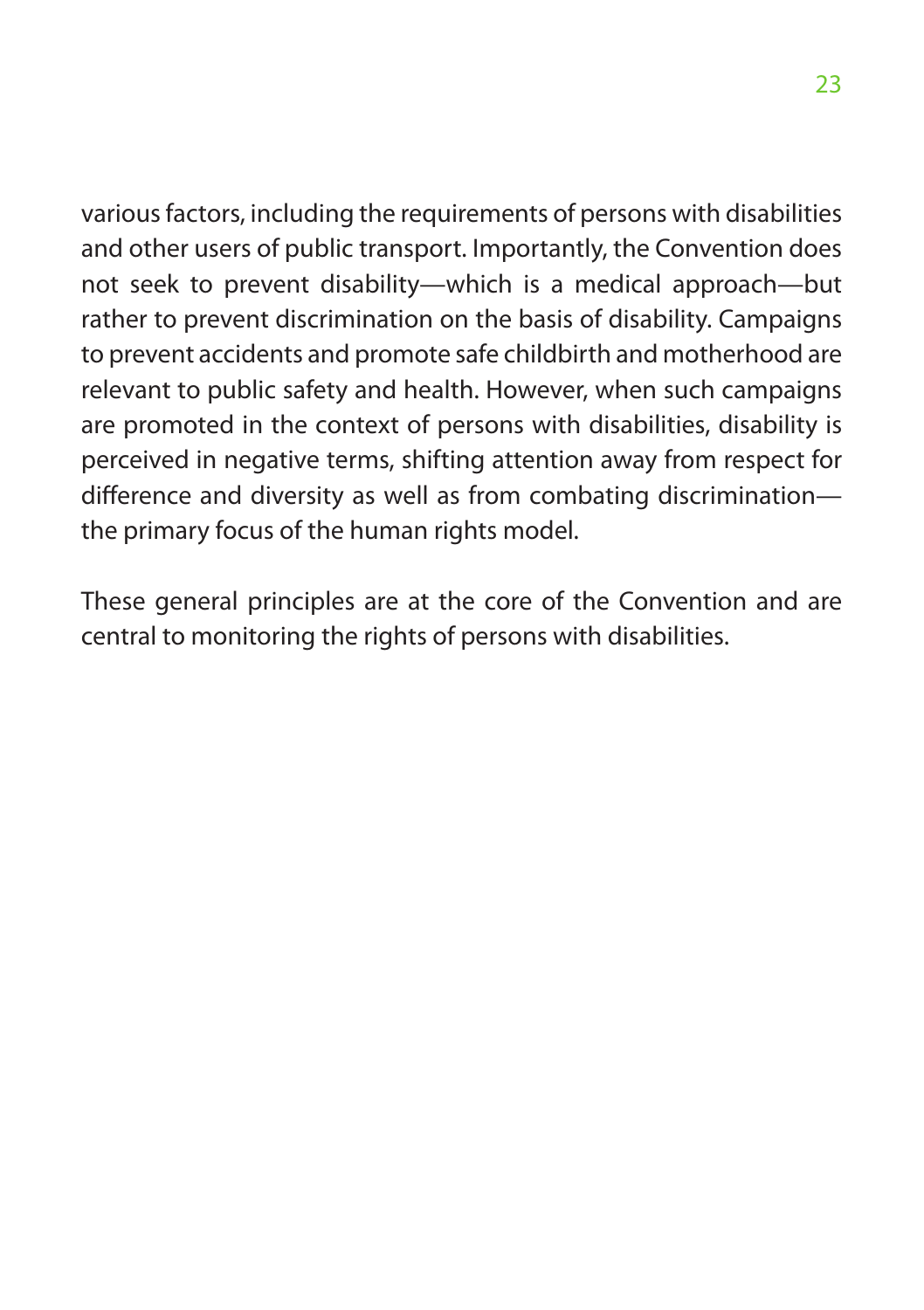## <span id="page-23-0"></span>D. The rights of persons with disabilities

The Convention on the Rights of Persons with Disabilities is a wideranging human rights treaty covering the full spectrum of civil, cultural, economic, political and social rights. The Convention does not establish new rights for persons with disabilities; instead, it elaborates on what existing human rights mean for persons with disabilities and clarifies the obligations of States parties to protect and promote these rights. In order to ensure an environment conducive to the fulfilment of the rights of persons with disabilities, the Convention also includes articles on awareness-raising, accessibility, situations of risk and humanitarian emergencies, access to justice, personal mobility, habilitation and rehabilitation, as well as statistics and data collection<sup>7</sup>

 $^{\rm 7}$  "Report of the United Nations High Commissioner for Human Rights on progress in the implementation of the recommendations contained in the study on the human rights of persons with disabilities" (A/HRC/4/75, para 19).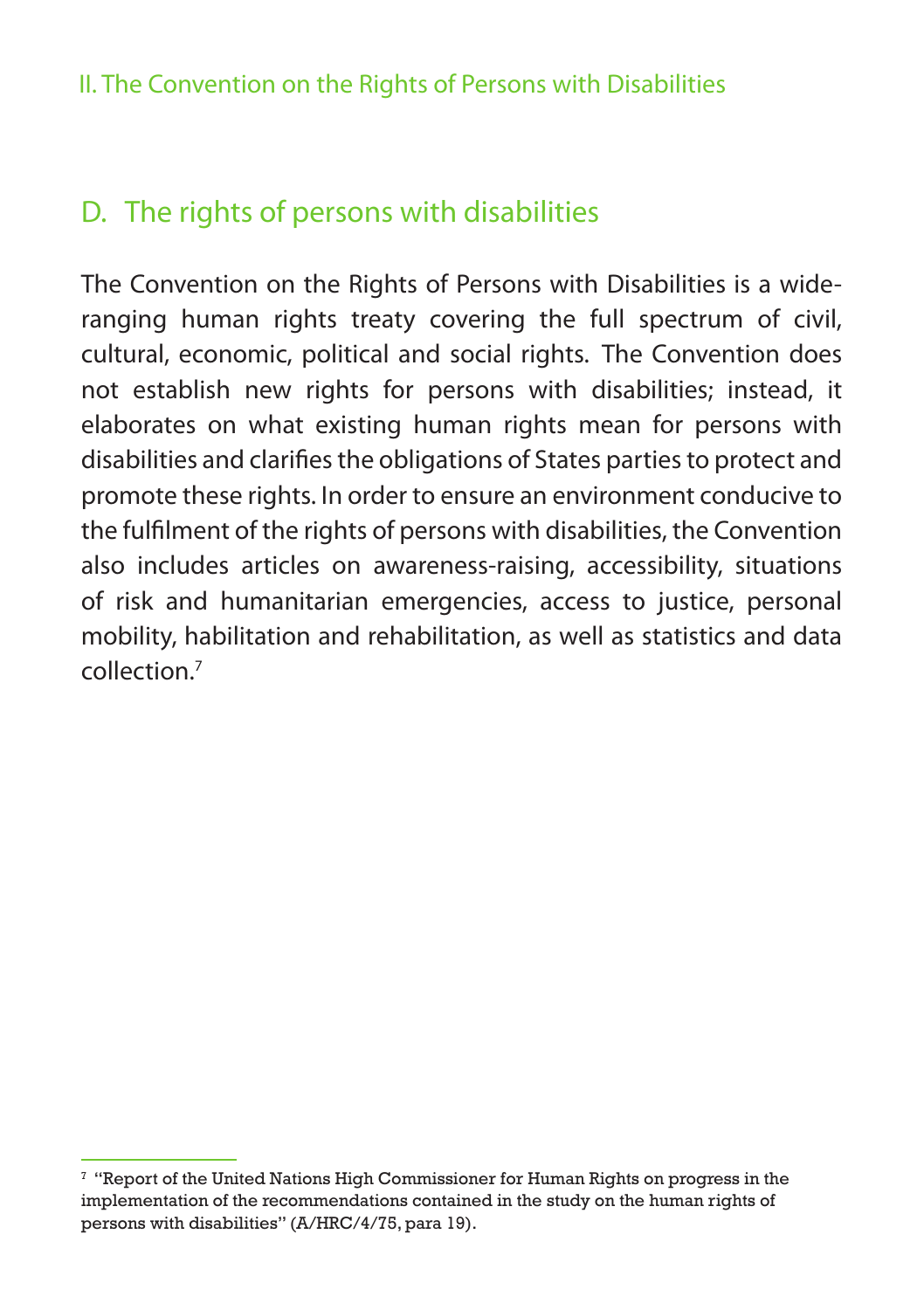| Articles 10 to 30 cover the rights guaranteed to persons<br>with disabilities |                                                                                             |  |  |  |
|-------------------------------------------------------------------------------|---------------------------------------------------------------------------------------------|--|--|--|
|                                                                               | Article 10 - The right to life                                                              |  |  |  |
|                                                                               | Article 11 - Situations of risk and humanitarian emergencies                                |  |  |  |
|                                                                               | Article 12 - Equal recognition before the law                                               |  |  |  |
|                                                                               | Article 13 - Access to justice                                                              |  |  |  |
|                                                                               | Article 14 - Liberty and security of the person                                             |  |  |  |
|                                                                               | Article 15 – Freedom from torture or cruel, inhuman or<br>degrading treatment or punishment |  |  |  |
|                                                                               | Article 16 - Freedom from exploitation, violence and abuse                                  |  |  |  |
|                                                                               | Article 17 - Protecting the integrity of the person                                         |  |  |  |
|                                                                               | Article 18 - Liberty of movement and nationality                                            |  |  |  |
|                                                                               | Article 19 - Living independently and being included<br>in the community                    |  |  |  |
|                                                                               | Article 20 - Personal mobility                                                              |  |  |  |
|                                                                               | Article 21 – Freedom of expression and opinion,<br>and access to information                |  |  |  |
|                                                                               | Article 22 - Respect for privacy                                                            |  |  |  |
|                                                                               | Article 23 - Respect for home and the family                                                |  |  |  |
| <b>Article 24 - Education</b>                                                 |                                                                                             |  |  |  |
| <b>Article 25 - Health</b>                                                    |                                                                                             |  |  |  |
|                                                                               | Article 26 - Habilitation and rehabilitation                                                |  |  |  |
|                                                                               | Article 27 - Work and employment                                                            |  |  |  |
|                                                                               | Article 28 - Adequate standard of living and social protection                              |  |  |  |
|                                                                               | Article 29 - Participation in political and public life                                     |  |  |  |
|                                                                               | Article 30 - Participation in cultural life, recreation,<br>leisure and sport               |  |  |  |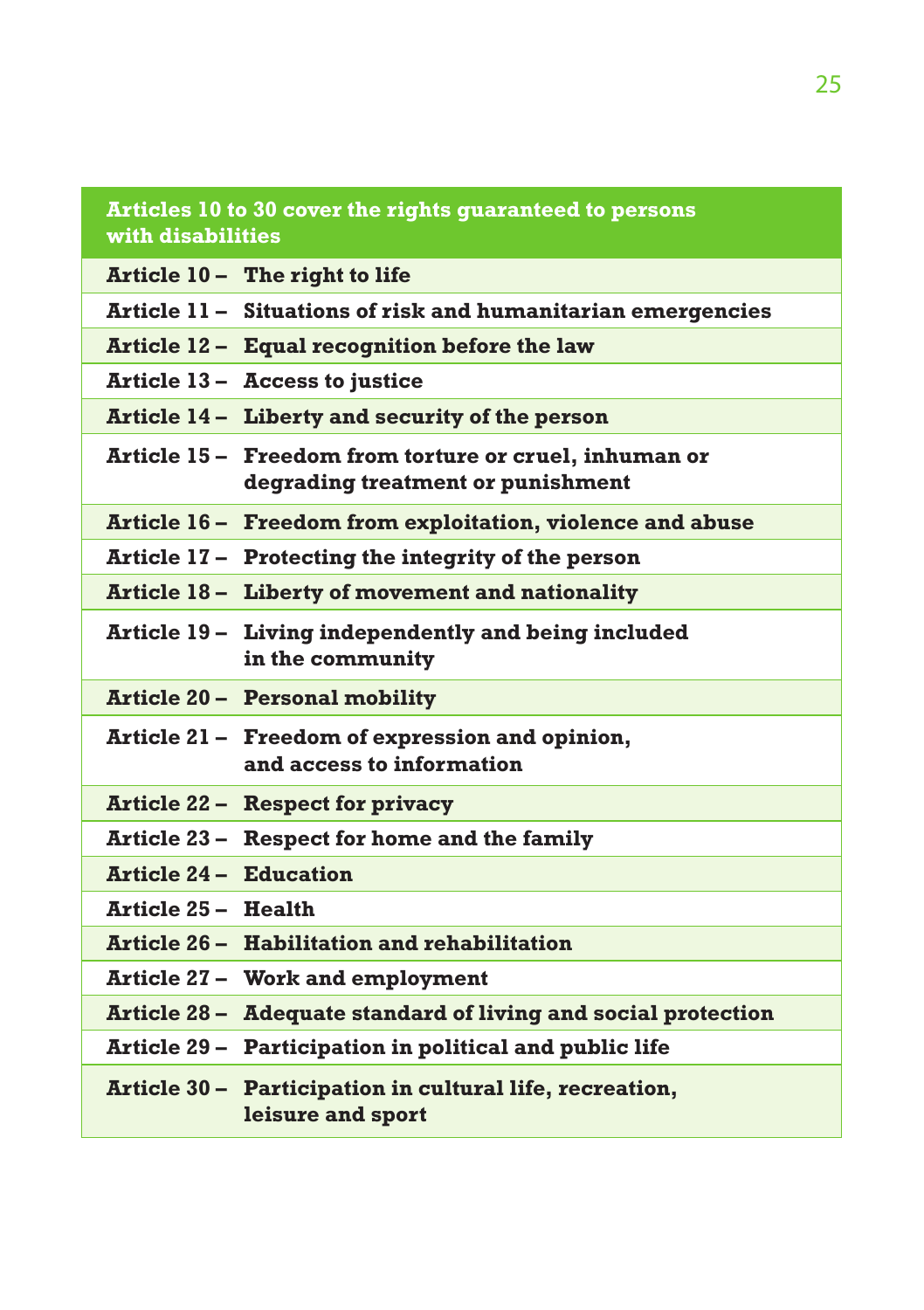To illustrate how rights are relevant to specific situations facing persons with disabilities, consider the following examples when monitoring the Convention:

- **› The right to equal recognition before the law** requires, inter alia, eliminating disability as a ground for depriving someone of his or her legal capacity—for example, by eliminating the practice of appointing guardians who make decisions on behalf of persons with disabilities and, instead, providing support to persons with disabilities so that they can make their own decisions;
- **› The right to liberty and security of the person** requires, inter alia, monitoring psychiatric and other institutions to ensure that no one is placed there on the basis of their disability, including mental and intellectual disabilities, unless with their free and informed consent;
- **› Freedom from torture** requires, inter alia, examining whether institutions resort to practices and treatments such as electroshock therapy and cage beds for persons with disabilities, or impose intrusive or irreversible medical treatments aimed at correcting the disability against a person's will;
- **› Freedom of movement** requires, inter alia, examining whether the State withholds travel documents from someone on the basis of his or her disability;
- **› The right to education** requires, inter alia, examining whether pupils and students with disabilities are not excluded from the general education system on the basis of their disability, that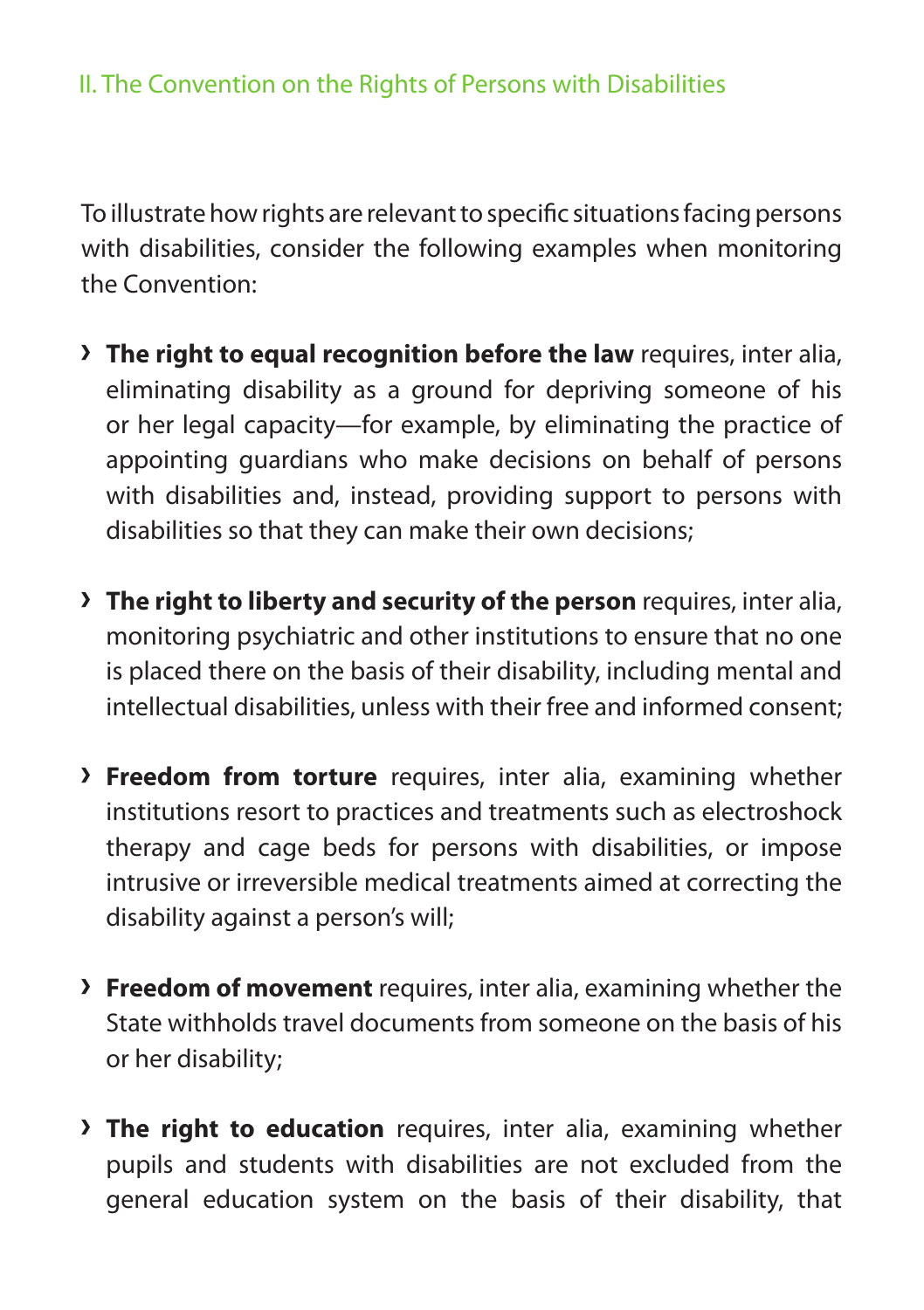reasonable accommodation of the pupil's requirements is provided in the general education system and that effective individualized support measures are provided to maximize academic and social development consistent with the goal of inclusion;

- **› The right to health** requires, inter alia, not only an examination of whether there is universal access to essential medicines but also whether treatments are provided on the basis of the free and informed consent of the person with a disability;
- **› The right to work** requires, inter alia, examining whether labour laws prohibit discrimination in the workplace and require employers to take positive steps to ensure physically accessible buildings as well as accessible technology such as computer and Internet technology for those persons with disabilities that may require it;
- **> The right to an adequate standard of living** requires, inter alia, an examination of social programmes and policy frameworks, poverty reduction strategies, national development plans and projects, such as projects related to the Millennium Development Goals, to ensure that they include the promotion and protection of the right to food, clothing, housing and other rights of persons with disabilities;
- **› The right to participate in public and political life** requires, inter alia, election monitoring to ensure that election materials are provided in accessible formats (such as written materials in Braille and television advertisements with sign-language interpretation) and that voting booths are accessible (for example, with ramp access);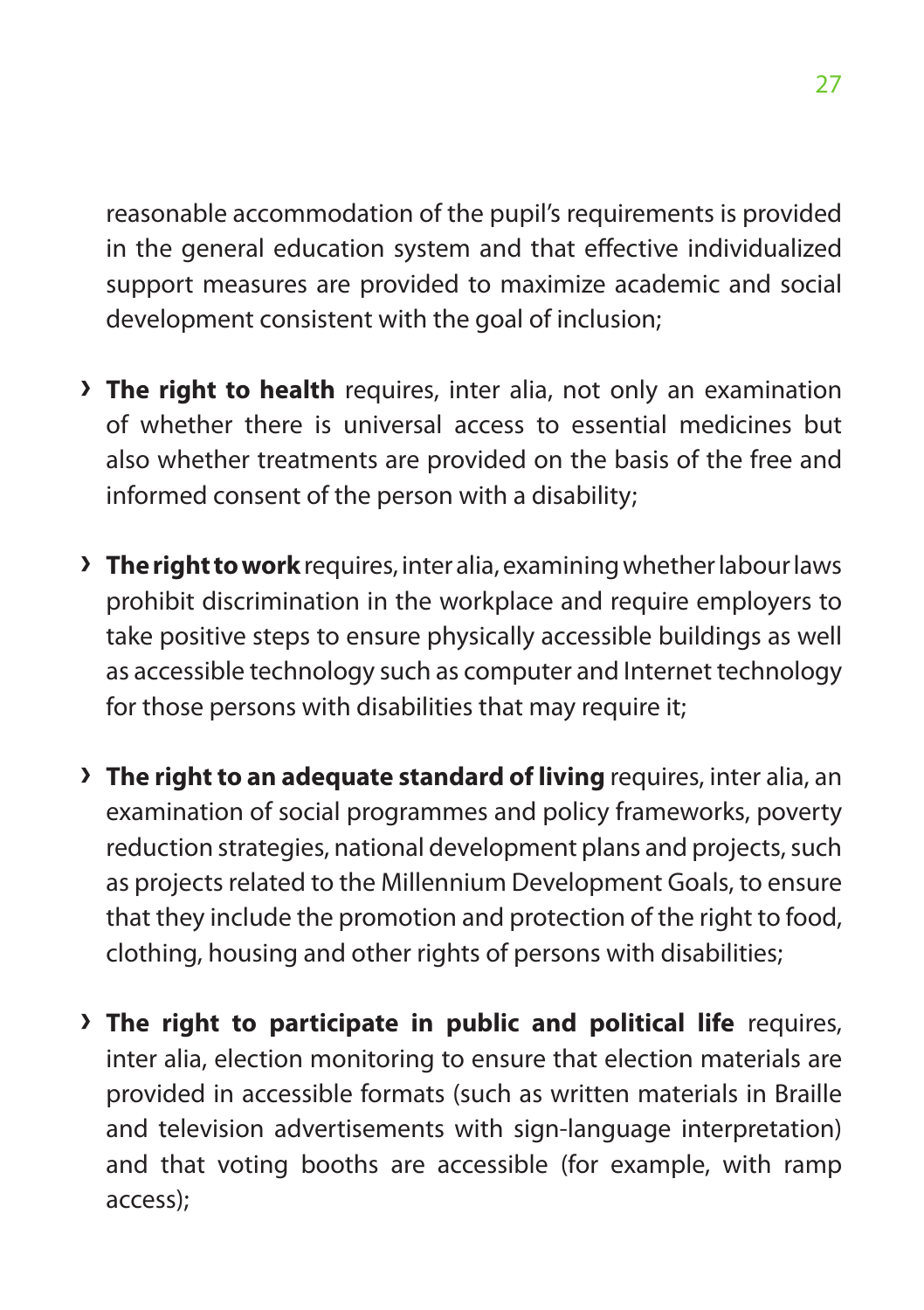### II. The Convention on the Rights of Persons with Disabilities

**› The right to participate in cultural life** requires, inter alia, examining whether sign languages and deaf culture are explicitly recognized and supported and whether copyright protection does not inhibit access to cultural materials such as talking books.

Civil, cultural, economic, political and social rights are indivisible, interdependent and interrelated. An understanding of this interdependence is important to monitor the rights of persons with disabilities. For example, the monitoring of institutions requires monitoring whether the persons have been deprived of their liberty based on the existence of a disability (the right to liberty and security of the person), whether the persons are subject to medical treatment without their free and informed consent (the right to health, to physical and mental integrity and to be free from torture) as well as whether persons in the institution enjoy adequate food, clothing, light, sanitary conditions and so on (the right to an adequate standard of living).

With regard to economic, social and cultural rights, the Convention on the Rights of Persons with Disabilities reaffirms the obligation of States to progressively implement them, as already recognized in article 2 of the International Covenant on Economic, Social and Cultural Rights and article 4 of the Convention on the Rights of the Child. The recognition that the full realization of economic, social and cultural rights may be constrained by limited resources is balanced by the requirement that measures should be taken to the maximum of a State's available resources and, where needed, within the framework of international cooperation (Convention on the Rights of Persons with Disabilities, arts. 4 (2) and 32).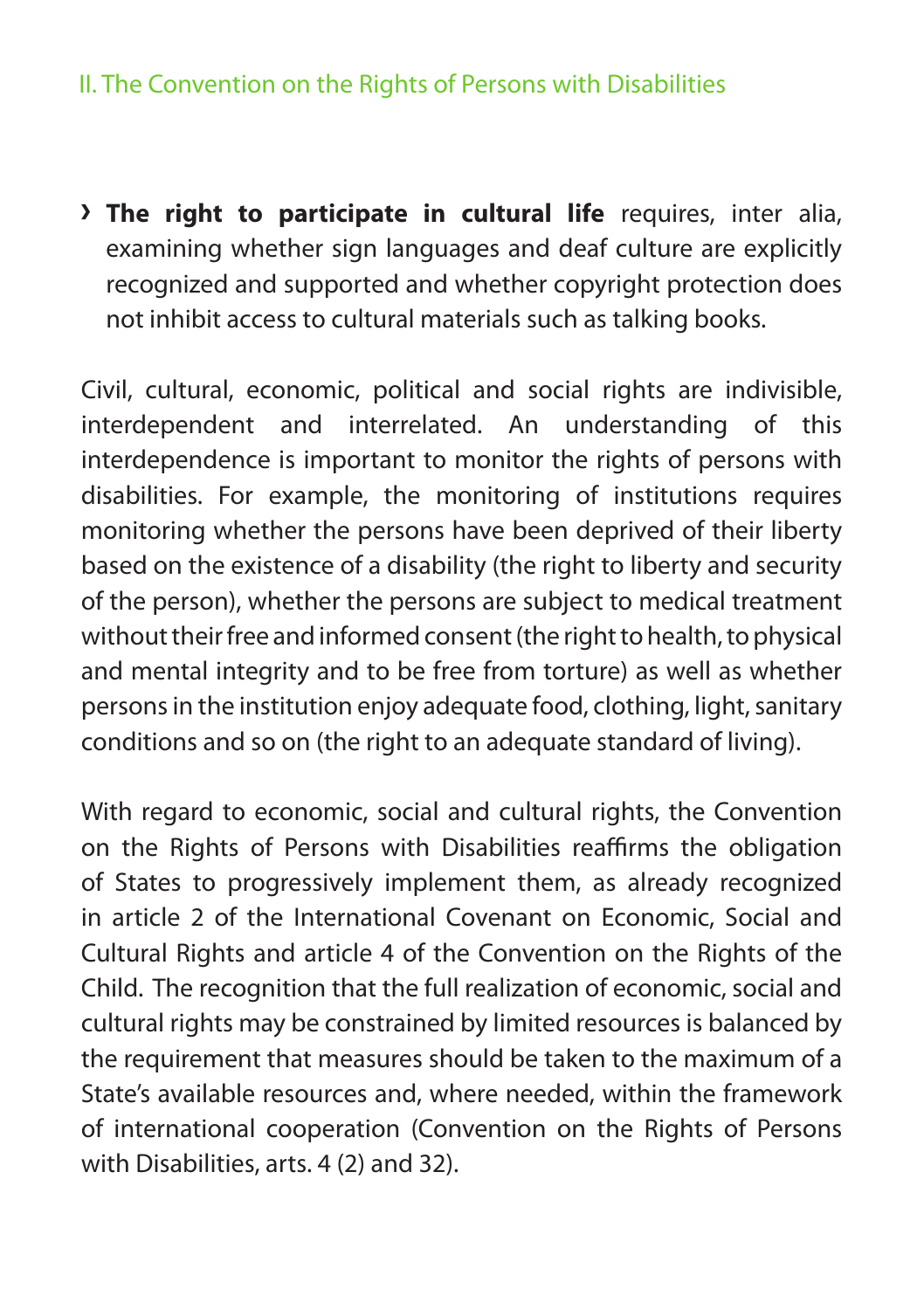### **Progressive realization of economic, social and cultural rights**

### **Article 4 (2) states:**

**With regard to economic, social and cultural rights, each State Party undertakes to take measures to the maximum of its available resources and, where needed, within the framework of international cooperation, with a view to achieving progressively the full realization of these rights, without prejudice to those obligations contained in the present Convention that are immediately applicable according to international law.**

Several aspects of the progressive realization of economic, social and cultural rights are important for monitoring purposes:<sup>8</sup>

- **›** Discrimination on any grounds, including disability, is always forbidden, regardless of the level of realization of economic, social and cultural rights;
- **›** States have an immediate obligation to ensure a minimum essential level of enjoyment of each economic, social and cultural right;
- **›** States have an obligation to take steps towards the progressive realization of these rights. A State, for example, can develop a plan of action which should include: (a) a time frame for implementing economic, social and cultural rights; (b) time-bound benchmarks of achievement; and (c) indicators of success;

<sup>8</sup> See also Committee on Economic, Social and Cultural Rights, general comment No. 3 (1990) on the nature of States parties' obligations.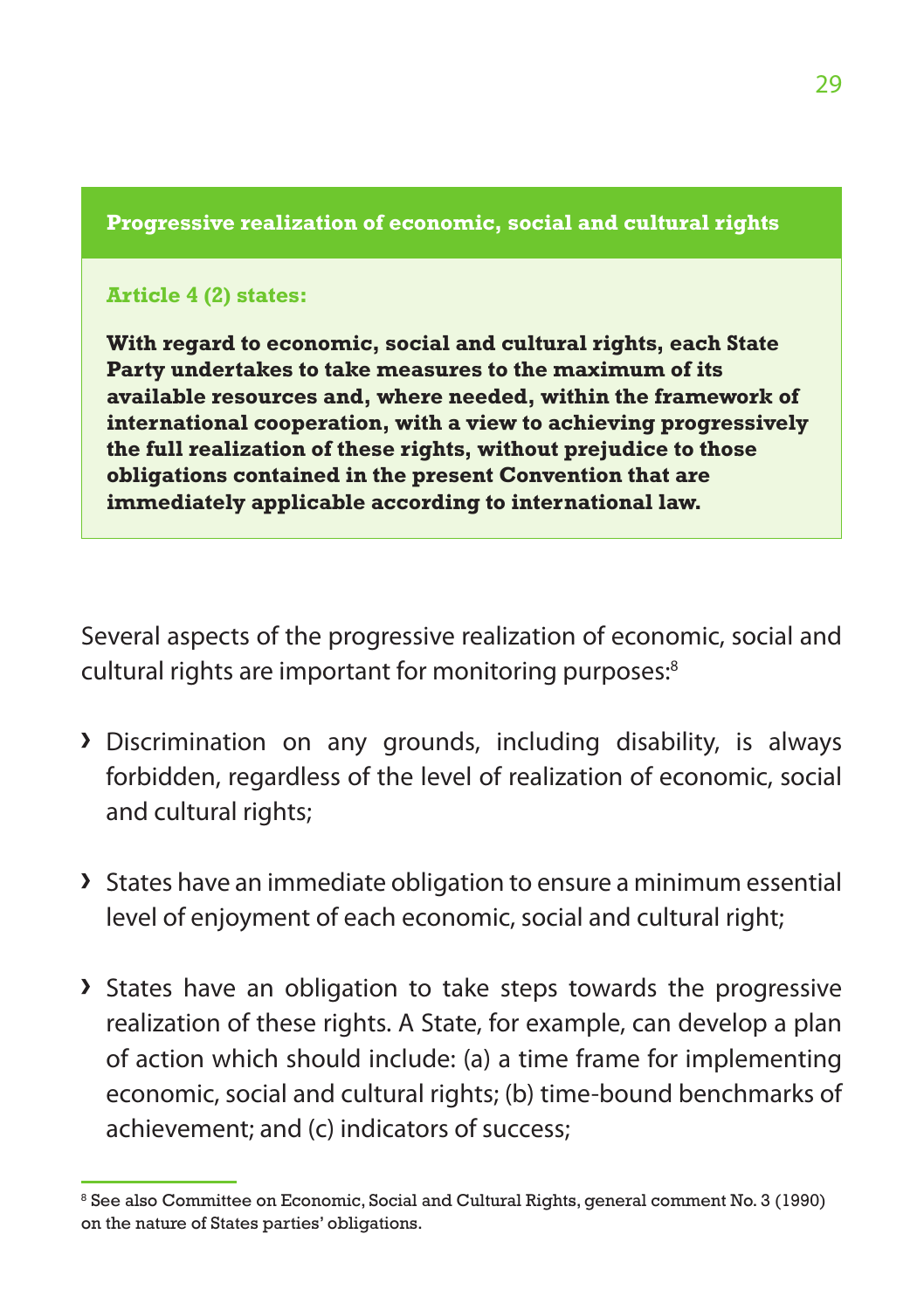<span id="page-29-0"></span>**›** States are forbidden from taking regressive steps or measures that diminish the enjoyment of economic, social and cultural rights.

## E. The Convention's monitoring mechanisms

The Convention includes both national and international monitoring mechanisms.

At the national level, article 33 identifies three mechanisms that are relevant for the implementation and monitoring of the Convention. First, States have to designate one or more focal points within government for matters relating to implementation; second, States have to give due consideration to the establishment or designation of a coordination mechanism within government to facilitate actions across sectors and at different levels; and third, States have to establish or designate a framework that includes one or more independent mechanisms to promote, protect and monitor the Convention's implementation.

At the international level, article 34 establishes the Committee on the Rights of Persons with Disabilities, a committee of independent experts with several functions. First, on the basis of periodic reports received from States and other interested parties such as national monitoring mechanisms and civil society organizations, the Committee engages in a constructive dialogue with States on the implementation of the Convention, and issues concluding observations and recommendations for follow-up action to improve and strengthen implementation. Second, the Committee holds days of general discussion, open to the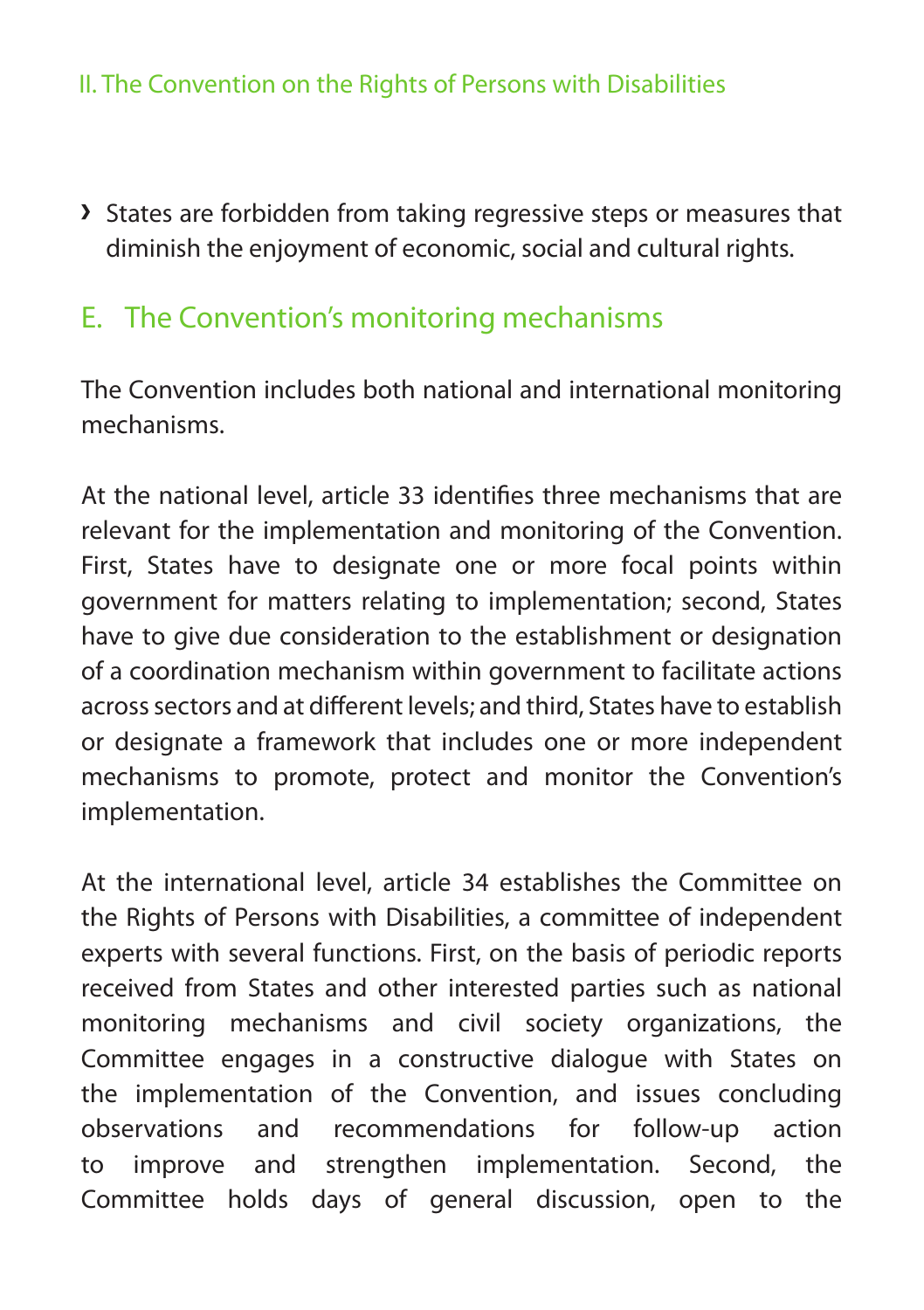public, during which it discusses issues of general interest arising from the Convention. Third, the Committee may issue authoritative statements, known as general comments, to clarify specific provisions in the Convention or specific issues arising in the implementation of the Convention. Fourth, the Optional Protocol gives the Committee authority to receive complaints, known as communications, from individuals alleging violations of any of the Convention's provisions by a State that has ratified the Optional Protocol. The Committee may present its views after considering the complaint in the light of the comments from the State concerned. Fifth, the Optional Protocol also provides the Committee with an opportunity to undertake inquiries in States parties if it receives reliable information indicating grave or systematic violations of the Convention.

Human rights monitors<sup>9</sup> should be aware of these mechanisms and of their functions. Monitoring activities could:

- **›** Provide national monitoring mechanisms with information on the state of implementation of the Convention;
- **›** Provide information to the Committee for its constructive dialogue with States;

 $9$  For the purpose of this guidance, "human rights monitors" include United Nations human rights officers as well as staff in other intergovernmental, regional or civil society organizations, national human rights institutions, human rights defenders and other individuals or organizations engaged in human rights monitoring.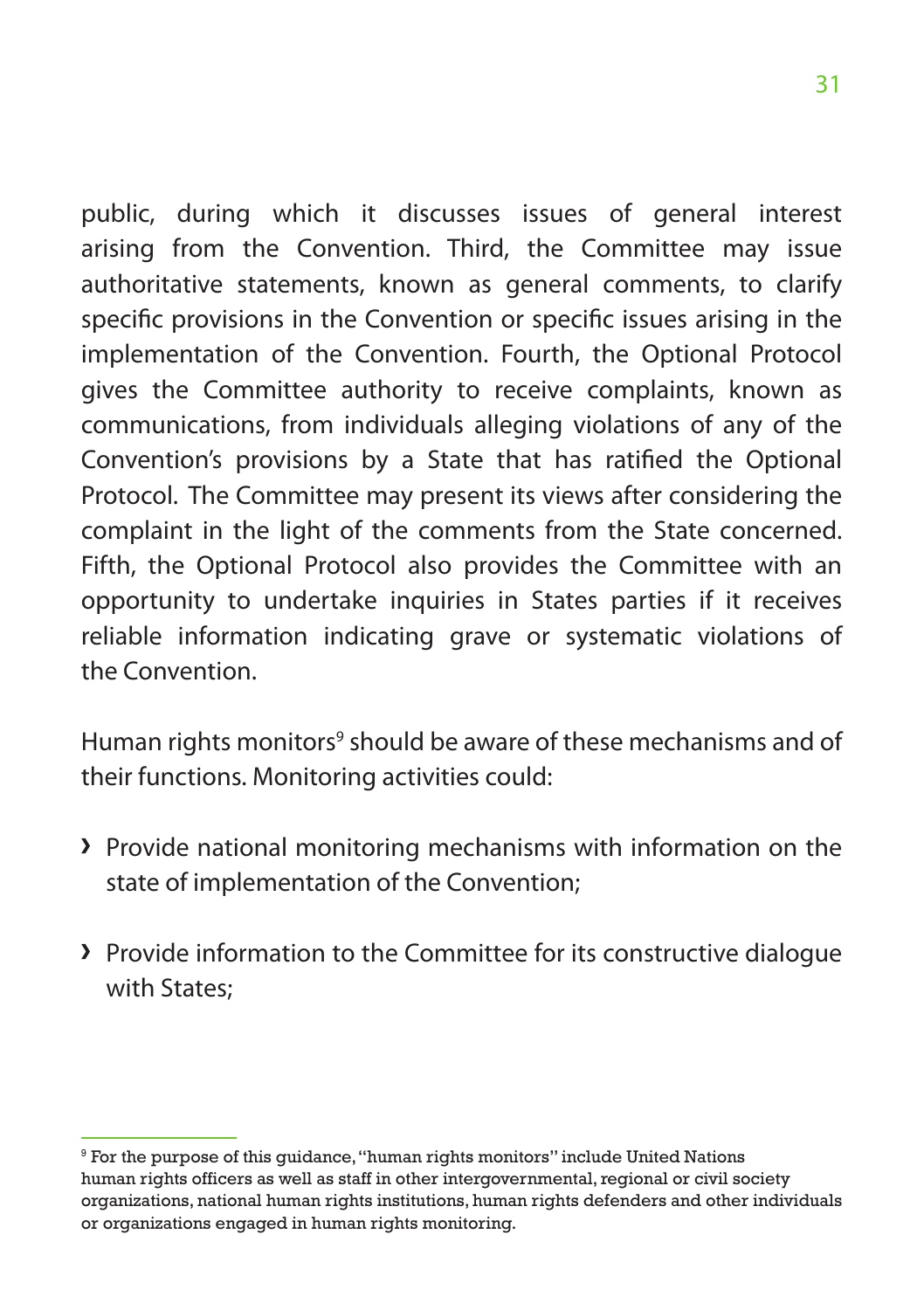### II. The Convention on the Rights of Persons with Disabilities

- **›** Identify potential breaches of the rights of individuals under the Convention which could form the basis of a communication to the Committee under the Optional Protocol if the State concerned has ratified it;
- **›** Identify reliable information on grave or systematic violations of the Convention which could be submitted to encourage the Committee to undertake an inquiry under the Optional Protocol if the State concerned has ratified it;
- **›** Follow up on recommendations of the national monitoring mechanisms and the Committee to strengthen implementation of the Convention.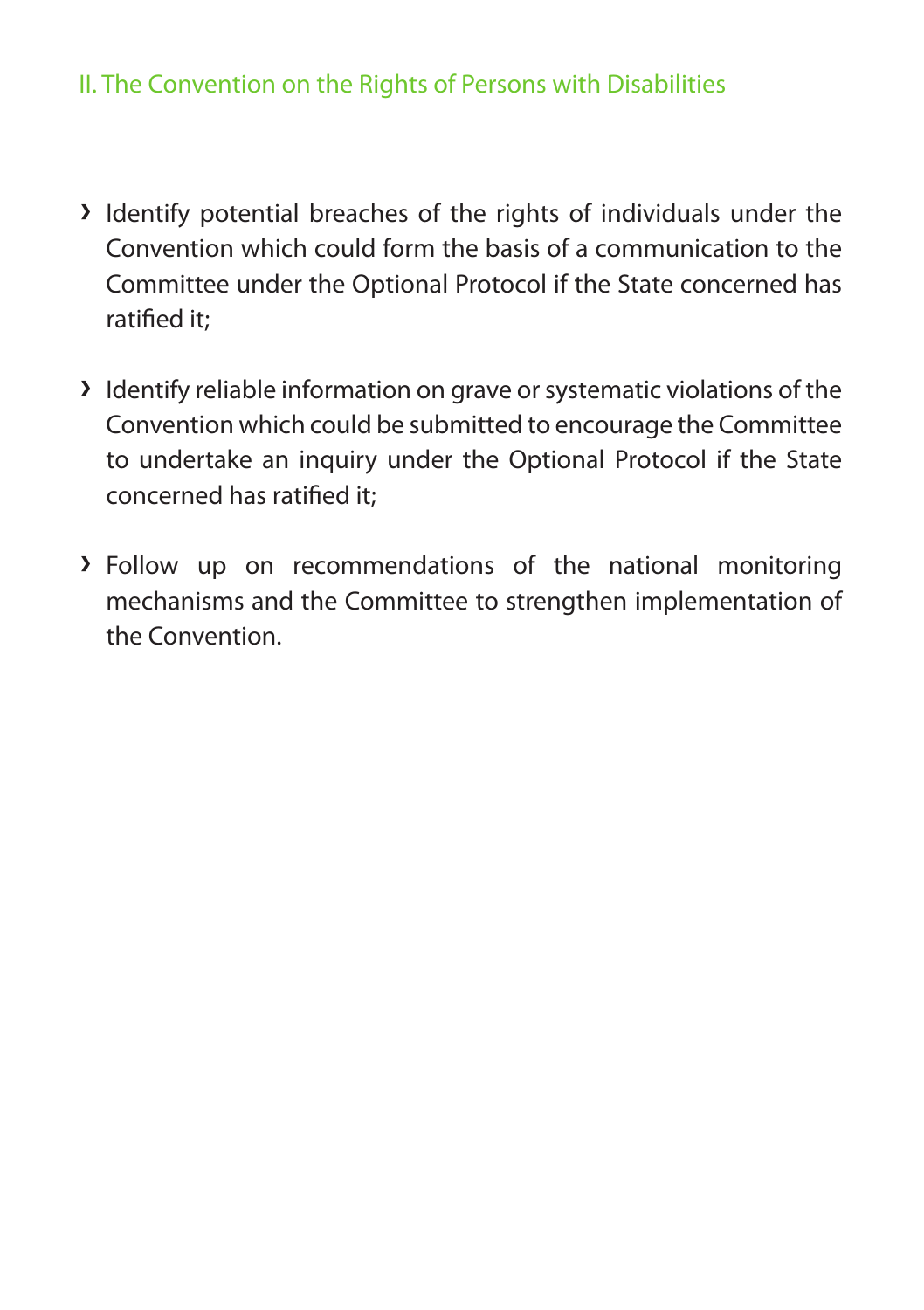## <span id="page-32-0"></span>III. Monitoring the rights of persons with disabilities: an overview

Robust, evidence-based reports by States, national human rights institutions, disability organizations and other civil society groups and United Nations offices with a relevant mandate will contribute to ensuring that the human rights guaranteed under the Convention are transformed into action and real change in the lives of persons with disabilities. Before considering the modalities of monitoring, it is important to bear in mind the following factors that should guide all monitoring activities.

## A. The central role and involvement of persons with disabilities in monitoring

Persons with disabilities and their representative organizations<sup>10</sup> played an integral role in the formulation and negotiation of the Convention under the slogan "Nothing about us without us!" The Convention recognizes that this role must continue, requiring States parties to "closely consult with" and "actively involve" persons with disabilities in decision-making processes related to them (art. 4 (3)). In particular, the Convention requires that "civil society, in particular persons with disabilities and their representative organizations, shall be involved and participate fully in the monitoring process" (art. 33 (3)). This has implications for both process and substance. In terms of process, persons with disabilities must be involved in monitoring activities, for example by having persons with disabilities among the

 $10$  Note that sometimes representative organizations of persons with disabilities self-identify as "disabled persons' organizations" or use the abbreviation "DPO."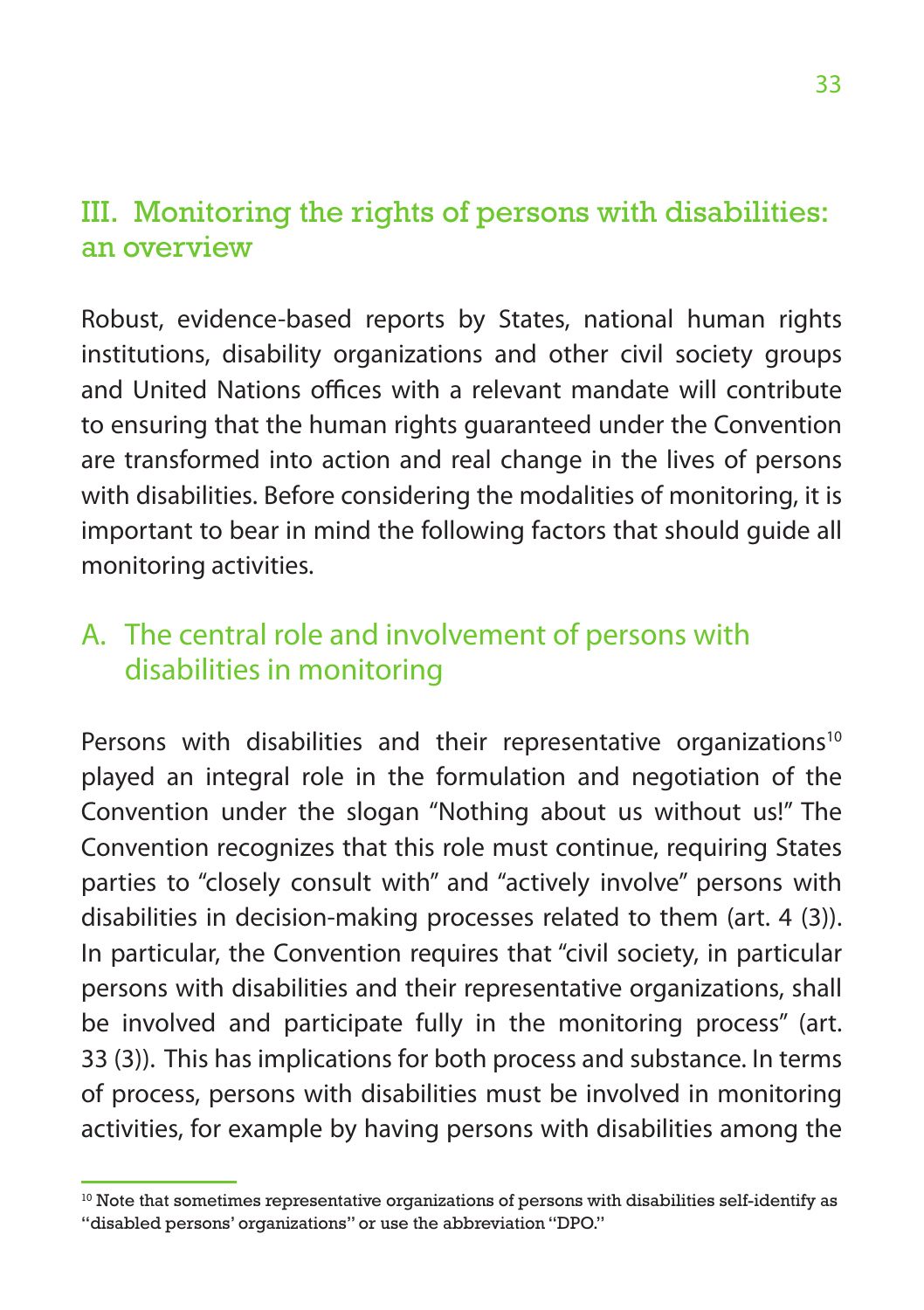<span id="page-33-0"></span>monitors. By way of substance, the voices and experiences of persons with disabilities must be central in monitoring reports in recognition of the fact that persons with disabilities are the experts on their own situation.

It is also important to ensure that efforts to monitor the human rights situation of persons with disabilities do not contribute to further marginalizing persons within a particular group. Monitoring the rights of persons with disabilities must have a cross-disability and crosssociety focus. That is, monitoring must involve women, men, girls and boys with the full spectrum of types of disabilities—including those with physical, mental, intellectual or sensory impairments—and from all socio-economic and ethnic backgrounds, age groups and walks of life. For example, it must reach and include those who are poor, homeless or institutionalized.

## B. Identifying and mapping "duty-bearers" and partner organizations

An important first step for those engaged in monitoring the human rights of persons with disabilities is to identify and map the various actors in the monitoring process. Importantly, monitors should identify relevant "duty-bearers", including the ministries with responsibilities related to persons with disabilities, such as the ministry of justice, attorney-generals, departments and ministries of social protection, employment and labour, culture and sport, as well as health. Given the Convention's references to private entities, monitors might also consider employer associations and unions as potential partners in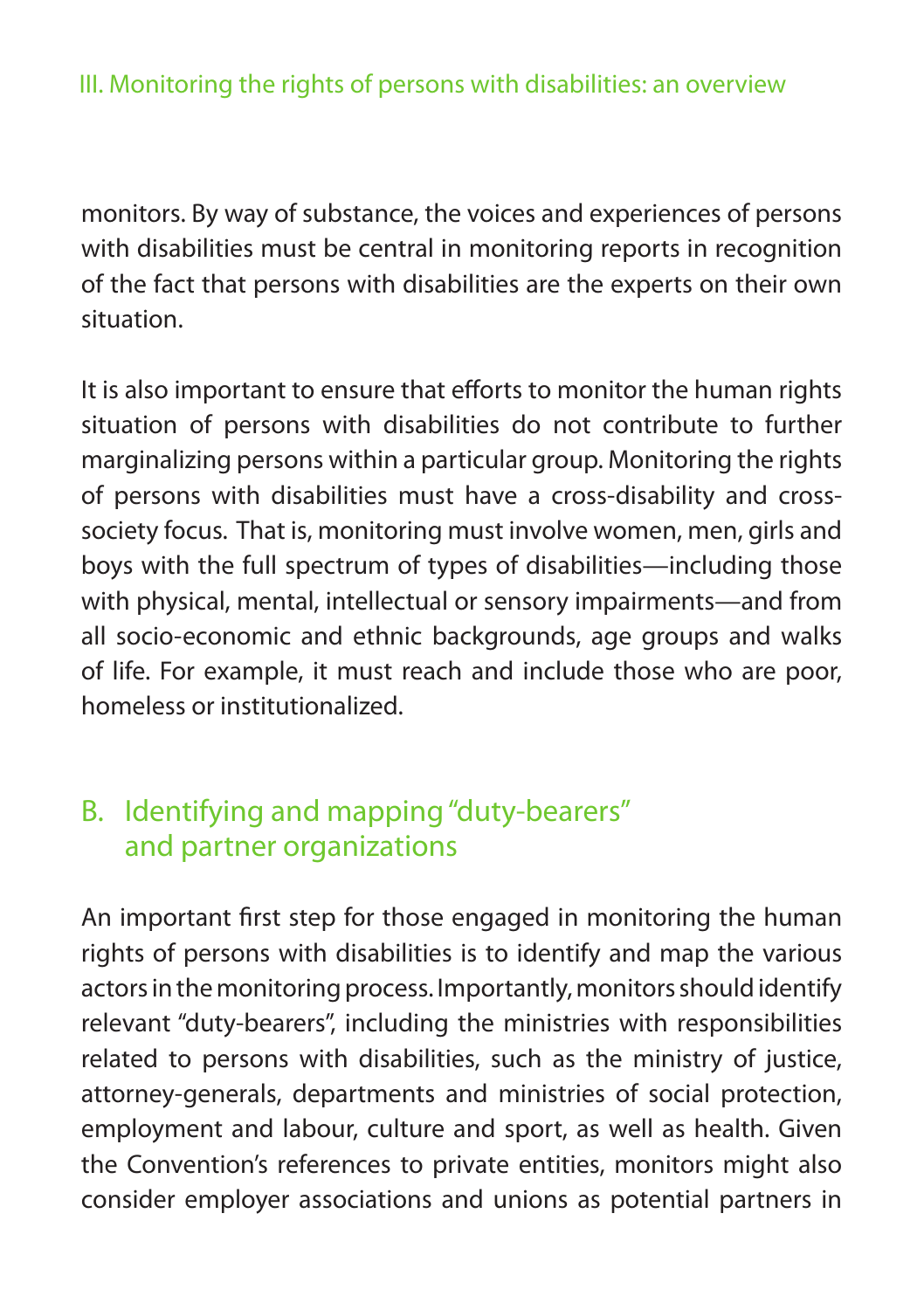monitoring and even actors that have responsibilities for respecting the rights of persons with disabilities.

Keep in mind the goal of ensuring a cross-disability and cross-society focus and identify organizations of persons with disabilities (DPOs) in the area being monitored. For example, note that some of these organizations will have a cross-disability membership. Others will represent people with a particular type of impairment, e.g., a visual impairment or a psychosocial disability, or particular groups of people, e.g., women with disabilities, war veterans. Monitors should also establish and promote communication networks with a broad range of additional partners. These partners can come from different regions and sectors (including universities, research institutions, NGOs, trade unions, professional groups, intergovernmental organizations) and focus on different people (including organizations working with women, children and indigenous peoples). The Inter-Agency Support Group, comprising United Nations departments, agencies, funds and programmes, seeks to coordinate United Nations work on the Convention.11 Monitors might therefore consider contacting other United Nations entities or the World Bank either as partners in monitoring or as sources of information.

<sup>&</sup>lt;sup>11</sup> The Inter-Agency Support Group on the Convention on the Rights of Persons with Disabilities (IASG) was established by the United Nations Chief Executives Board in September 2006. IASG is a mechanism for international cooperation in support of the promotion and implementation of the Convention and its Optional Protocol. Its members include the Office of the United Nations High Commissioner for Human Rights (OHCHR), the Department of Economic and Social Affairs (DESA), the United Nations Development Programme (UNDP), the United Nations Children's Fund (UNICEF), the World Health Organization (WHO), the International Labour Organization (ILO), the United Nations Population Fund (UNFPA), United Nations Mine Action and the Office of the United Nations High Commissioner for Refugees (UNHCR).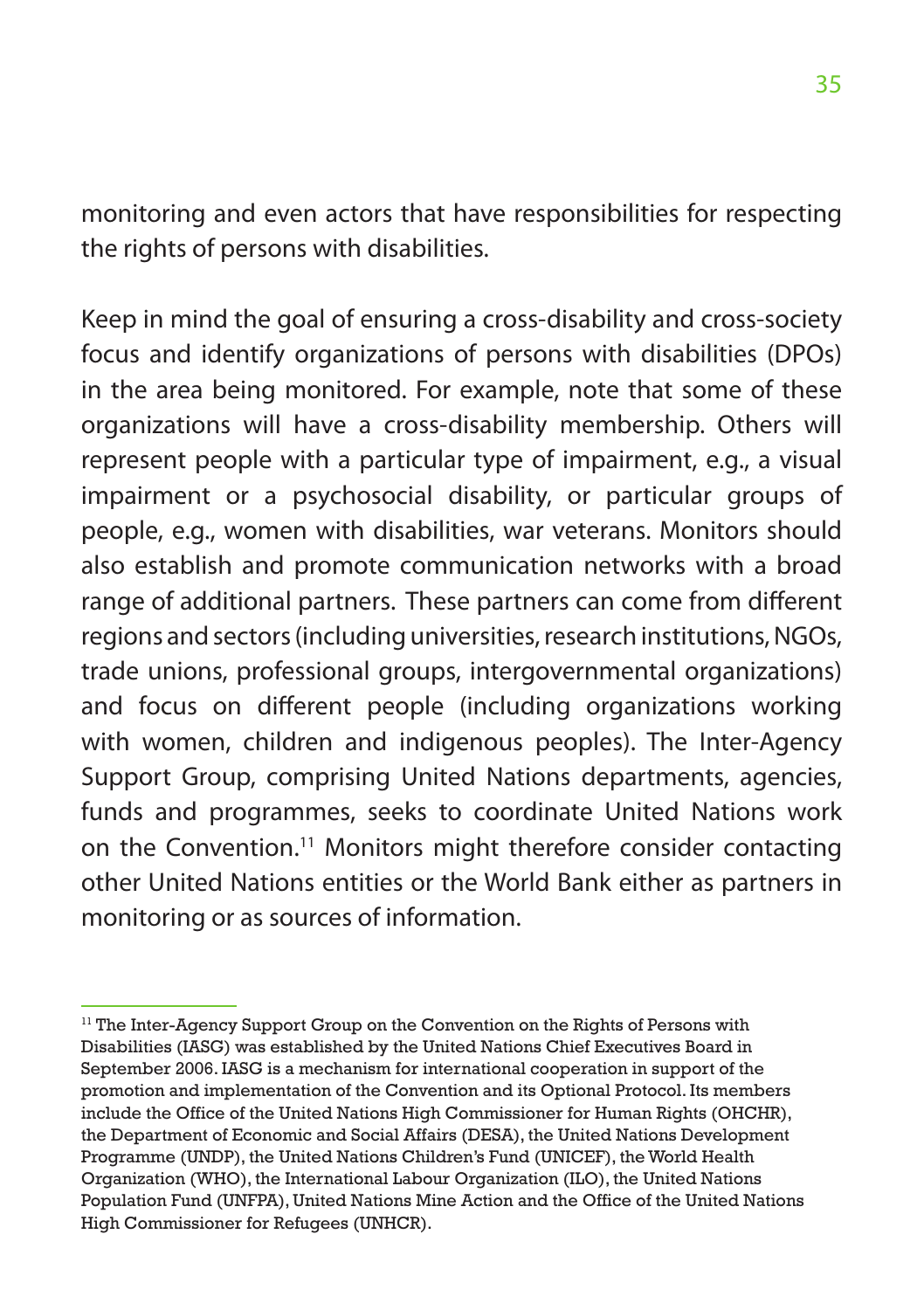### <span id="page-35-0"></span>III. Monitoring the rights of persons with disabilities: an overview

## C. Building capacity of persons with disabilities and their representative organizations

In many cases, engaging with DPOs will also imply building the capacity of persons with disabilities in these organizations to understand human rights principles and concepts. In other words, capacity-building is part of and complements monitoring work. In all cases, capacity-building activities must be fully accessible to all. Partner DPOs and their members will be able to inform monitors of the various measures that should be taken to ensure full accessibility.

### **Checklist of accessibility considerations for capacity-building and monitoring activities:**

- **1. Printed materials** (e.g., training manuals, information about the monitoring process, consent forms, questionnaires)
	- $\boxtimes$  Ensure production of materials in all formats and languages necessary for full participation (e.g., Braille, large print, electronic, sign languages, easy-to-read-and-understand formats)
- **2. Visual aids** (e.g., computer slide presentations, photographs, diagrams, maps, videotapes)
	- $\triangledown$  Ensure that an adequate description of the information conveyed through these aids is communicated in an accessible format (e.g., providing text and descriptions of images displayed in the slides of a computer presentation)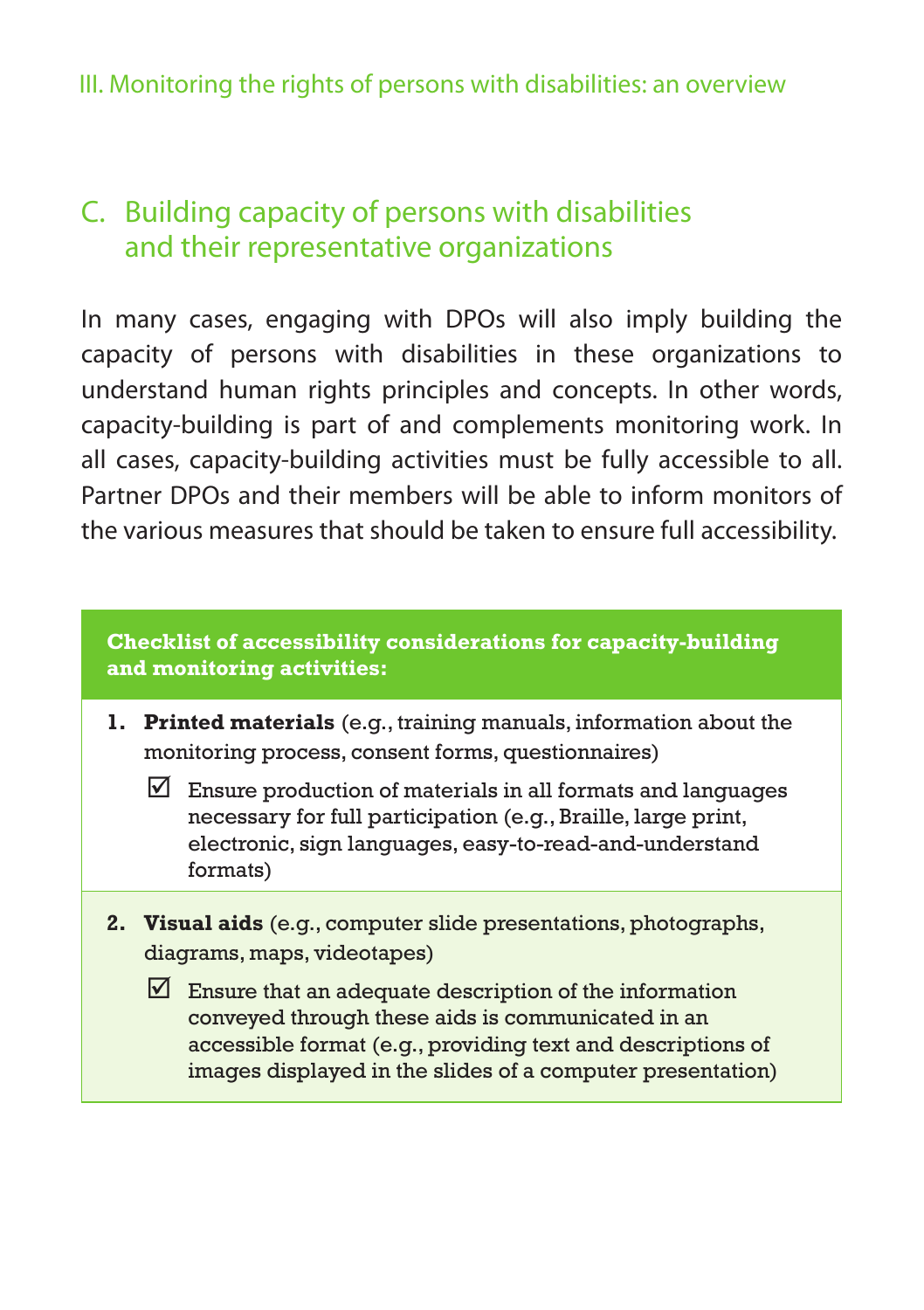#### **Checklist of accessibility considerations for capacity-building and monitoring activities: (cont.)**

- **3. Verbal communications** (e.g., face-to-face and telephone meetings, training sessions, audiotapes, monitoring interviews)
	- $\triangledown$  Ensure allocation of adequate time and the involvement of the necessary interpreters/facilitators to ensure that persons who are deaf, deaf-blind, with intellectual disabilities or who use augmentative and alternative communication both understand what is being said by others and can communicate their own ideas (e.g., sign-language interpretation, real-time transcription, communications assistant)
- **4. Locations** (e.g., for meetings, training sessions, interviews)
	- $\Box$  Ensure access for those using mobility devices (e.g., avoid locations with stairs, narrow passages, cramped rooms)
	- $\triangledown$  Ensure availability of accessible toilets
	- $\boxtimes$  Ensure participants can reach location by cost-effective and accessible transport
	- $\triangledown$  Ensure adequate signs in multiple formats and/or the availability of people to assist participants to reach the location (e.g., signs in Braille, greeters)
	- $\triangledown$  Remember to consult closely with partner DPOs to identify accessibility requirements. Whenever possible, consult directly with the person(s) participating in the activity to ensure that their particular requirements are met

Note that these considerations are not exhaustive. Monitors must remember to address accessibility case by case.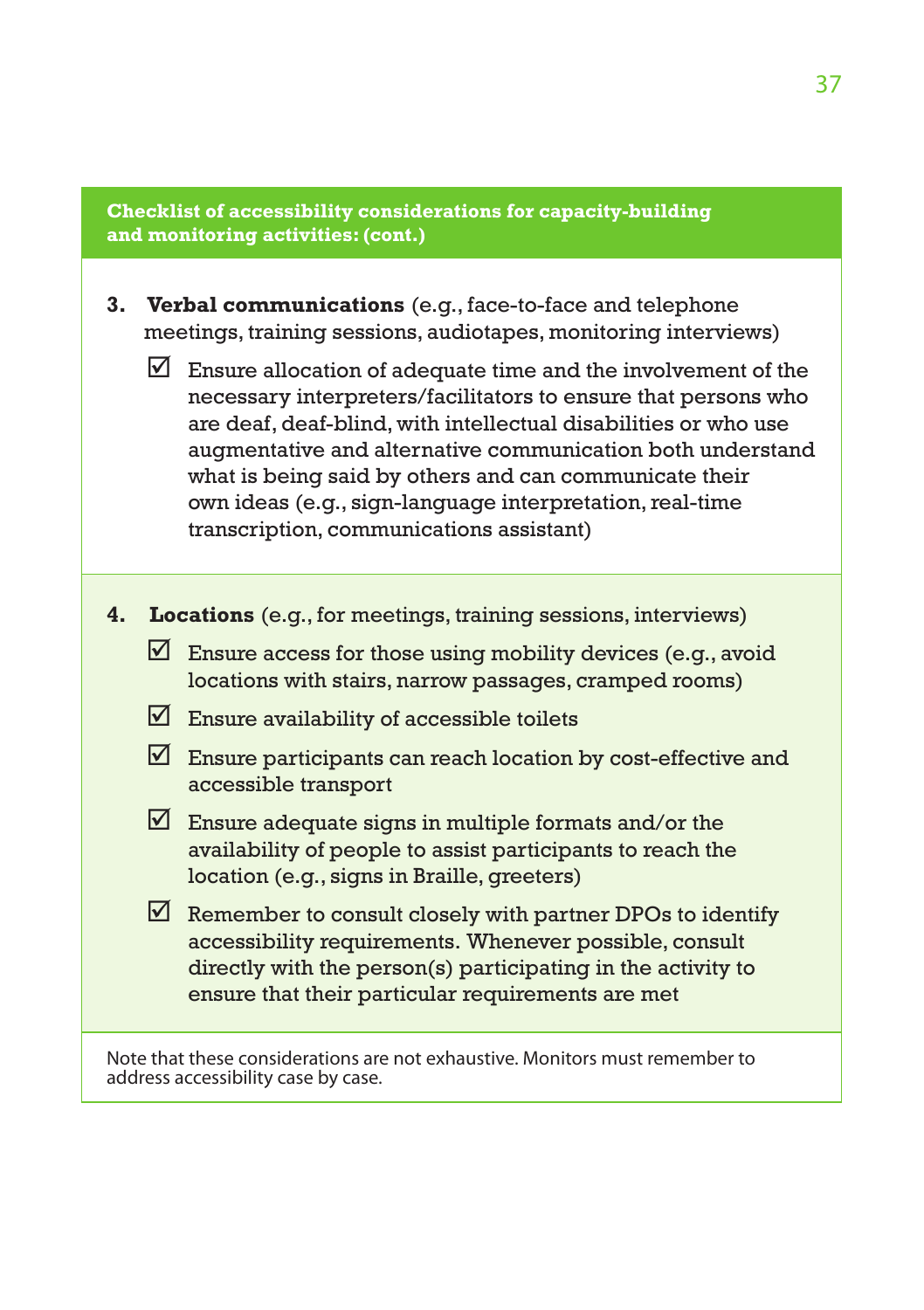<span id="page-37-0"></span>III. Monitoring the rights of persons with disabilities: an overview

## D. The twin-track approach to monitoring the Convention

Monitoring the rights of persons with disabilities requires a twin-track approach:<sup>12</sup>

- **›** First, monitoring might warrant a specific focus on the rights of persons with disabilities in order to be effective. For example, if parliament is considering ratifying the Convention, it might be appropriate to analyse specifically whether the existing legal framework complies with the Convention and to monitor the implementation of existing laws and policies. Similarly, the particular issues related to inclusive education—unsegregated schools, accessible buildings, adequate curriculum, properly trained teachers—might warrant a monitoring activity specifically focused on the right to education of pupils and students with disabilities;
- **›** Second, monitoring should not reinforce an approach that considers persons with disabilities as inherently different from others. Consequently, monitoring their rights should be integrated into general human rights monitoring work. For example, monitoring freedom from torture should cover psychiatric institutions as well as prisons and should also pay attention to persons with disabilities in prisons; monitoring a development programme has to consider the impact of the project on persons with disabilities, as beneficiaries on the same grounds as other targeted groups. Importantly, many national human rights institutions, disability organizations and other

 $12$ <sup>12</sup> This term refers to an approach that combines the mainstreaming of disability in all initiatives/projects, on the one hand, with disability-specific initiatives/projects, on the other, in order to ensure equal rights for all persons with disabilities. Several donors have included this approach in their international development and aid policies.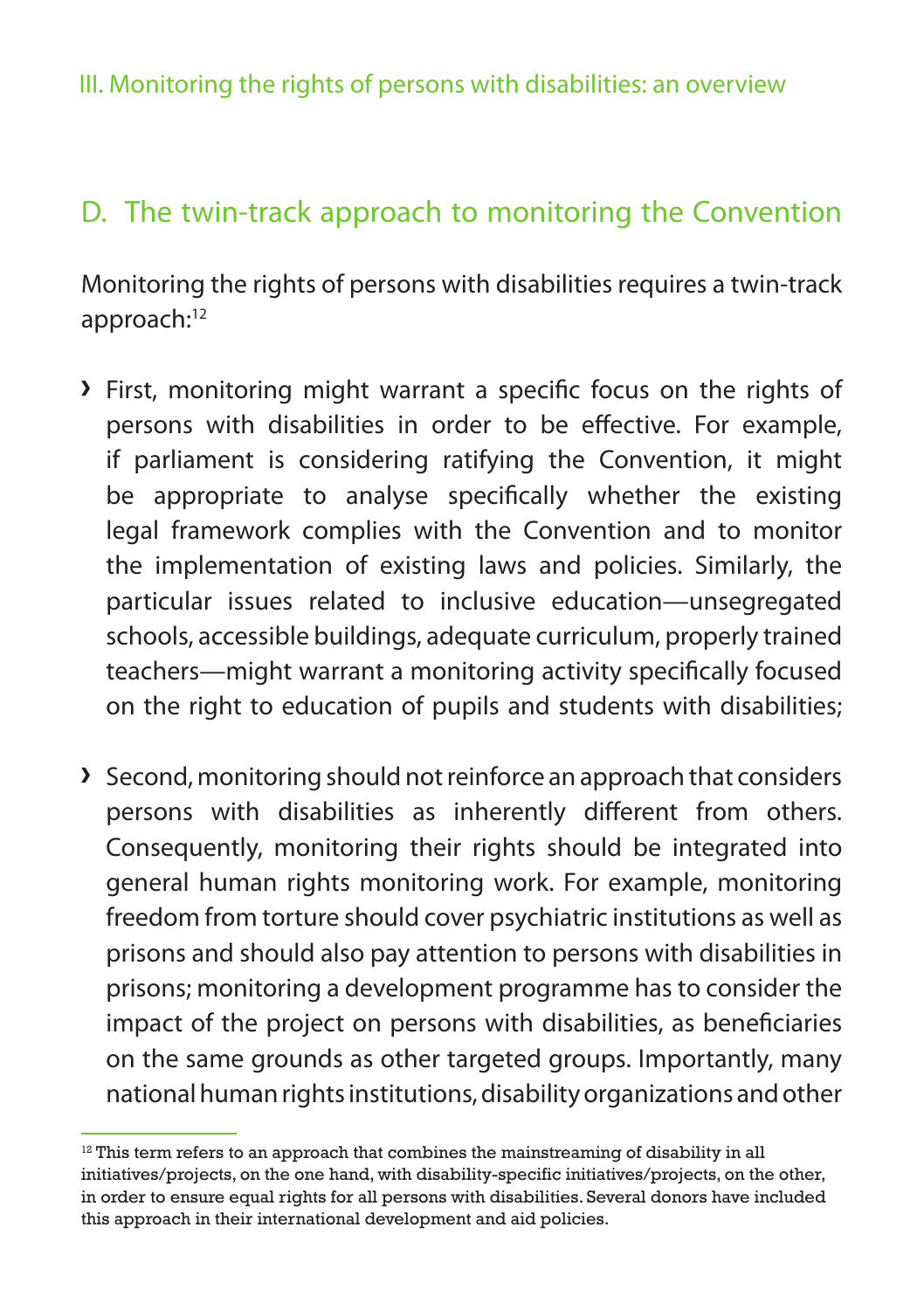civil society groups and United Nations offices work in conflict or post-conflict situations. Persons with disabilities can be particularly vulnerable in such situations, confronted with specific challenges in fleeing emergencies or when displaced as a result of conflict, facing obstacles in the physical environment and being removed from personal and physical support networks. Consequently, it is important to consider their rights in human rights monitoring related to conflict, emergency and post-conflict situations.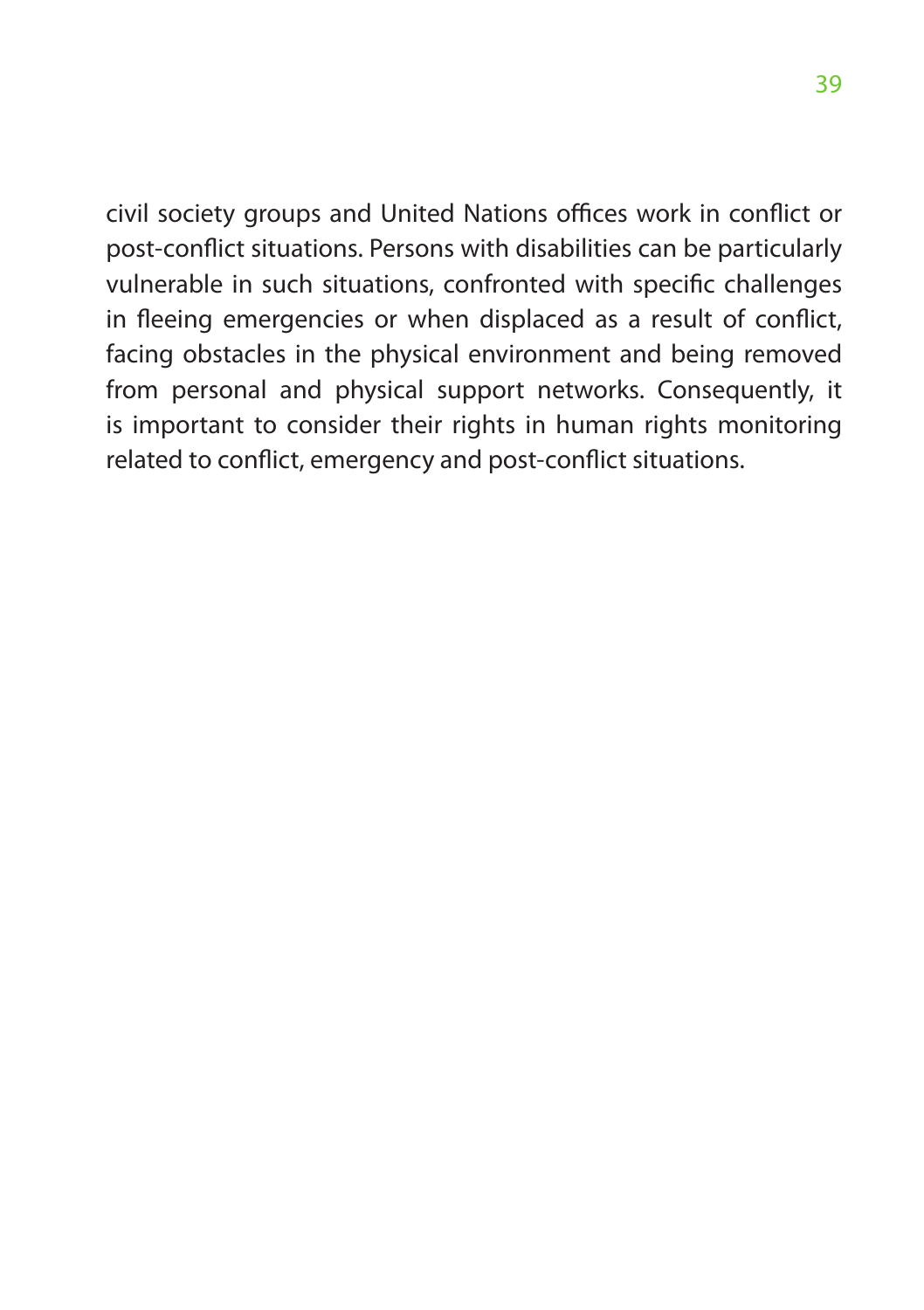### <span id="page-39-0"></span>IV. Monitoring in practice

## Iv. Monitoring in practice

Monitoring comprises a range of steps, from the collection of information, to legal and information analysis, documentation and reporting, corrective action and follow-up, and, finally, evaluation. These activities are interlinked in what is called the **monitoring cycle**. This chapter focuses on: (a) the collection of information; (b) legal and information analysis; and (c) documentation and reporting/corrective action and follow-up.

## A. Collecting information

### **1. Documents-based information**

The collection of information about the enjoyment by persons with disabilities of their rights typically starts with the identification of sources of information. Monitors should consider a variety of sources:

- **›** Constitutions, legislation and regulations are primary sources of information. In addition, monitors could also consider other sources such as parliamentary inquiries or reports;
- **›** State policies and programmes relating to the implementation of legislation as well as budgets;
- **›** Decisions of judicial and quasi-judicial bodies such as courts and national human rights institutions;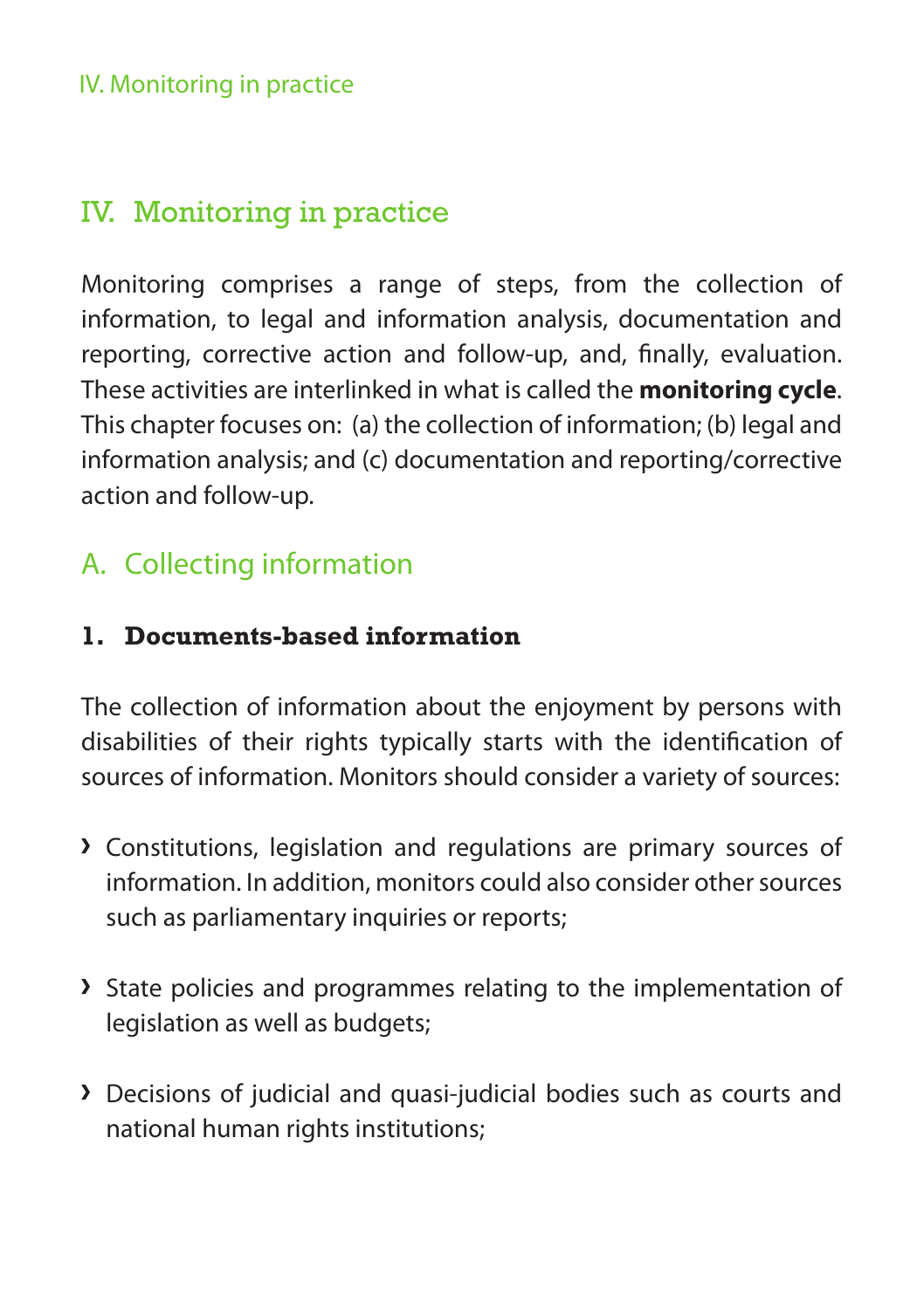**›** Media reports, studies and research from academia or other research centres and civil society organizations.

Monitors can rely on print sources (e.g., collections of official documents), electronic searches of legislation and case-law databases, and electronic search engines to monitor media reporting on disabilities.

Collecting information on *legislation*, including constitutional provisions, statutes, codes and regulations, provides a means of understanding the extent to which laws discriminate against persons with disabilities, as well as the extent to which they promote the rights of persons with disabilities. Collecting information on *policies*—State strategies or directions that might not necessarily be binding—can be vital to understand whether there is the political will to move from legislation to implementation of the Convention. In countries that have ratified the Convention, monitoring legislation and policies raises at least two kinds of questions:

- **›** Given the fact that many countries have adopted legislation and policies on disabilities even before ratification, a first step in monitoring is to review whether that legislation and those policies comply with the Convention. This review might identify normative gaps or laws that are in conflict with the Convention, for example by violating a prohibition.
- **›** If national legislation and policies comply with the Convention, it is important to monitor how they are in fact implemented, through programmes or other measures.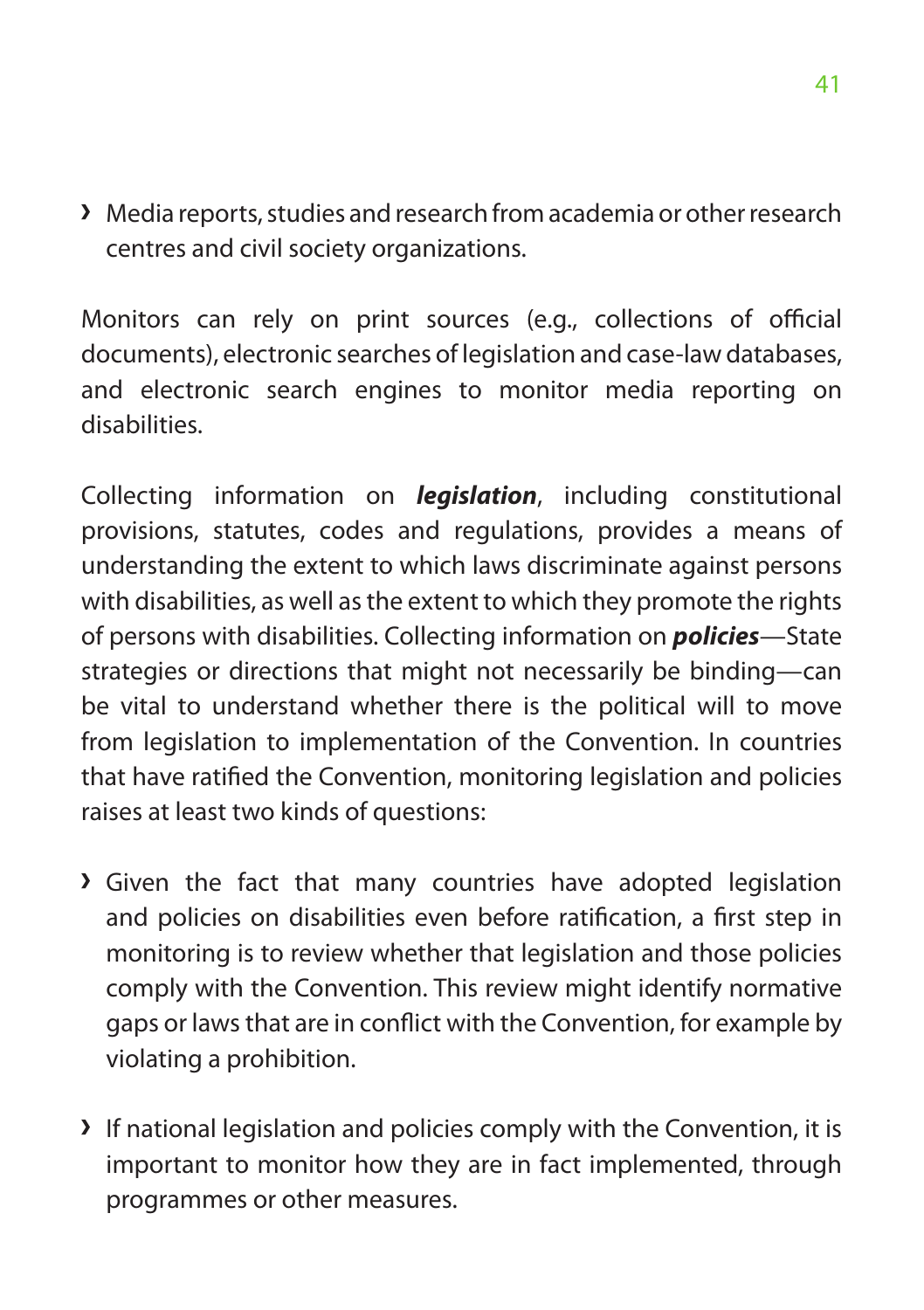### IV. Monitoring in practice

Collecting information on *programmes* can ensure that the practical and financial measures are in place to promote the realization of the rights of persons with disabilities recognized in legislation. The term "programmes" is broad and can refer to many measures taken to implement the Convention. For example, it could refer to development programmes or poverty-reduction programmes. In that case, monitors should identify whether such programmes include persons with disabilities and are supportive of their rights.

Furthermore, the monitoring of programmes should include budget monitoring, as some of the obligations on States require the allocation of financial and human resources to ensure that positive steps are taken to promote the rights of persons with disabilities and that they are effective.<sup>13</sup> Budget analysis might be relevant to issues such as accessibility, support for persons with disabilities, including supported decision-making, inclusive education, medical services, social protection and national monitoring mechanisms. Monitors engaging in budget analysis might examine financial commitments in national disability plans of action, budgets from the ministries of education, public works or social affairs, and the budget of national human rights institutions. Some questions to bear in mind in the analysis of budgets are:

**›** Is there any analysis of financial costs associated with the realization of a given right for person with disabilities?

<sup>&</sup>lt;sup>13</sup> See, generally, Jim Shultz, "Promises to keep. Using public budgets as a tool to advance economic, social and cultural rights" (Mexico, Ford Foundation and Fundar, 2002); and *Dignity counts. A guide to using budget analysis to advance human rights* (Fundar, Institute of International Education and International Budget Project, 2004).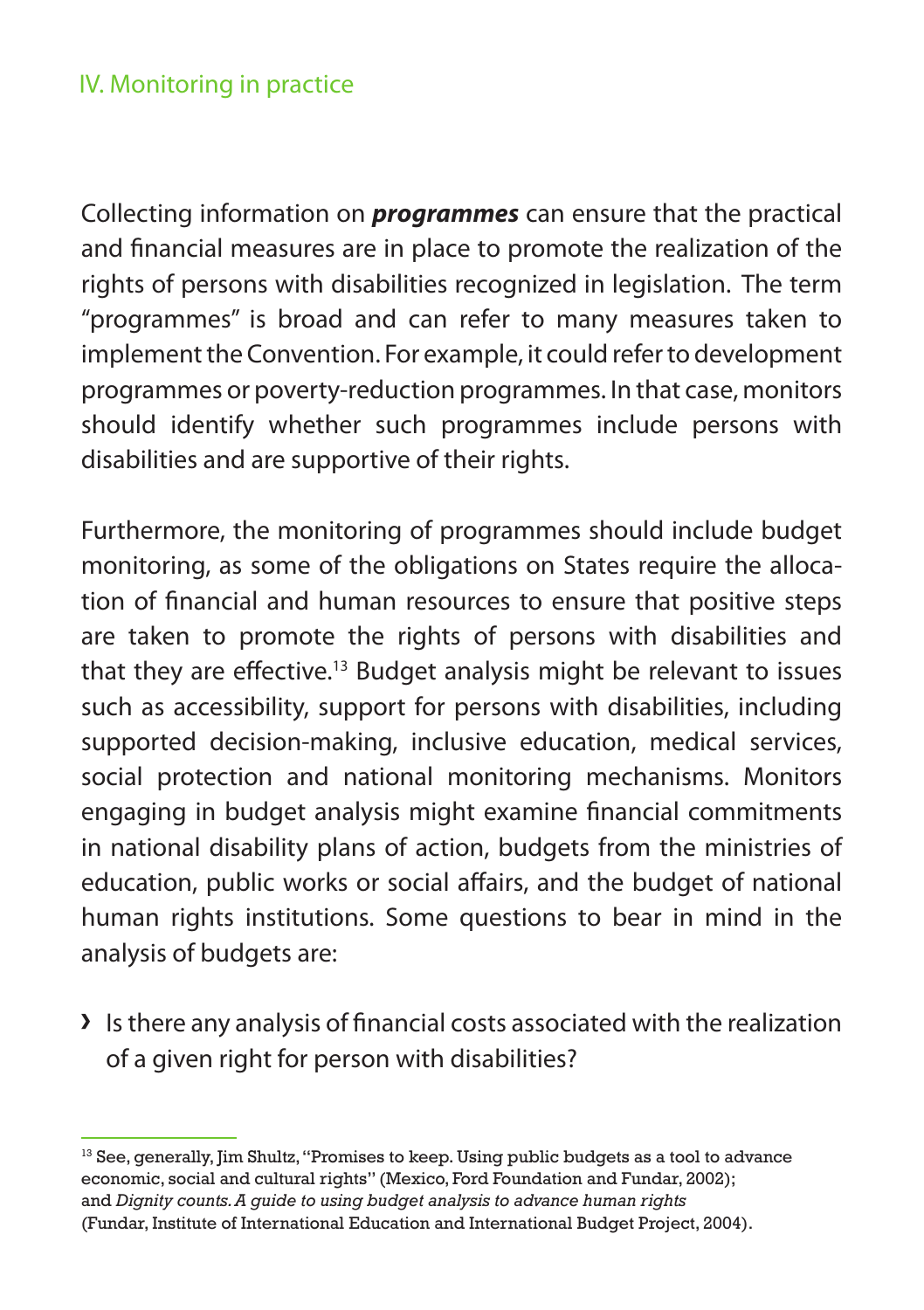- **›** Have sufficient funds been allocated to meet the requirements set to realize the right in question?
- **›** What is the amount allocated in a specific area to promoting the rights of persons with disabilities compared to overall expenditure in that area? For example, what percentage of the education budget is directed towards ensuring inclusive education for persons with disabilities?
- **›** What is the difference between budget allocation and budget spending? Has there been underspending or have budget commitments not been met?
- **›** Have budgets increased over time?
- **›** Are budget allocations and spending earmarked for disability limited to particular ministries or programmes? If so, what type?

Collecting and studying *legal cases* involving disability issues decided by courts of law, national human rights institutions and other judicial or quasi-judicial decision-making bodies provides evidence of how these bodies apply rights guarantees to particular situations and interpret and enforce legislation, policies and programmes. Monitoring legal cases can provide information to help understand the implementation of the Convention and of legislation related to the rights of persons with disabilities and how justice is, or is not, accessible to them. It is also important to look at whether decisions are then executed. For example, a court might have issued an order for the reinstatement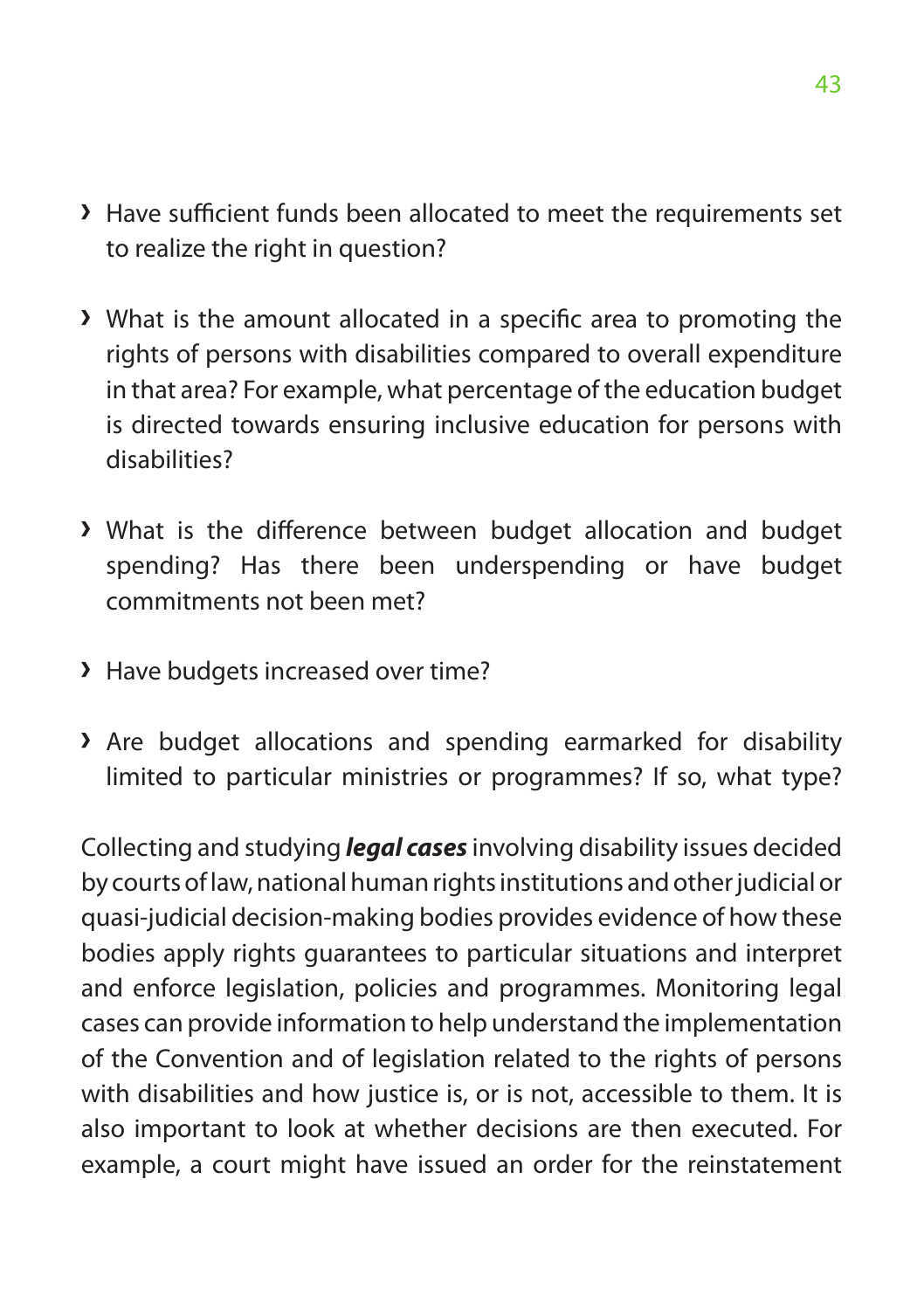### IV. Monitoring in practice

of a person with disabilities who was unfairly dismissed. Yet, if the employer never recalls that person, he or she will not receive redress.

Media reports, studies and research from academia, other research centres and civil society organizations can also prove very useful. In particular, collecting information through the *media* can help to monitor society's attitudes towards persons with disabilities. Societal attitudes represent a barometer of sociocultural values and influence how people choose to act and respond to others.<sup>14</sup> In the particular context of disability, negative attitudes have led to stereotyping, labelling and discrimination. These views play an important role in facilitating, or hampering, the enjoyment of human rights by persons with disabilities. Recognizing the significant impact societal attitudes have on the perception of persons with disabilities and their contribution to society, the Convention dedicates a whole article to awareness-raising and the obligation of States to combat stereotypes, prejudices and harmful practices relating to persons with disabilities (art. 8 (1) (a)–(b)). Given the important role that the media play in both reflecting and influencing public opinion, the Convention requires States to take steps to encourage all organs of the media to portray persons with disabilities in a manner consistent with the purpose of the Convention (art. 8 (2) (c)). In this way, monitoring societal attitudes is important to understand the human rights situation of persons with disabilities.

<sup>&</sup>lt;sup>14</sup> Tiffany J. McCaughey and Douglas C. Strohmer, "Prototypes as an indirect measure of attitudes toward disability groups", *Rehabilitation Counseling Bulletin*, vol. 48, No. 2 (January 2005), p. 89.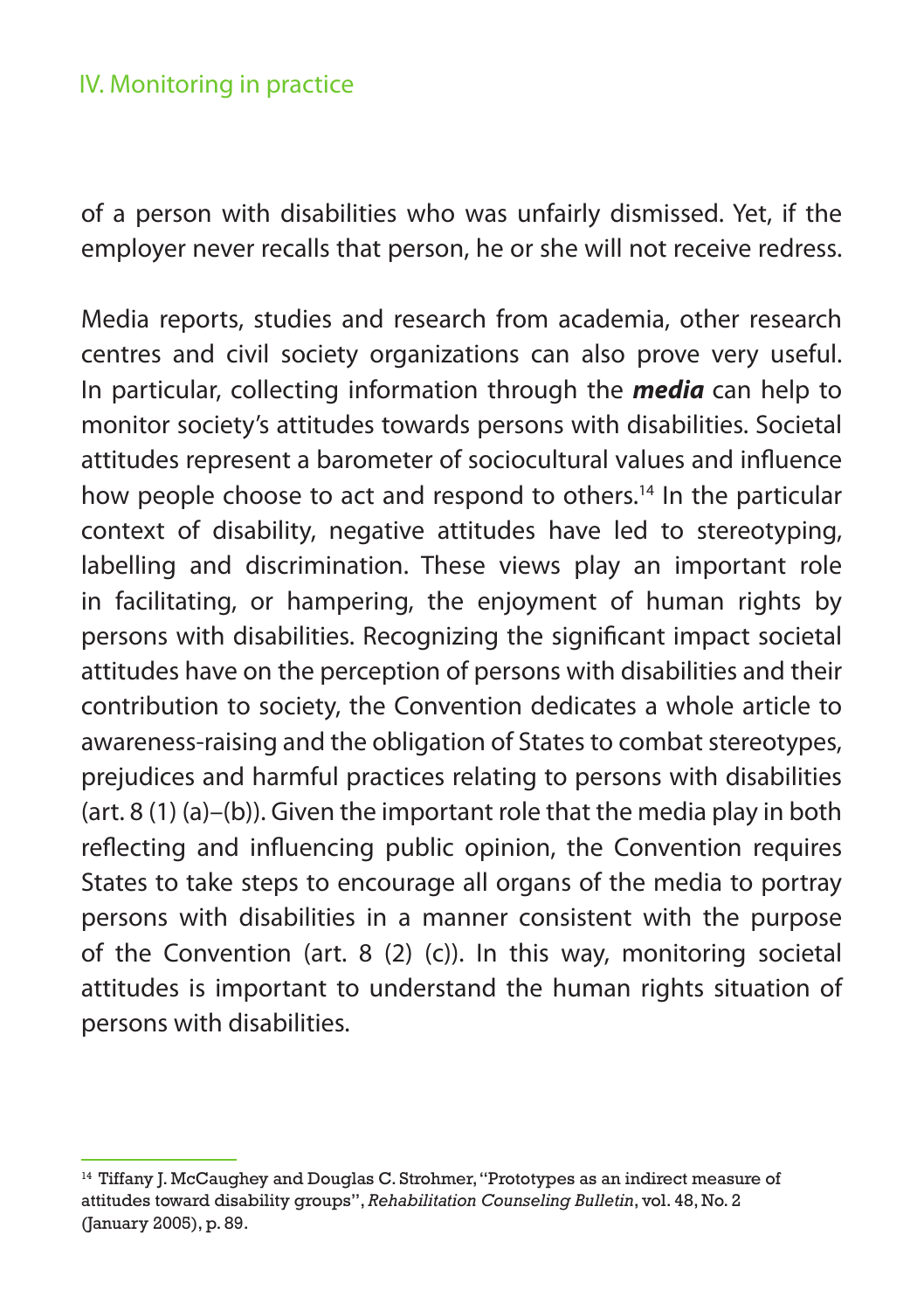#### **Monitoring the media**

- **› Do the media report on persons with disabilities?**
- **› If so, which media do that, in which sections of their products?**
- **› Are persons with disabilities portrayed as victims or rights-holders?**
- **› Do the media represent the point of view of persons with disabilities?**
- **› Are language and images appropriate?**
- **› Does the media's message reinforce or counter stereotypes?**
- **› Has there been a change in media reporting on persons with disabilities over time? If so, in which way (e.g., more or less reporting, different approach)? Which factors contributed to the change?**
- **› Is it an accurate representation of real life?**
- **› Are the media accessible to persons with disabilities?**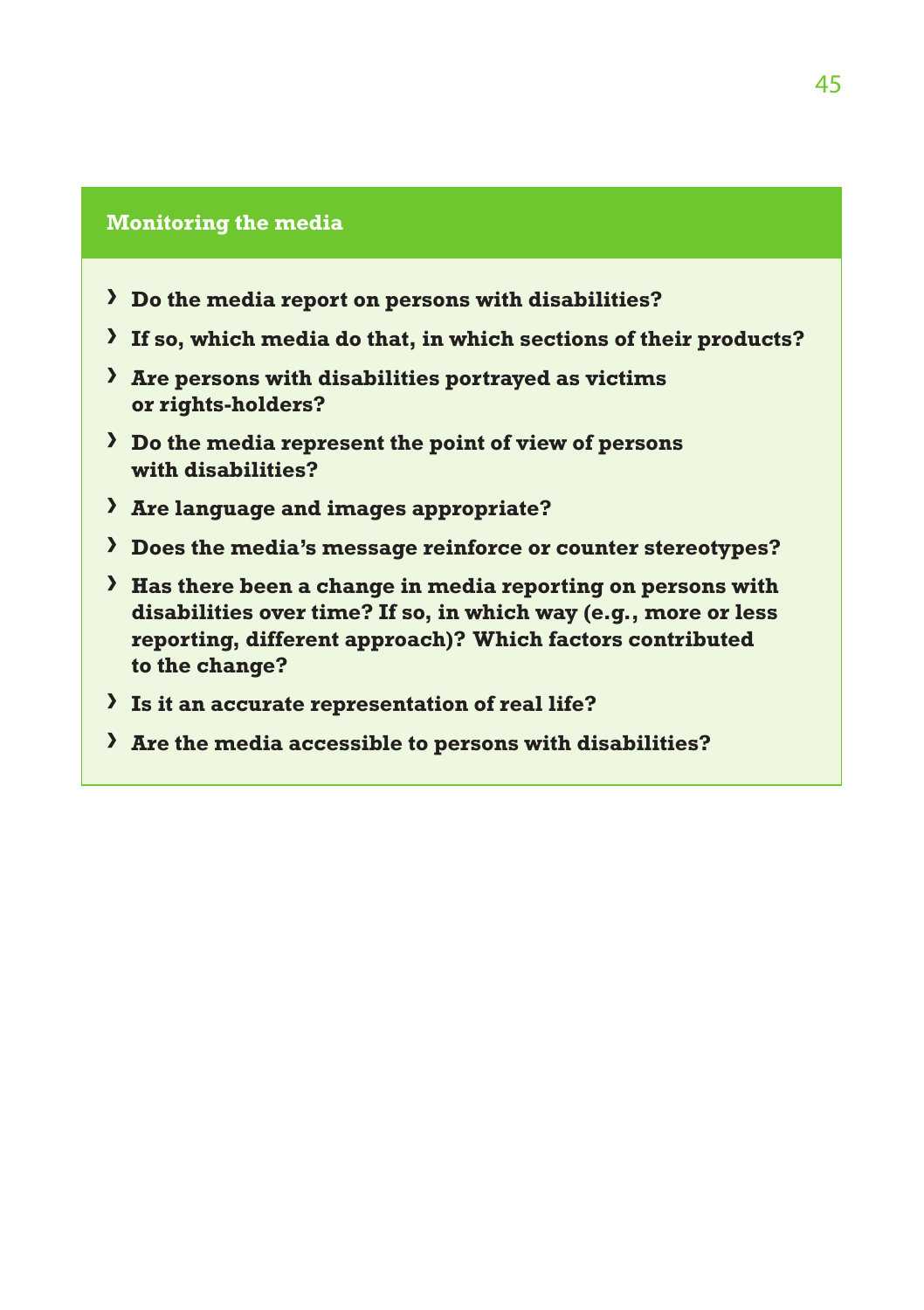### IV. Monitoring in practice

### **2. Other sources of information: "Nothing about us without us"**

There is often a significant gap between legal and policy provisions on paper and the reality of people's everyday lives. It is therefore necessary to complement document-based materials with information from persons with disabilities on their experience and views. Consequently, key interviews with persons with disabilities, their representative organizations, policymakers, service providers and others can help to gather information on how laws and policies are being implemented and the extent to which States respect, protect and fulfil the rights of persons with disabilities.15

It is important for persons with disabilities to have their voices heard. Monitoring individual experiences should attempt to be as inclusive as possible, by adopting strategies to ensure that women, men, girls and boys with the full range of disabilities—including intellectual, physical, mental and sensory disabilities—from various socioeconomic and ethnic backgrounds, age groups and walks of life, a range of community sizes, urban and rural populations, are given an opportunity to participate. To address the complex realities they face, the scope of monitoring their individual experiences must also be broad, encompassing the full spectrum of human rights—civil,

<sup>&</sup>lt;sup>15</sup> Working with persons with disabilities and their representative organizations in various countries, Disability Rights Promotion International (DRPI) has developed a template to assist with the collection of legislation, policy and programme data specific to the rights of persons with disabilities. The template is designed to gather data on all categories of rights (civil, cultural, economic, political and social). The template also serves as an assessment tool, facilitating the identification of gaps in legislation and policy. It includes cross references to the relevant provisions of key international human rights treaties, including the Convention. It is available on the DRPI website at: <http://www.yorku.ca/drpi/resources.html>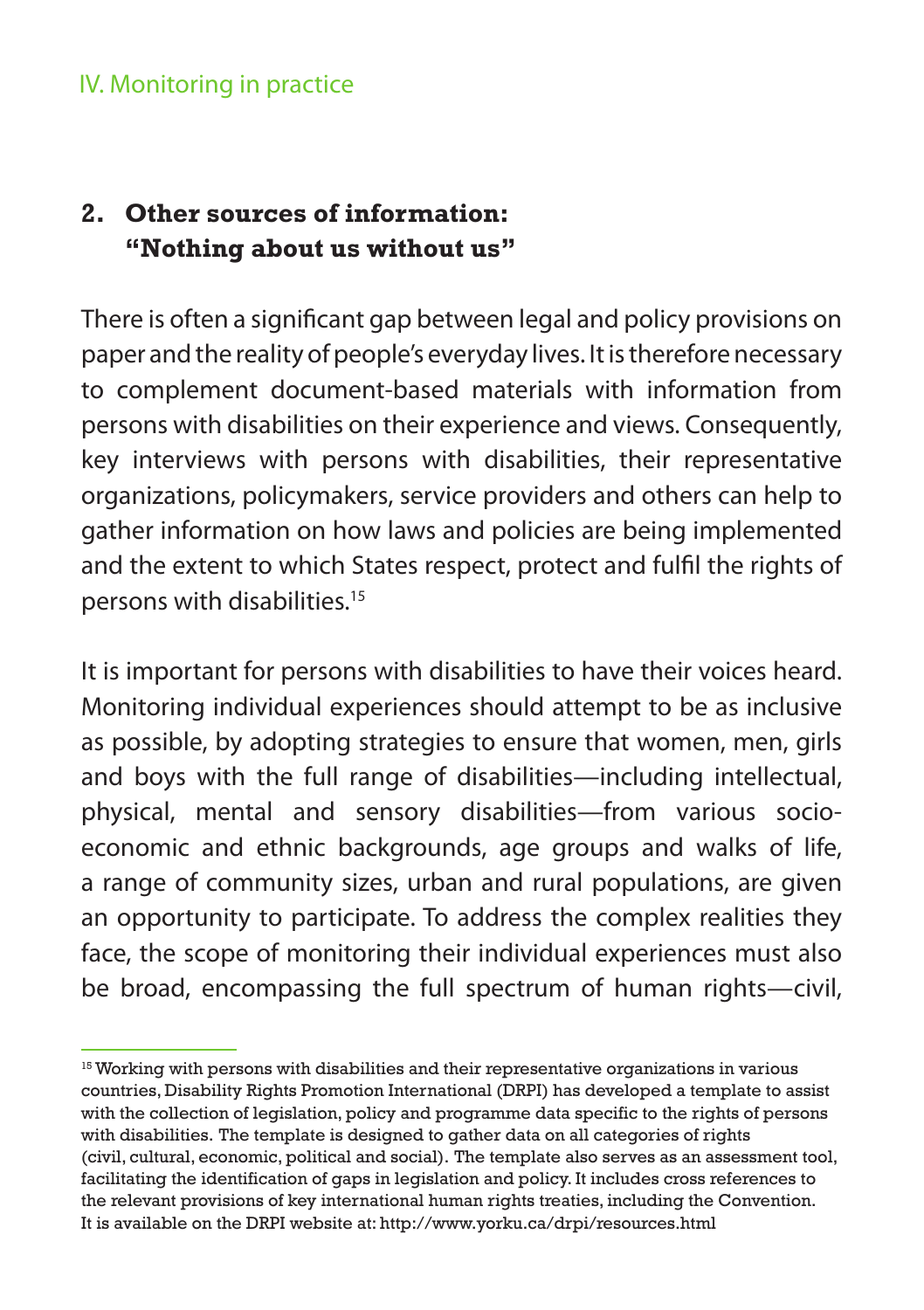cultural, economic, political and social—and addressing matters in both the public and private spheres.

The most effective way to monitor individual experiences is through face-to-face interviews. Interviews can yield both quantitative and qualitative data, as persons with disabilities are given an opportunity to identify and speak about those issues that are most important to them in terms of denial of and access to rights.<sup>16</sup>

Monitors should obtain the *free and informed consent* of the interviewee, given the long history of research having been conducted "on" persons with disabilities without their consent. Monitors should also maintain the *privacy* and *safety* of interviewees and the *confidentiality* of the information provided, where necessary. Depending on the situation, interviews might have to take place without family members, carers or other people present, in a location where the conversation cannot be overheard. Family members, carers or other people might be responsible for the human rights violations experienced by the person with a disability (e.g., where the other person is responsible for physical or psychological abuse or has prevented the person with a disability from leaving the home to avoid bringing the shame attached to disability in some societies upon the family). It is important to ensure that the interviewee can speak freely and without fear of reprisal.

<sup>&</sup>lt;sup>16</sup> In collaboration with partner organizations of persons with disabilities, DRPI has developed monitoring tools (interview guide and other field documents) and training materials (training course and supporting manuals) to facilitate collection, analysis and reporting on such interviews. These materials are available on its website at: <http://www.yorku.ca/drpi/>.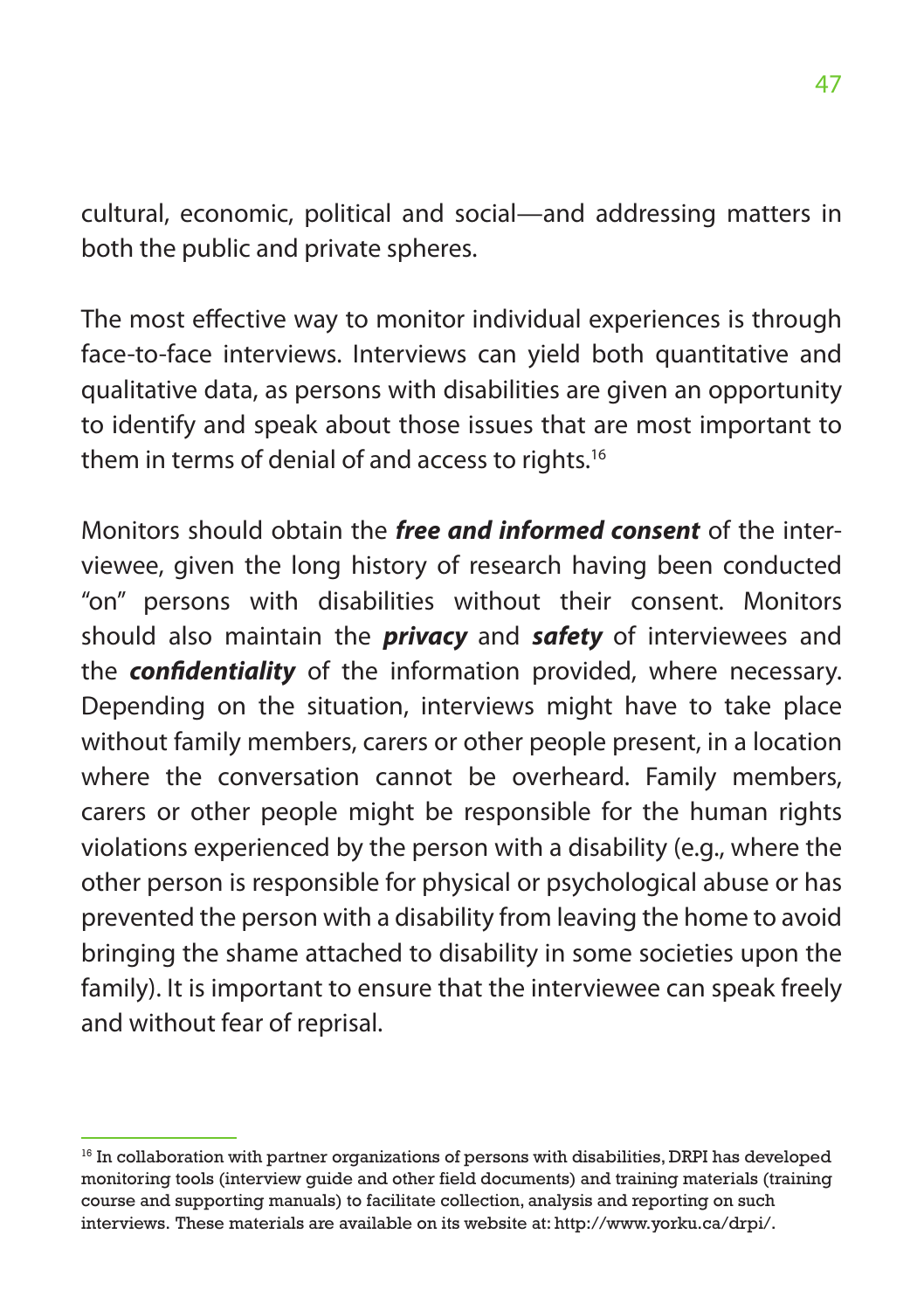### IV. Monitoring in practice

### **3. Working with persons with disabilities**

Two general issues are essential to bear in mind when monitoring the rights of persons with disabilities. First, remember that the aim is to monitor **the rights** of persons with disabilities and not **disability**. Thus, monitors should be asking what society has or has not done which is obstructing the full enjoyment of their rights—not how their physical or mental impairment has affected the enjoyment of their rights. For example, when monitoring the right to education, consider that poor teacher training, negative attitudes and prejudice or inaccessible schools are likely the reason why a person with disabilities does not enjoy the right to education fully, rather than the person being blind, deaf or having a psychosocial disability.

Second, remember to work directly with persons with disabilities. Given the invisibility of persons with disabilities in most societies, ask representative organizations for assistance in meeting relevant individuals. Furthermore, it is important to communicate directly with the person—not with carers, health professionals, family members or others, even if those people claim to speak for the person. Communicating directly with the individual may entail the use of assistive devices, sign-language interpreters or support persons. It is, therefore, important for monitors to be aware that the interviewee's message could be inaccurately or incompletely communicated or misunderstood (e.g., be aware of the relationship between the support person and the individual, the familiarity of the individual with the assistive device). If carers and others are trusted companions they might be able to give invaluable information but it is important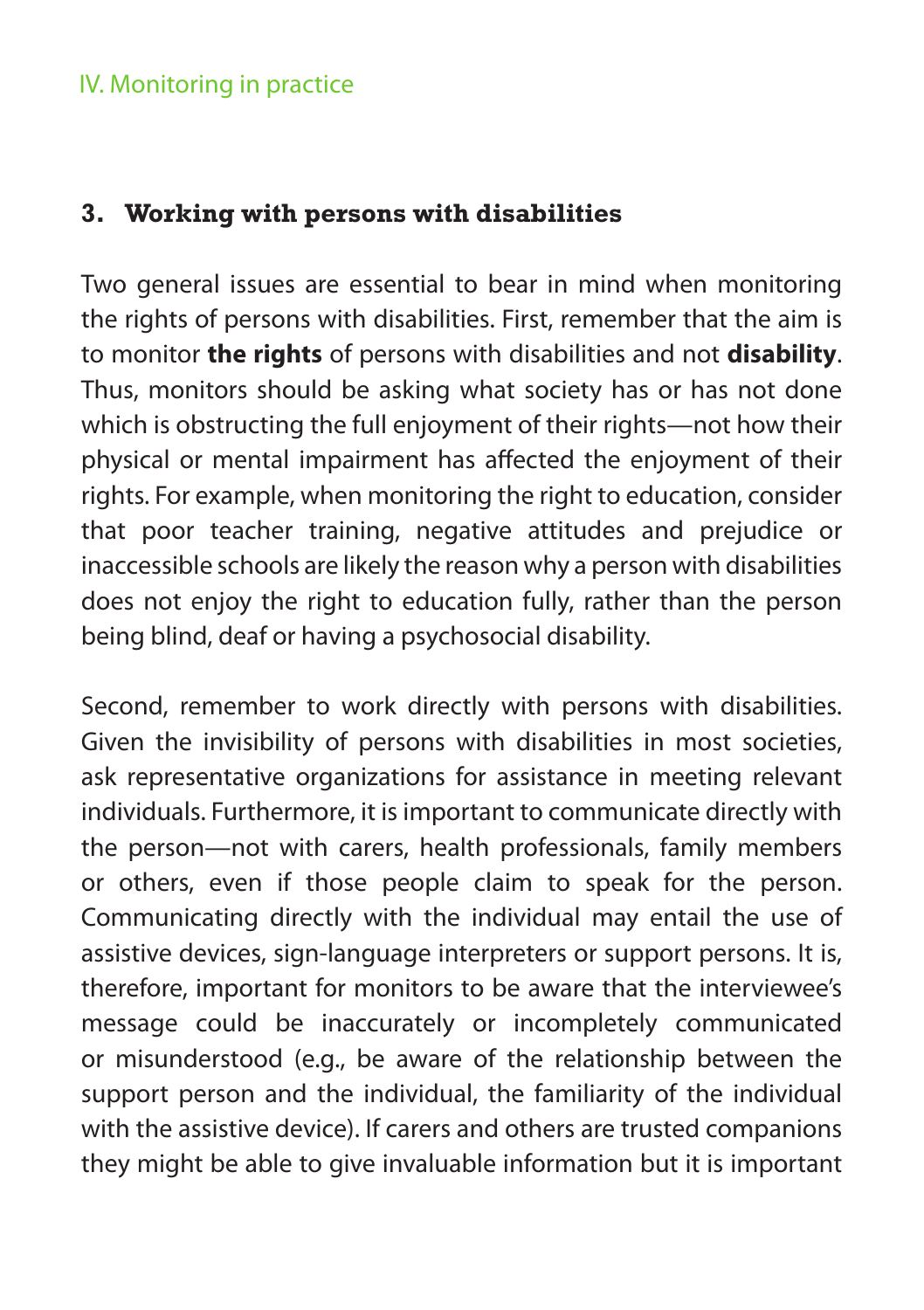not to assume this. Some people who claim to care for persons with disabilities might intentionally or unintentionally be contributing to abuse.

The rest of the section provides some guidelines on etiquette, particularly when interviewing persons with disabilities.17

 $17$  The material has been adapted from Victor Piñeda, "Portraying people with disabilities in the media", *Landmine Survivors Network Media Advocacy Handbook* (Disability Media Institute, 2006).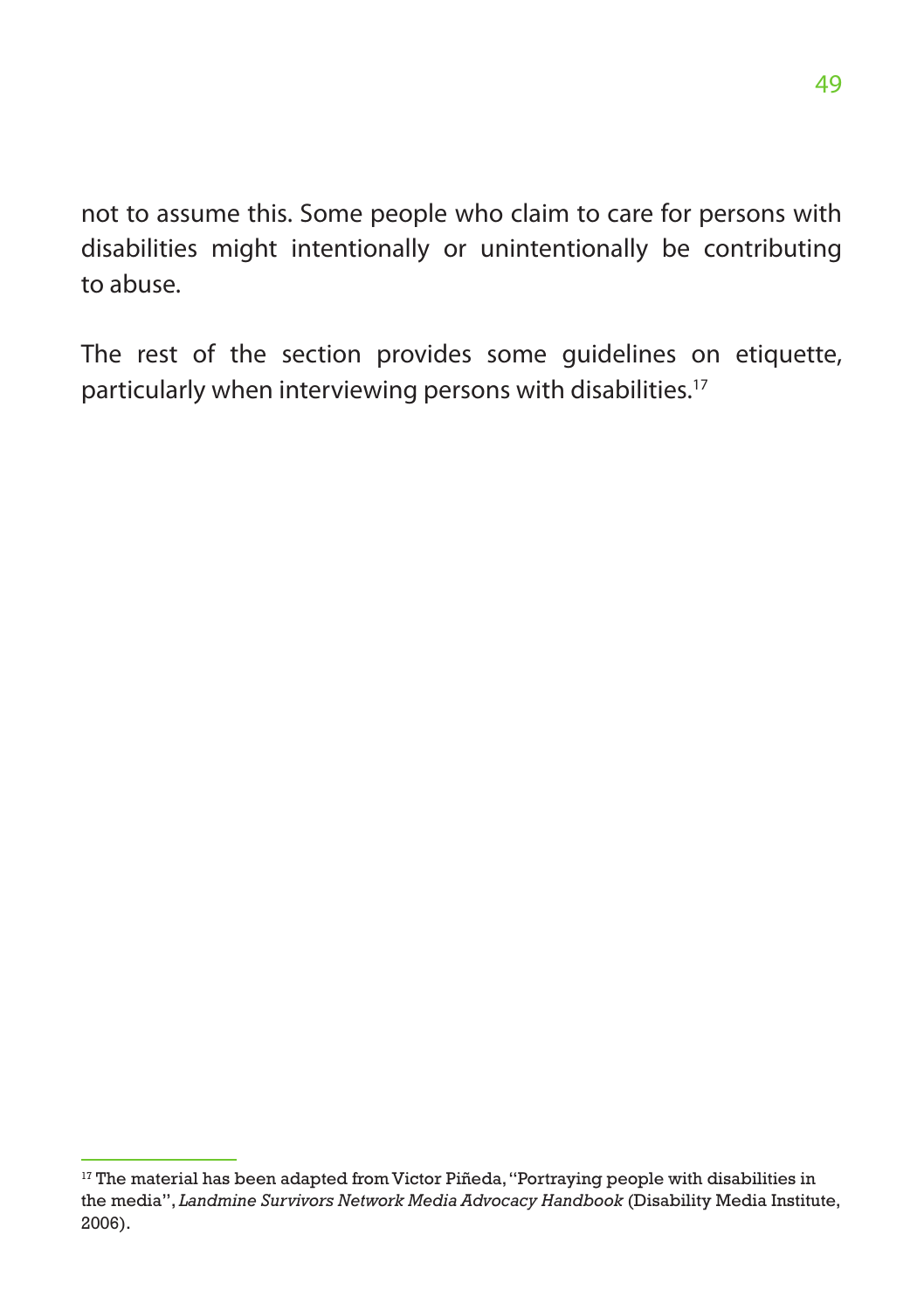### IV. Monitoring in practice

#### **Generally…**

- **› Shake hands when introduced to someone with a disability, if handshaking is culturally acceptable. People with limited hand use or artificial limbs do shake hands;**
- **› Speak directly to the person, not through companions;**
- **› Language is important. Avoid expressions such as "disabled", "handicapped", "victim", "afflicted with", "invalid", "normal", "patient" or "wheelchair-bound". Avoid overuse of words such as "courageous", "brave" or "inspirational". Accepted terminology according to the Convention is "persons with disabilities", not "disabled person"; "rights of persons with disabilities", not "disability rights". The Convention uses the terms "mental disability" and "intellectual disability" although some prefer the term "psychosocial disability". If a person with disabilities prefers the use of certain terminology, respect that person's wishes, unless it can be considered derogatory or undermining dignity;**
- **› Do not be embarrassed about using phrases such as "I see what you mean" or "I hear what you are saying", "walk this way" or "I have to run, I'm late". These are common expressions and unlikely to offend;**
- **› If you offer help, wait until the offer is accepted;**
- **› Consider the needs of people before meeting them. If the person is in a wheelchair, try to find a room with ramp access. If the person has a companion, find a room big enough for an additional person;**
- **› Conduct interviews in a manner that focuses on the enjoyment of rights rather than on the disability;**
- **› Do not assume or act as if persons with disabilities are heroic or courageous just by virtue of having a disability. This emphasizes difference. Persons with disabilities have strengths and weaknesses just as persons without disabilities.**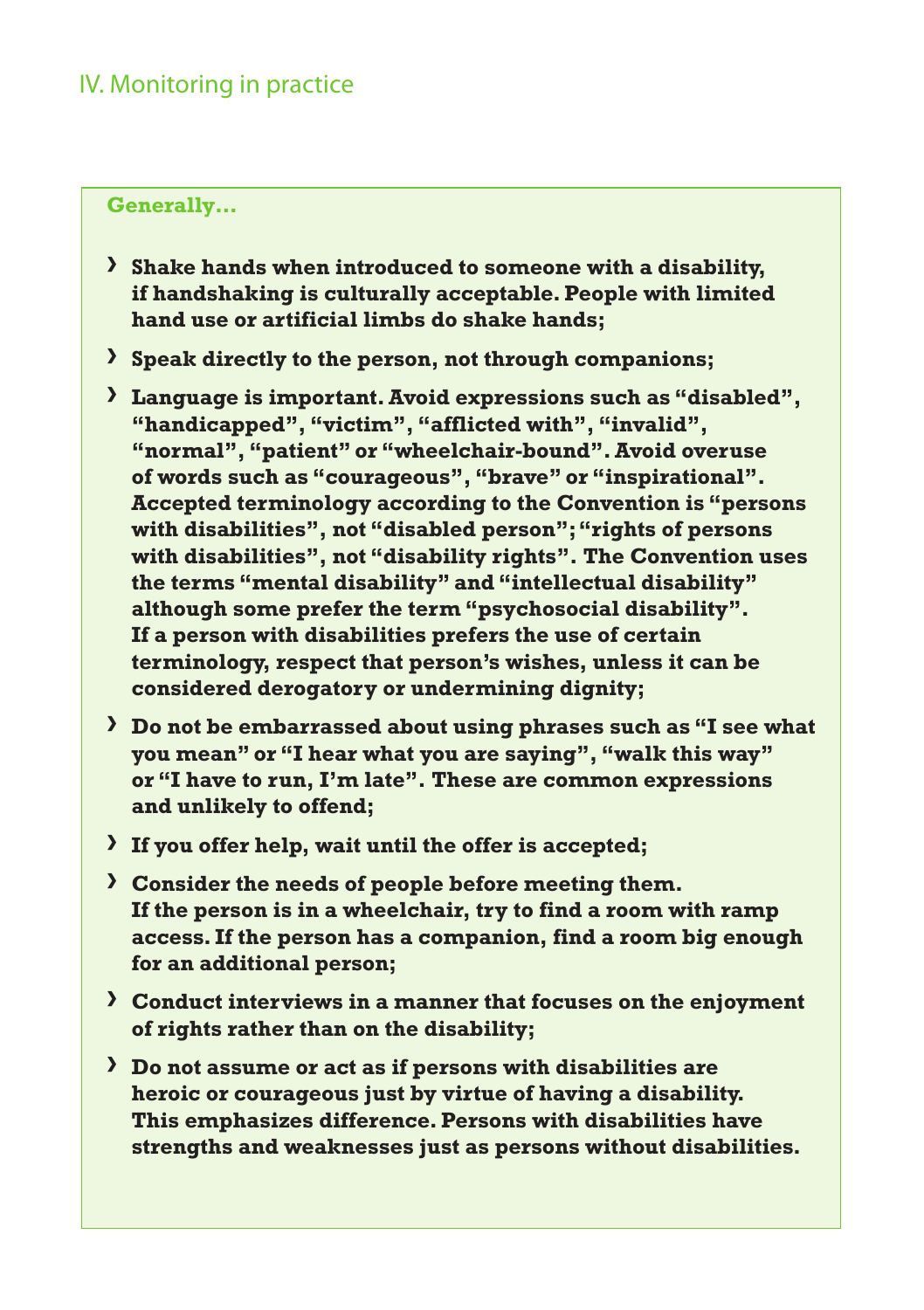### **When interviewing persons who are hard of hearing or deaf…**

- **› Attract the person's attention by tapping on her or his shoulder or by waving;**
- **› Use sign-language interpreters when you interview signlanguage users;**
- **› Address the person directly and not the interpreter;**
- **› If you are interviewing someone with a partial hearing loss, ask where it would be best for you to sit;**
- **› If the person lip-reads, look directly at her or him and speak slowly and clearly. Do not exaggerate lip movements or shout. Be expressive, as facial expressions, gestures and body language will help her or him to understand you;**
- **› Position yourself facing the light source and keep hands and food away from your mouth when speaking.**

### **When interviewing persons with visual disabilities…**

- **› Always identify yourself and anyone else who might be present;**
- **› When offering a handshake, say "shall we shake hands?";**
- **› When offering seating, place the person's hand on the back or arm of the seat;**
- **› Let the person know if you move or need to end the conversation;**
- **› Consider whether the person might require information in Braille or any specific physical accommodation if the interview is not taking place in the interviewee's own space (Braille numbers in the lift, contrasting colours on steps and so on).**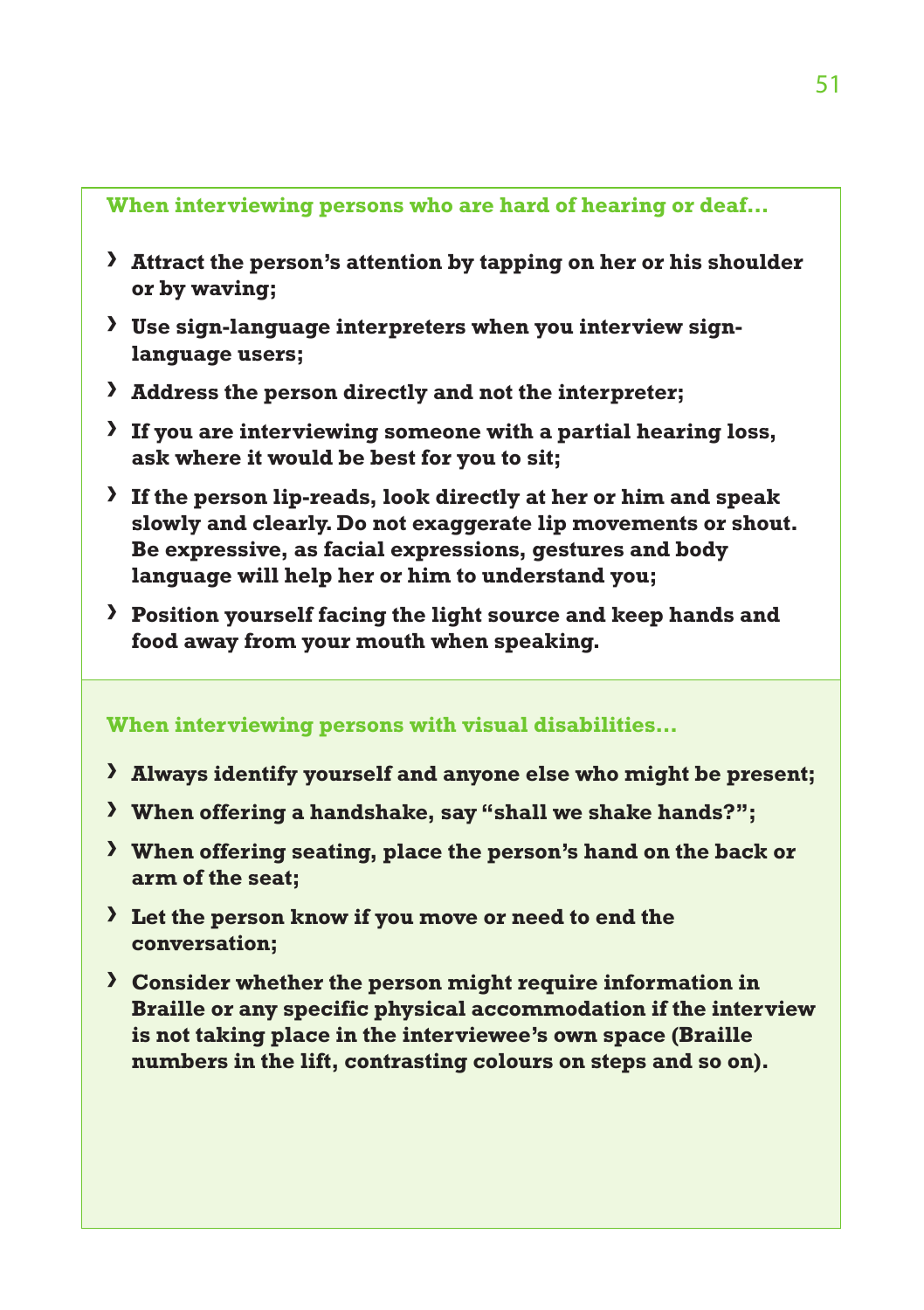### IV. Monitoring in practice

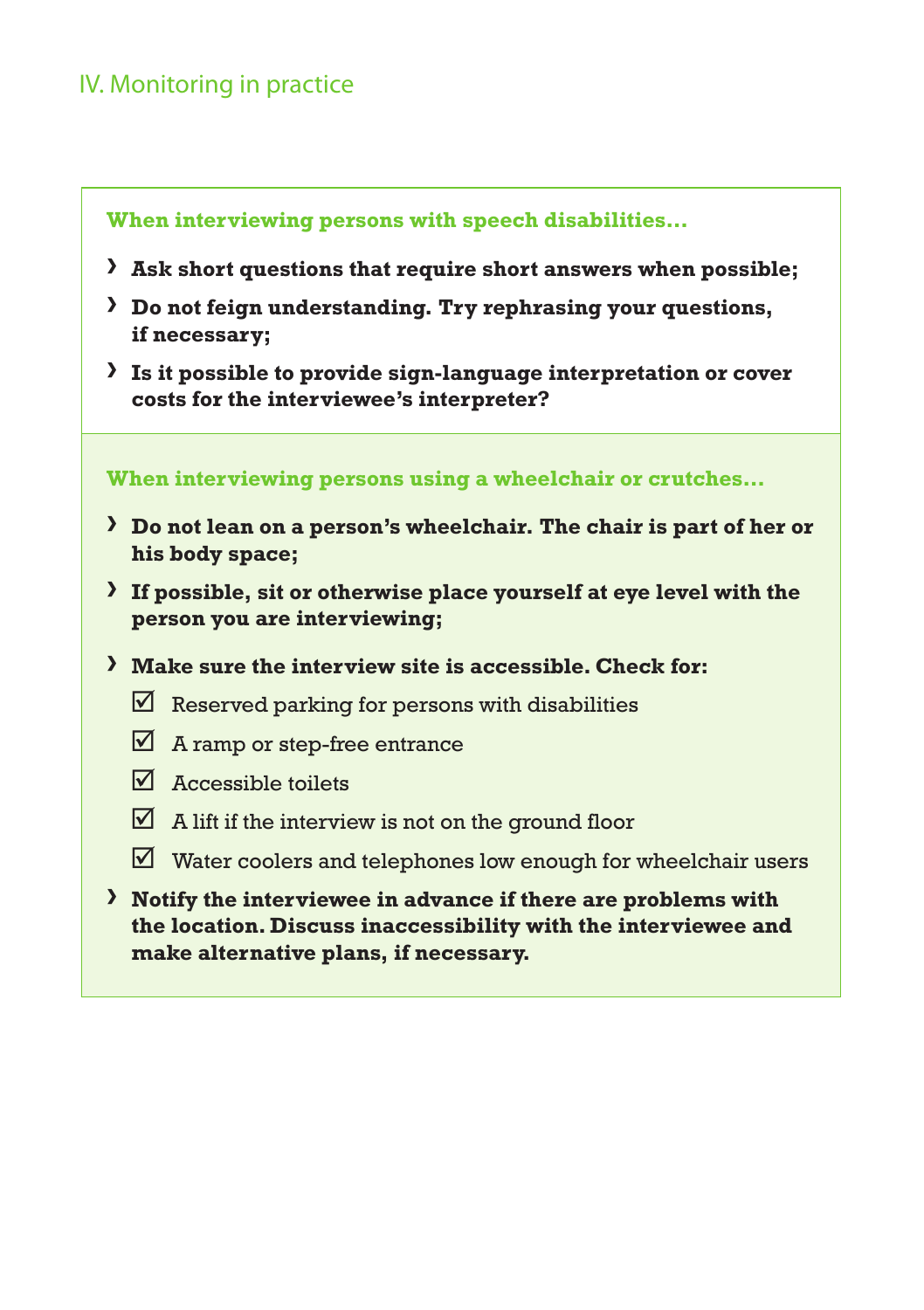#### **When interviewing persons with intellectual disabilities…**

- **› Allocate adequate time to the interview;**
- **› Speak clearly, use plain language, explain technical terms and rephrase your questions as necessary;**
- **› Ask short but precise questions and clarify requirements/needs;**
- **› Consider in advance whether the person might require information in accessible formats, for example by rendering documents in plain language, using pictures or drawings, etc. Printed work should be in large print and double-spaced;**
- **› If the interviewee has a support person:** 
	- $\boxtimes$  Address the interviewee directly and not the support person
	- $\triangledown$  Ask the interviewee if you can ask questions to the support person if required
	- $\boxtimes$  Ask the support persons to be in attendance, but clarify that they should not influence the interviewee.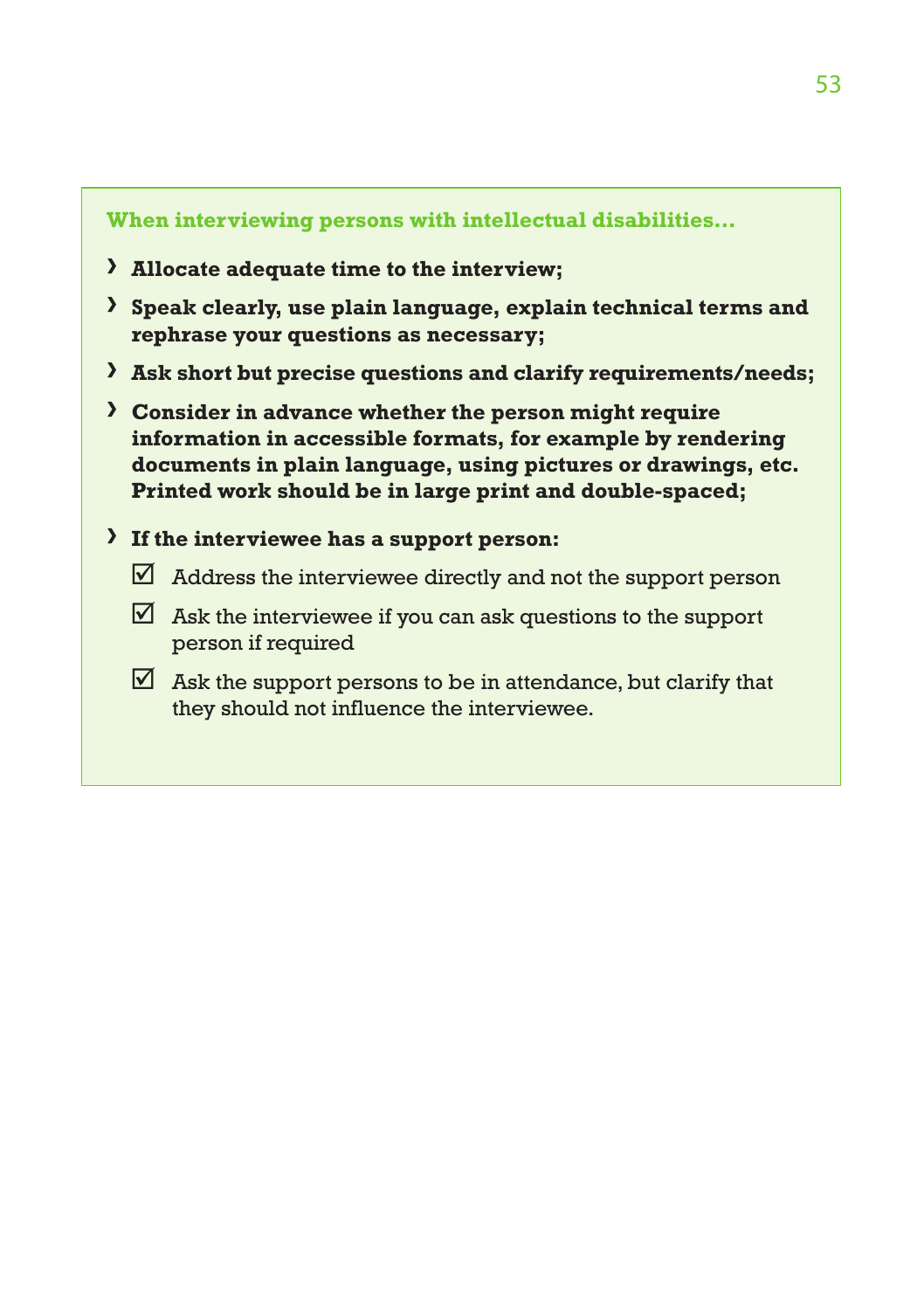### <span id="page-53-0"></span>IV. Monitoring in practice

## B. Legal and information analysis

Once monitors have collected adequate information, the next step is to analyse it to consider whether States are meeting their obligations in relation to the rights of persons with disabilities. To do this, it is helpful to make reference to the obligations to *respect*, *protect* and *fulfil* the rights set out in the Convention. The following section provides examples of how to monitor some of the rights of persons with disabilities in this respect. It is important to note that this is only an illustrative and not an exhaustive list. Monitors should take the time to read the Convention's relevant articles and apply the "respect/ protect/fulfil" framework accordingly.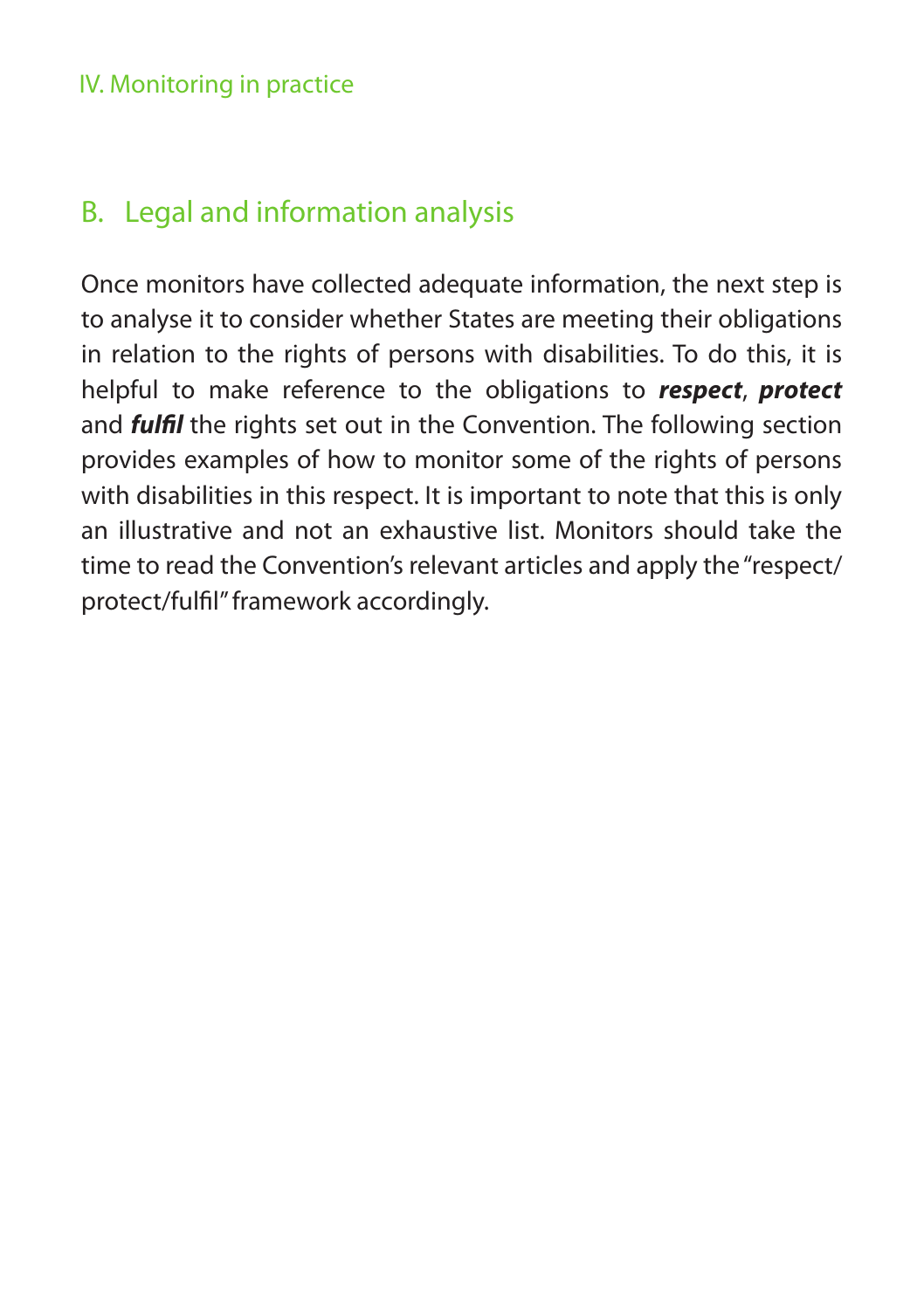### **1. The right to equal recognition before the law and legal capacity**

#### **General monitoring question:**

**Do persons with disabilities enjoy their legal capacity to act?**

**Obligation to respect:**

**Example:** United Nations human rights officers monitored a case in which a judge disqualified a woman with a disability, who had allegedly been the victim of sexual violence, from giving testimony. The judge argued that she was not a credible source given her disability. This action by the judge is a clear violation of the State's obligation to respect.

- **› Is there a legal guarantee recognizing the right of persons with disabilities to enjoy legal capacity on an equal basis with others?**
- **› Are there exceptions to this legal guarantee which could be discriminatory, for instance on the basis of mental or other types of disability? (E.g., provisions could refer to exceptions for people "of unsound mind" or "who are insane".)**
- **› Is there a legal mechanism through which persons with disabilities are fully or partially deprived of their legal capacity to act on the basis of their disability? (E.g., a legal process by which another person is appointed to represent and act on behalf of the person with the disability, full or partial guardianship.)**
- **› Does the law allow persons with disabilities to engage in legal acts on an equal basis with others? (E.g., marriage; divorce; opening bank accounts; accessing bank loans, mortgages and other forms of financial credit; voting; defending their rights in court; participating as witnesses in legal proceedings; owning or inheriting property; making wills; controlling their own medical treatment.)**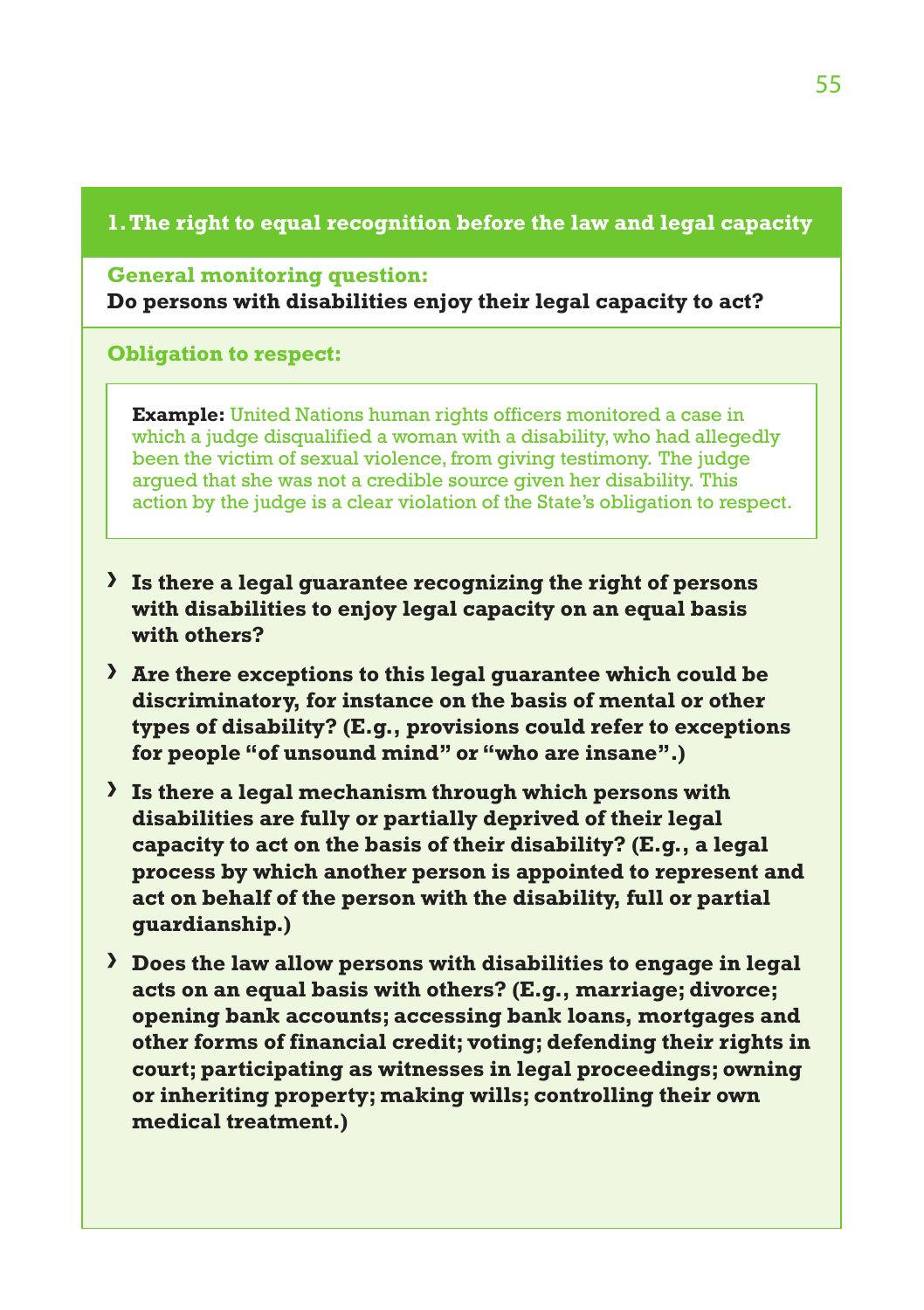### IV. Monitoring in practice

#### **1. The right to equal recognition before the law and legal capacity (cont.)**

#### **Obligation to protect:**

- **› How does the State protect persons with disabilities from abuse of their right to exercise their legal capacity? Has the State established appropriate and effective safeguards to prevent abuse of the support provided to persons with disabilities in the exercise of their legal capacity?**
- **› What redress is available to persons with disabilities if their right to exercise legal capacity is denied? (E.g., if a service provider refuses to accept a person's expression of will as valid; if the consent of a family member or guardian is required in all circumstances for a person with a disability to access medical treatment.)**

#### **Obligation to fulfil:**

- **› Has the State enacted laws, policies and programmes, including legally recognized mechanisms, to provide persons with disabilities with the support they may require in the exercise of their legal capacity?**
- **› Does the State provide persons with disabilities with support where required to directly participate in legal proceedings and exercise their legal capacity to act, including through facilitating the use of sign language, Braille or plain language? Or are they allowed to participate only through their legal guardians?**

**Example:** Monitors have documented cases in which persons with disabilities have been forced to live in institutions. The right to live independently requires States to ensure access by persons with disabilities to residential and other community services to support living independently in the community. Failure to do so constitutes a breach of the obligation to fulfil.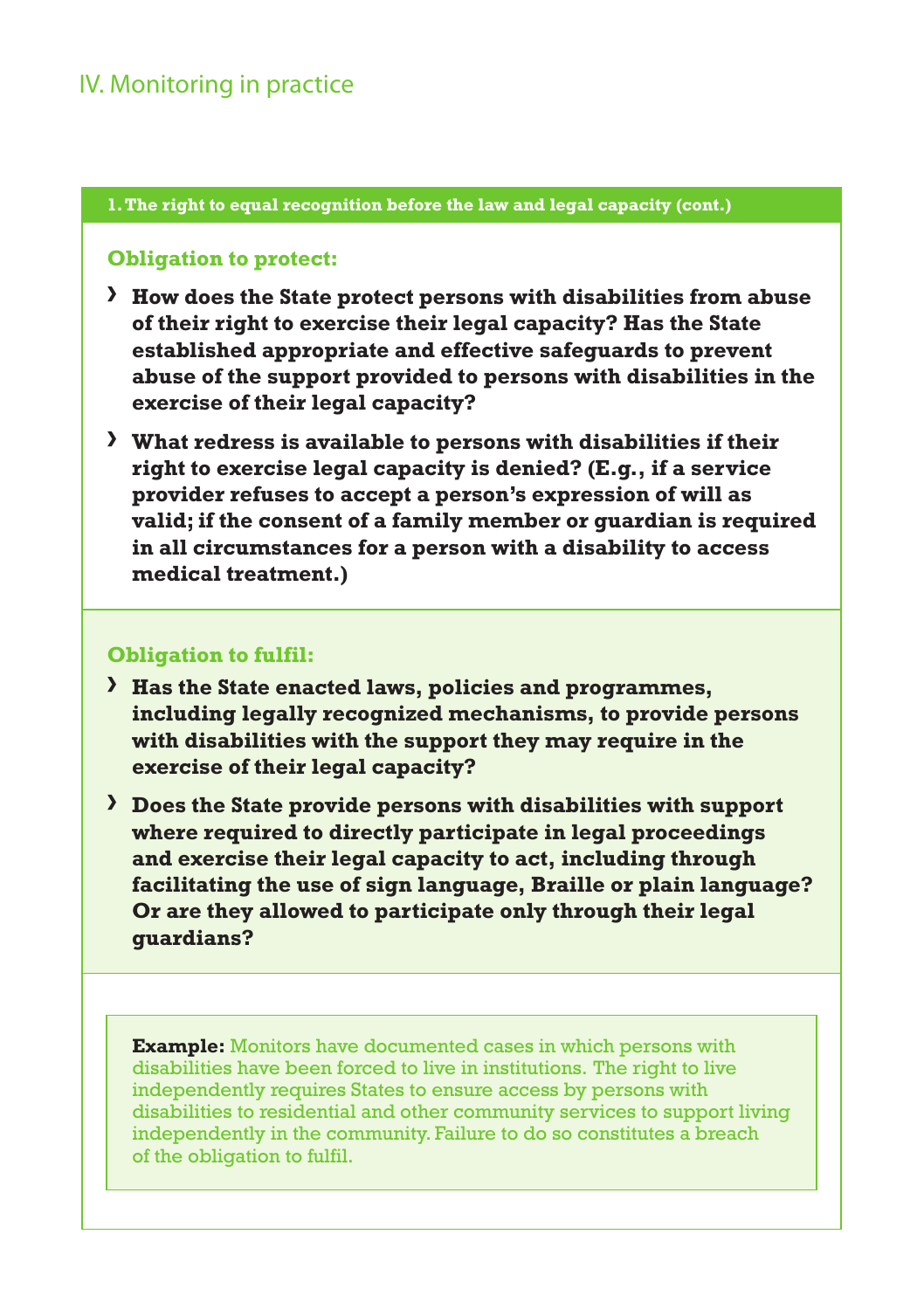#### **2. Living independently and being included in the community**

**General monitoring question:** 

**Do persons with disabilities have the right to live in the community, with choices equal to others?** 

#### **Obligation to respect:**

- **› Are there legal protections recognizing the right of persons with disabilities to choose their place of residence and where and with whom they want to live on an equal basis with others?**
- **› Are there legal protections to ensure that persons with disabilities are not forced into particular living arrangements?**

#### **Obligation to protect:**

- **› Are there legal protections to ensure that persons with disabilities are not forced by family members or others into particular living arrangements?**
- **› Are there legal mechanisms and remedies that persons with disabilities can use to challenge barriers to living independently?**
- **› Has the State taken measures to enforce and monitor the implementation of the right to live independently in the community?**

#### **Obligation to fulfil:**

- **› Are there laws, policies and programmes that ensure access for persons with disabilities to a range of in-home and other community services, including personal assistance, necessary to support living and inclusion in the community?**
- **› Are there laws, policies and programmes to ensure that community services and facilities for the general public are made available on an equal basis to persons with disabilities and are responsive to their needs?**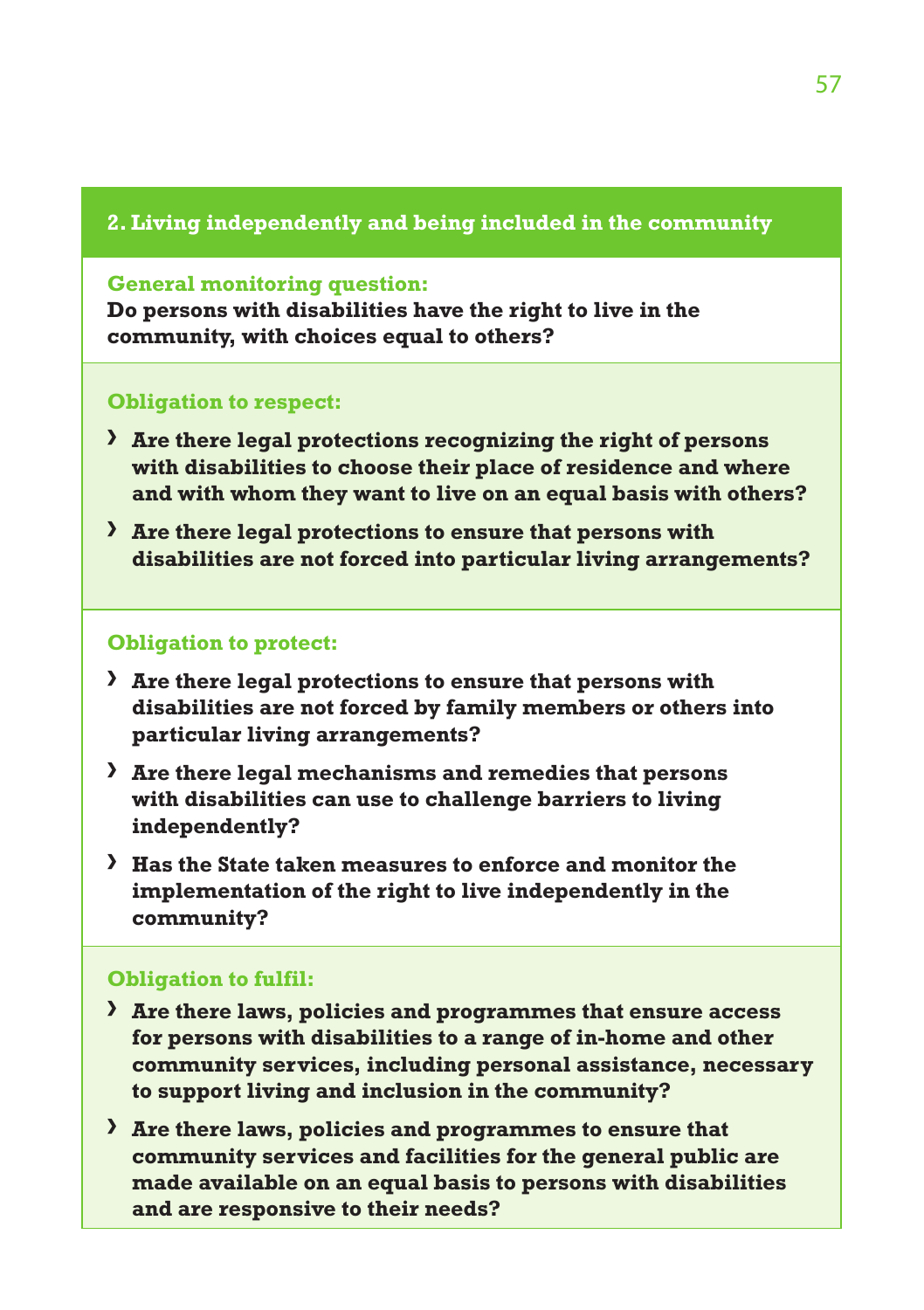### IV. Monitoring in practice

### **3. Accessibility**

#### **General monitoring question:**

**Do persons with disabilities enjoy access on an equal basis with others to the physical environment, transport, information and communications technologies and systems and other facilities and services open to the public?** 

#### **Obligation to respect:**

- **› Are there legal protections to ensure access on an equal basis with others to all physical environments, transport, information and communications technologies and systems and other facilities and services open to the public?**
- **› Has the State developed minimum accessibility standards and guidelines?**
- **› Do the minimum standards and guidelines apply in both rural and urban areas?**
- **› Is the State engaging in any acts, customs or practices that create barriers to accessibility?**

#### **Barriers to accessibility can take many forms, including:**

- **›** physical barriers in the environment, particularly those in infrastructure (e.g., public toilet stalls that are too small for wheelchairs);
- **›** informational barriers can arise from both the form and the content of information (e.g., electronic documents in formats that cannot be read using screen readers are not accessible to persons who are blind; information that is not in plain language is not accessible to many persons with intellectual disabilities, oral information not available in sign language or where there is no possibility of sign-language interpretation can be inaccessible to most deaf people).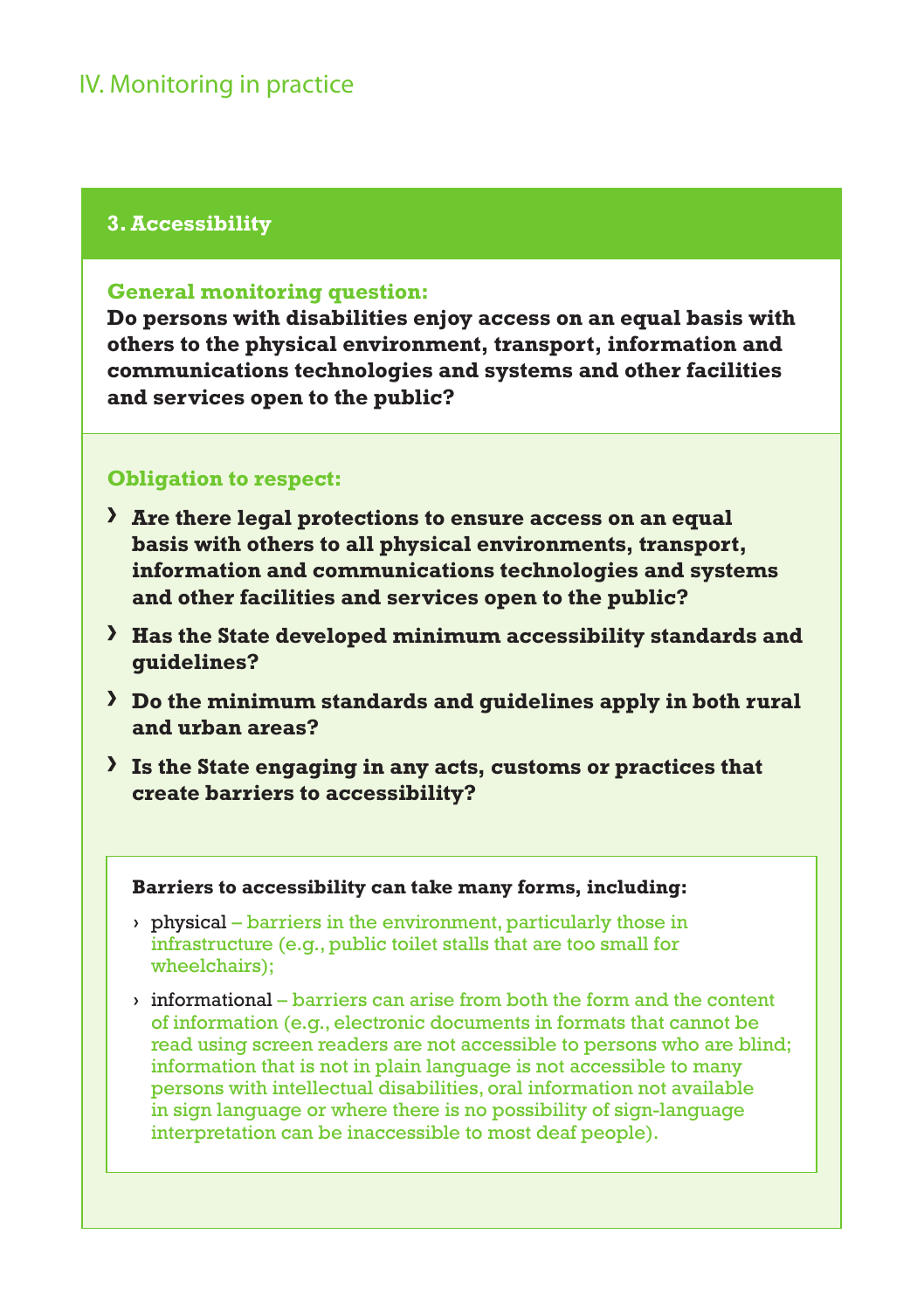#### **3. Accessibility (cont.)**

#### **Obligation to protect:**

- **› Has the State taken legal action to ensure that private entities (e.g., restaurants, theatres, grocery shops, taxi companies and other businesses offering facilities and services to the public) remove existing barriers to access for persons with disabilities and do not create new ones?**
- **› Are there legal remedies and mechanisms that persons with disabilities can use when access is not available?**
- **› Has the State taken measures to enforce and monitor the implementation of minimum accessibility standards and guidelines?**

#### **Obligation to fulfil:**

- **› Does the State provide training for stakeholders on accessibility for persons with disabilities?**
- **› Has the State taken steps to provide signs in Braille and easy-to-read-and-understand forms and other types of live assistance and intermediaries (e.g., guides, readers and signlanguage interpreters)?**
- **› Has the State taken measures to promote access to new information and communications technologies and systems, including the Internet, at an early stage?**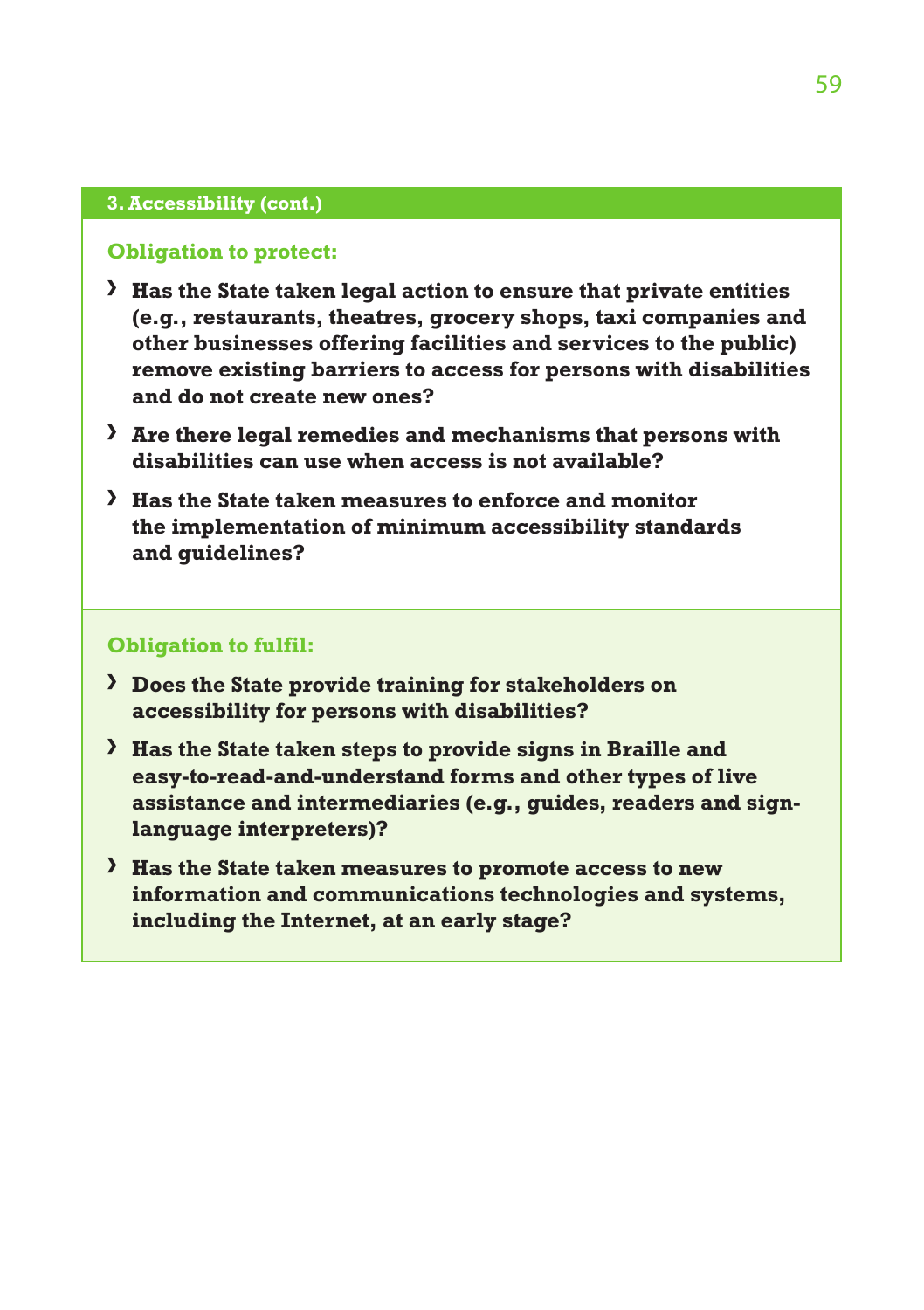### IV. Monitoring in practice

#### **4. The right to education**

#### **General monitoring question:**

**Do persons with disabilities have access to inclusive education at all levels?**

#### **Obligation to respect:**

- **› Does legislation expressly recognize the right to inclusive education?**
- **› Does the State refuse students with disabilities entry into the general education system?**
- **› Does the State maintain a system of segregated schools which students with disabilities are required to attend?**
- **› Are students with disabilities forced to study certain subjects or are they excluded from taking certain classes on the basis of their disability?**
- **› Are students with disabilities required to undergo any medical treatment as a condition of being admitted to school?**

#### **Obligation to protect:**

- **› Has the State adopted legislative and other measures to prevent persons with disabilities from being excluded from the general education system?**
- **› Does the State require private educational facilities to take steps to ensure the accessibility of their premises and technology with a view to removing obstacles to the inclusion of persons with disabilities in the education system?**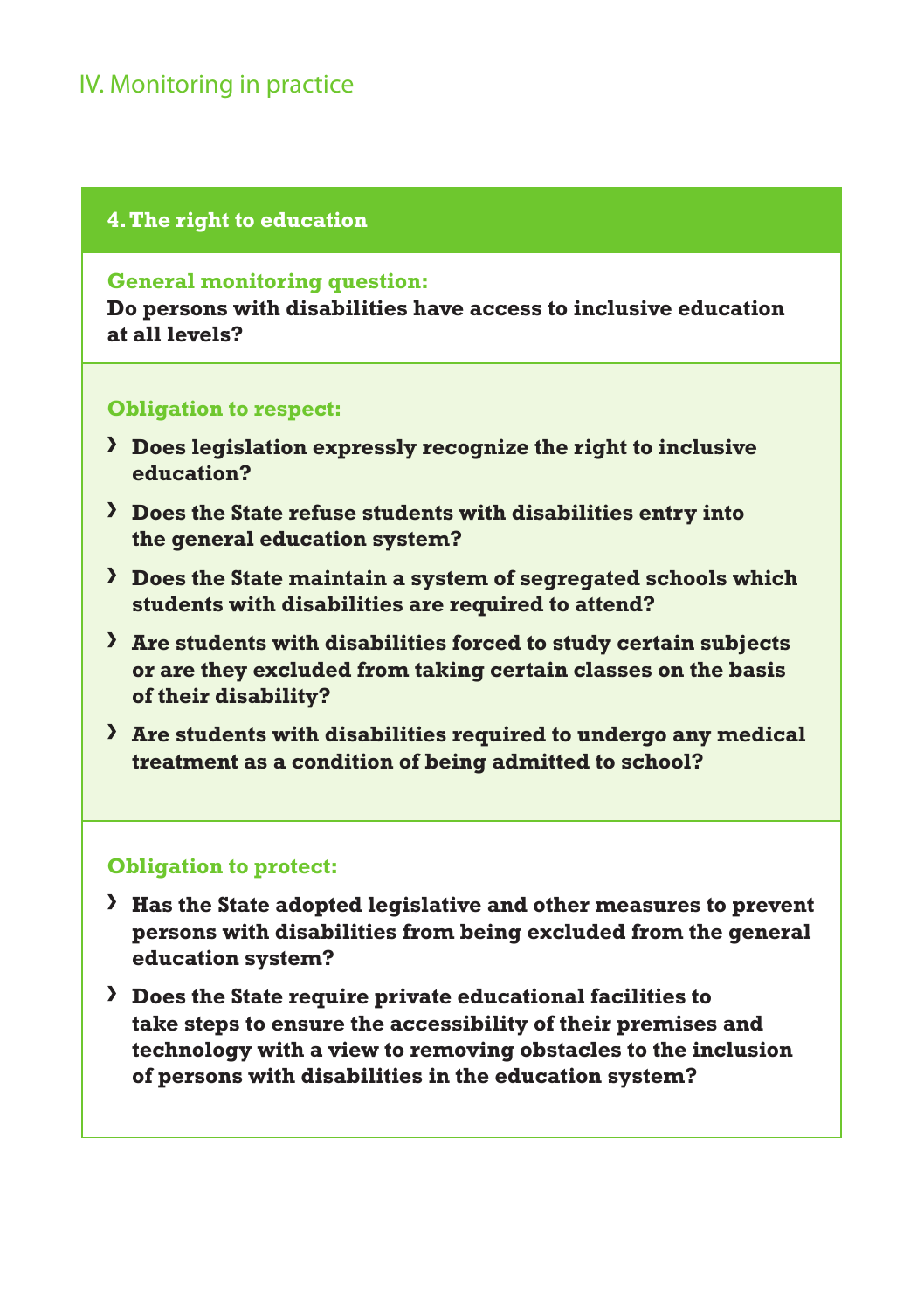#### **4. The right to education (cont.)**

#### **Obligation to fulfil:**

- **› Do girls with disabilities suffer multiple discrimination in enjoying their right to education?**
- **› Has the State taken steps to provide support, including individualized support, to students with disabilities consistent with the goal of inclusive education?**
- **› Has the State taken steps to ensure the accessibility of schools, other educational facilities and technology?**
- **› Has the State taken steps to employ teachers, including teachers with disabilities, who are qualified in sign language and Braille?**
- **› Does the State provide and require the training of teachers and other professionals who can help ensure inclusive education?**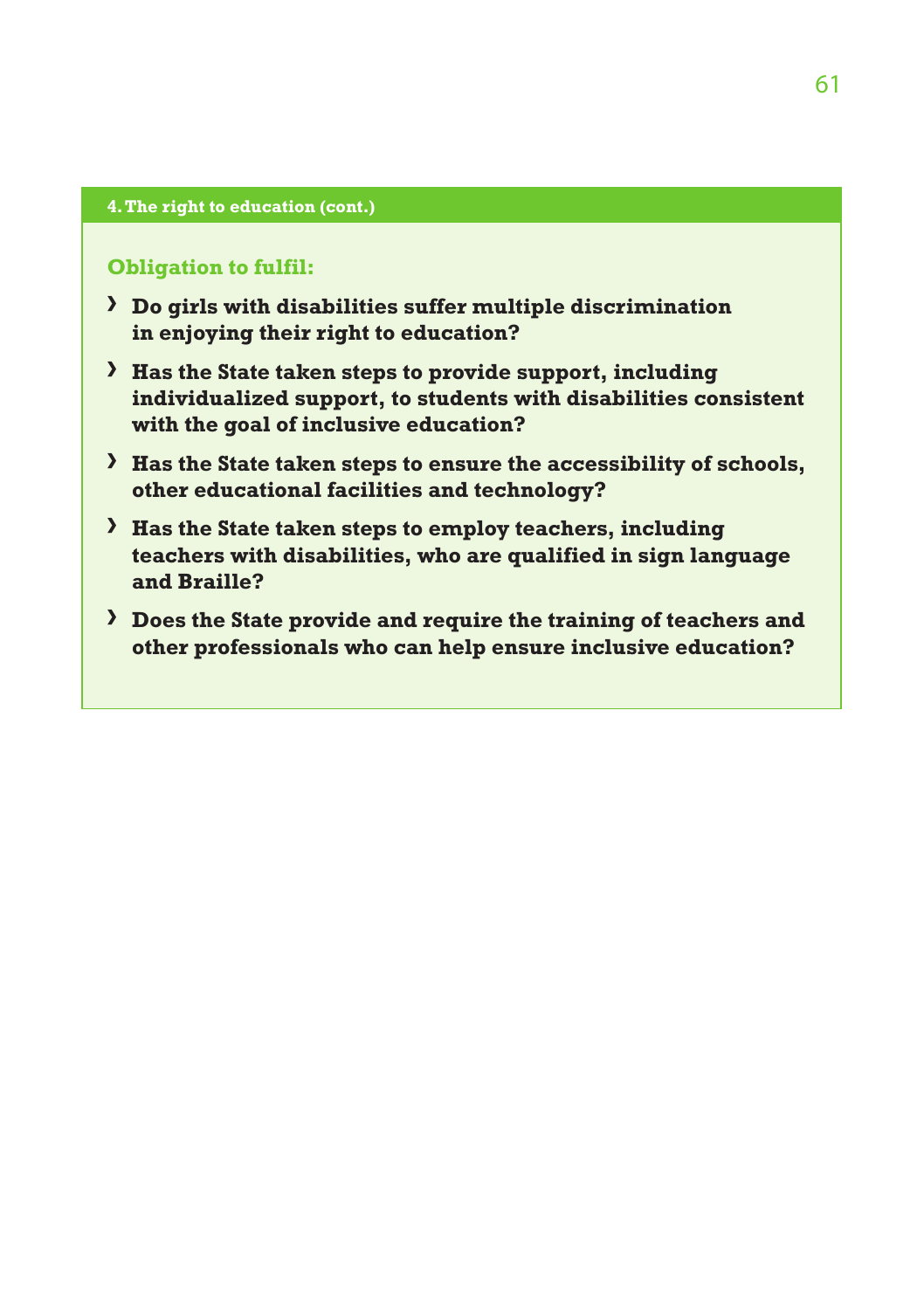### IV. Monitoring in practice

### **5. The right to liberty and security of the person**

#### **General monitoring question:**

**Are persons with disabilities deprived of their liberty on the basis of their disability?**

#### **Obligation to respect:**

- **› Do persons with disabilities have the right to liberty and security on an equal basis with others?**
- **› Do laws permit the deprivation of liberty (in a prison, psychiatric institution or other facility) on account of a person having a disability, whether alone or in combination with other factors?**

### **Obligation to protect:**

- **› Does the State prohibit third parties, such as family members, from institutionalizing persons with disabilities on the basis of their disability?**
- **› Does the State provide a remedy to persons with disabilities who are deprived of their liberty on the basis of their disability?**

### **Obligation to fulfil:**

**› Does the State provide reasonable accommodation for persons with disabilities who are legally deprived of their liberty (e.g., as a result of criminal proceedings)?**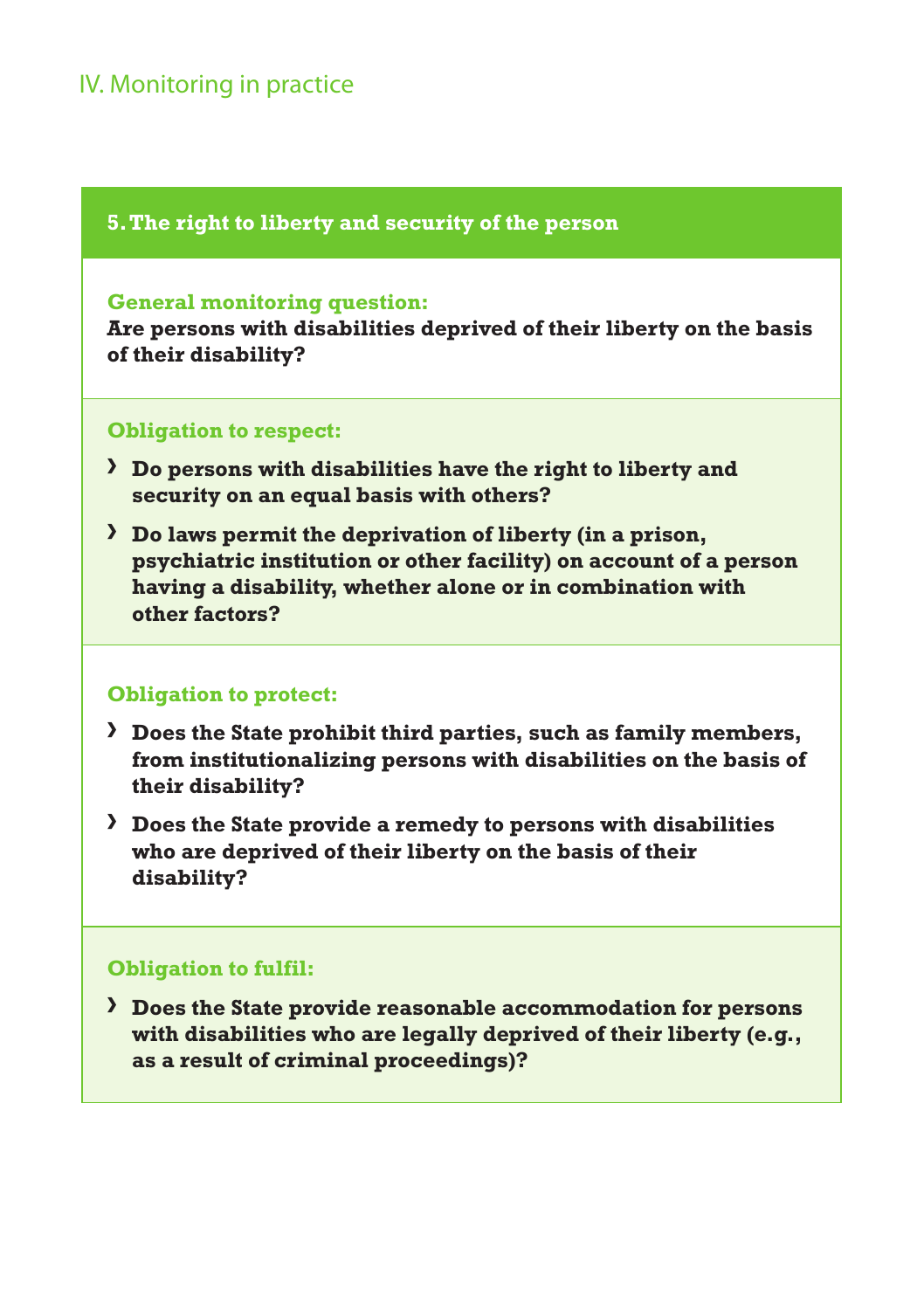#### <span id="page-62-0"></span>**Monitoring freedom from exploitation, violence and abuse**

Given the abuse that persons with disabilities have suffered in institutions and through services which nominally should serve them. such as health institutions, article 16 on "freedom from exploitation, violence and abuse" specifically requires States to monitor facilities and programmes:

 "3. In order to prevent the occurrence of all forms of exploitation, violence and abuse, States Parties shall ensure that all facilities and programmes designed to serve persons with disabilities are effectively monitored by independent authorities."

## C. Reporting and follow-up

The monitoring cycle also includes documentation and reporting, and corrective action and follow-up. During these two steps, it is important to bear in mind the principle of participation and the motto of persons with disabilities and their representative organizations, "Nothing about us without us". This means that, where practicable, monitors should check with persons with disabilities and their representative organizations that reporting has adequately and correctly summarized the human rights situation as it affects individuals and that they are broadly in agreement with the recommendations for corrective action. This is important given the explicit inclusion of the principle of participation in the Convention and the fact that persons with disabilities have so long been excluded from decision-making processes affecting them. Monitors should also be aware of the difference between organizations of persons with disabilities (DPOs) and NGOs working on disability, including service providers. Careful consideration should be given to the position of DPOs, especially if organizations have diverging views.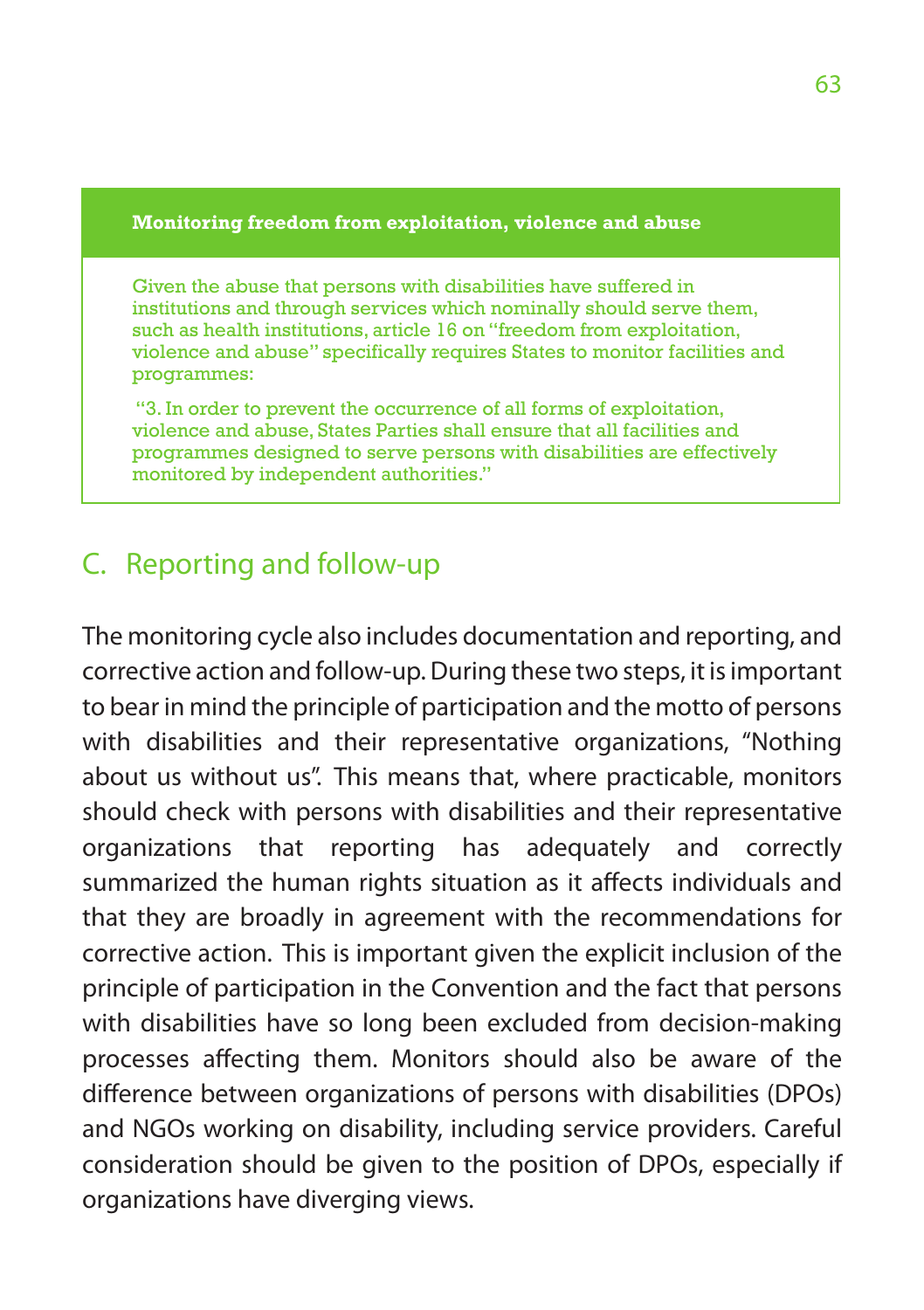### IV. Monitoring in practice

However, monitors must also weigh the imperative of participation with the practical and political concerns of human rights work. For instance, in the context of United Nations human rights field presences, it may in some cases be appropriate for monitoring reports to remain internal for a period of time. Sometimes there may be disagreement with organizations of persons with disabilities on the content of the report or on the steps for corrective action and follow-up. It is always important to remember that, while participation remains the overall goal, the organization undertaking the monitoring is ultimately responsible for the contents, conclusions and recommendations of its report.

Monitors should therefore strike a balance between the principle of participation and respect for the mandate, confidentiality of data and witnesses, and victim protection. The difficulties of this process should not be underestimated as there is often a very high expectation on the part of persons with disabilities and their representative organizations to be included in such processes. Monitors may consider documenting the process of participation and ensure adequate reasons are provided to underpin their conclusions and recommendations for corrective action.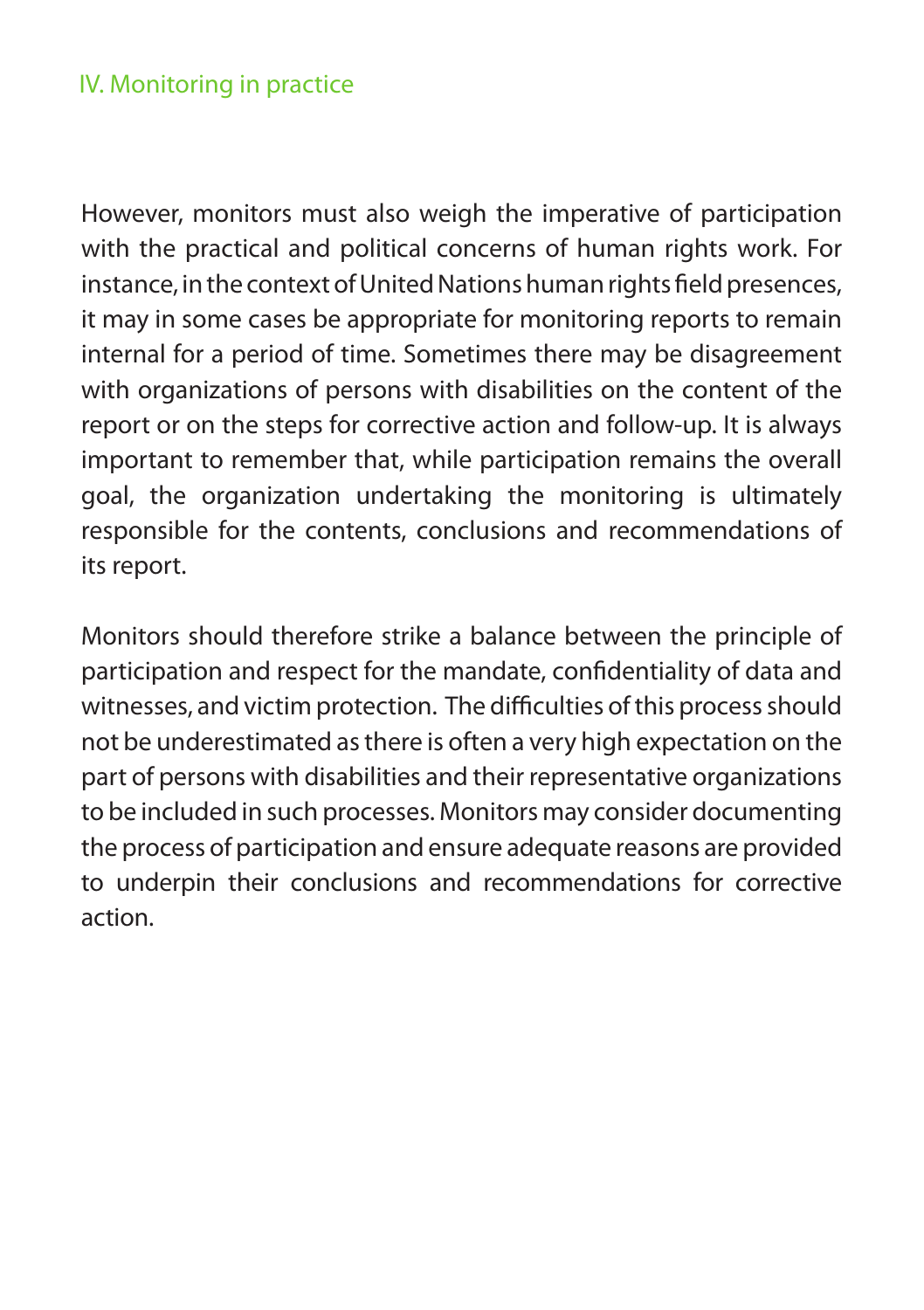### <span id="page-64-0"></span>Selected bibliography

### Publications and reports

- African Union of the Blind. State of disabled people's rights in Kenya: Report. Nairobi, 2007. 130 p. Available at: [www.yorku.ca/drpi](http://www.yorku.ca/drpi)
- African Union of the Blind and Cameroon National Association for the Blind. Study on the rights of persons with disabilities in Cameroon. 2007. 146 p. Available at: [www.yorku.ca/drpi](http://www.yorku.ca/drpi)
- Degener, Theresia. Disability as a subject of international human rights: law and comparative discrimination law. *In* The human rights of persons with intellectual disabilities: Different but equal. *By* Herr, S., L. Gostin and H. Koh, eds. Oxford, Oxford University Press, 2003. pp. 151–184.
- Disability Rights Promotion International. Phase I report: Opportunities, methodologies, and training resources for disability rights monitoring. Toronto, Disability Rights Promotion International, 2003. 70 p.

Available at: <http://www.yorku.ca>

Human rights. Yes! Action and advocacy on the rights of persons with disabilities. *By* Lord, J. *and others*. Minneapolis, Human Rights Resource Center, University of Minnesota, 2007. (Human rights educations series topic book 6) Available:<http://www.umn.edu>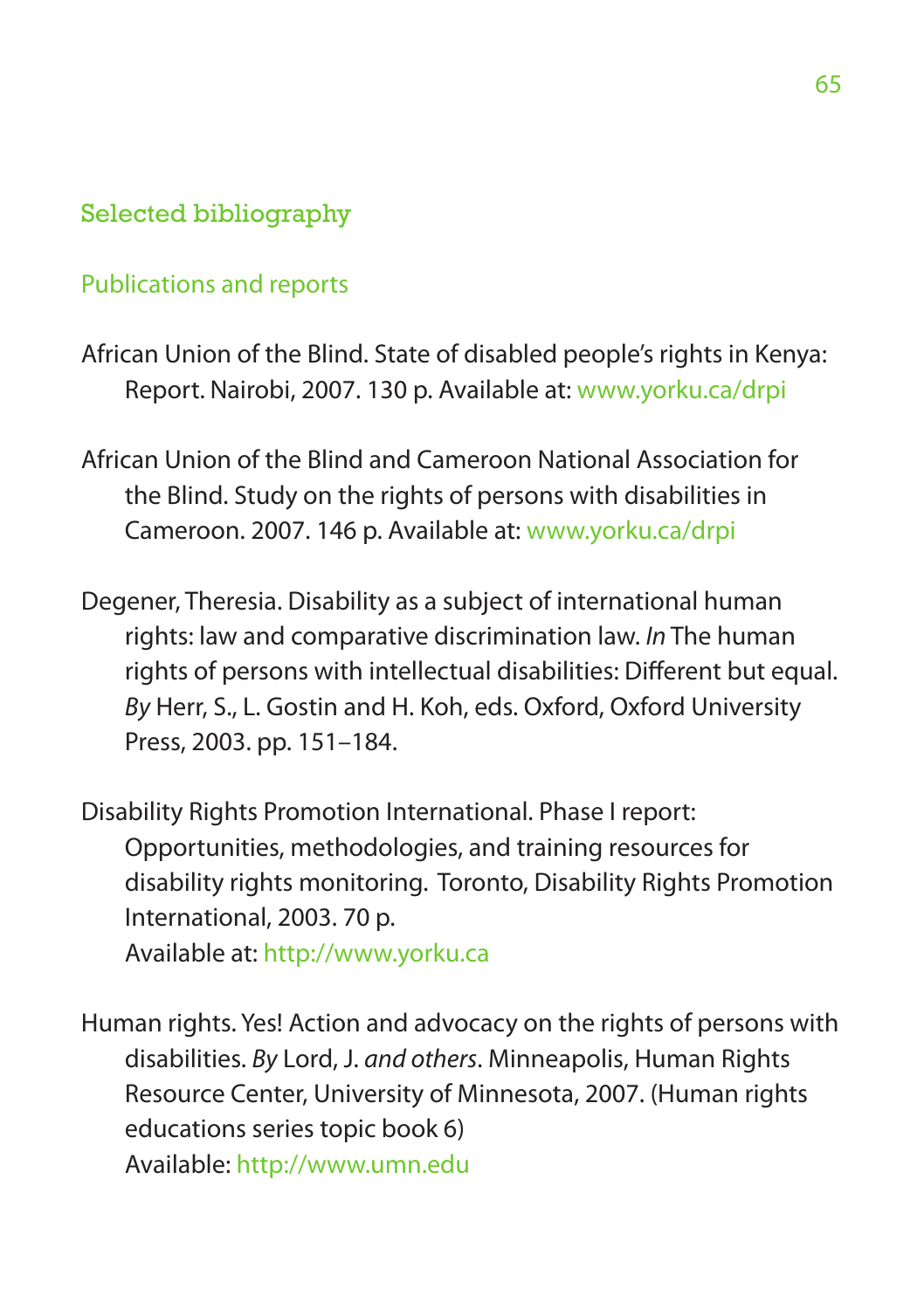### Selected bibliography

- Katipunan ng Maykapansanan sa Pilipinas, Inc. and Disability Rights Promotion International. Monitoring the human rights of persons with disabilities; Preliminary report Philippines. 2009. Available at [www.yorku.ca/drpi](http://www.yorku.ca/drpi)/resources.html
- Linqvist, B., M. Rioux and R. Samson. Moving forward: Progress in global disability rights monitoring. Toronto, Disability Rights Promotion International, 2007. Available at: http://www.yorku.ca
- Oliver, Michael. The politics of disablement. Basingstoke, Macmillan, 1990.
- Quinn, G. and T. Degener. Human rights and disability: The current use and future potential of United Nations human rights instruments in the context of disability*.* New York and Geneva, United Nations, 2002. (HR/PUB/02/1) Available at: <http://www.ohchr.org>
- Rioux, Marcia. On second thought: constructing knowledge, law, disability and inequality. *In* The human rights of persons with intellectual disabilities: Different but equal. *By* Herr S., L. Gostin and H. Koh, eds. Oxford, Oxford University Press, 2003. pp. 287– 317.
- UNICEF and the Victor Piñeda Foundation. It's about ability: An explanation of the Convention on the Rights of Persons with Disabilities. New York, UNICEF, 2008. Available at: <http://www.unicef.org>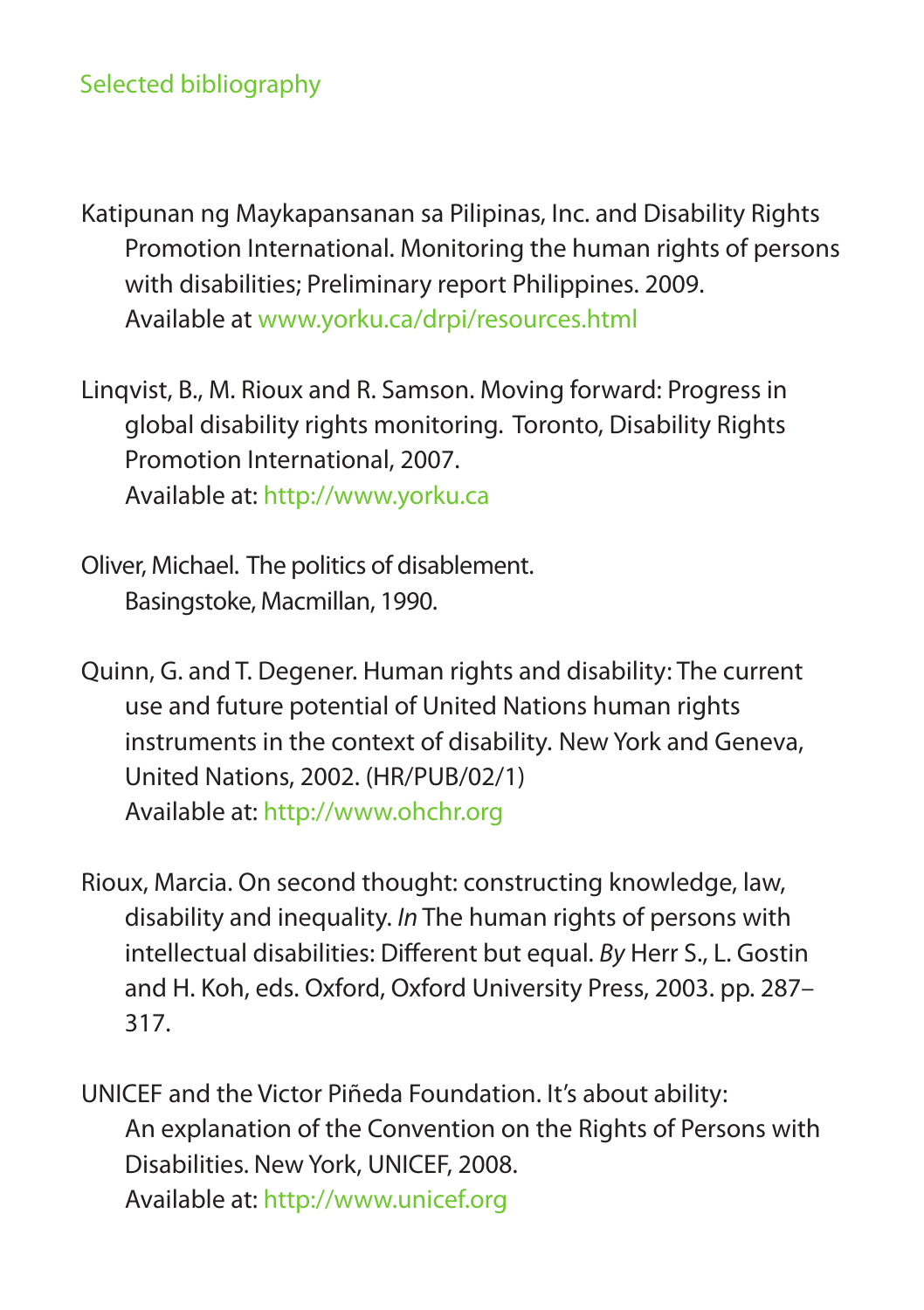It's about ability: Learning guide on the Convention on the Rights of Persons with Disabilities. New York, UNICEF, 2009. Available at: [http://www.unicef.org](http://www.unicef.org/publications/files/Its_About_Ability_Learning_Guide_EN.pdf)

United Nations, Office of the United Nations High Commissioner for Human Rights and Inter-Parliamentary Union. From exclusion to equality: Realizing the rights of persons with disabilities. Handbook for parliamentarians. Geneva, United Nations, 2007. (Professional training series No. 14) Available at: [http://www.ohchr.org](http://www.ohchr.org/Documents/Publications/training14en.pdf)

United Nations. Convention on the Rights of Persons with Disabilities: Advocacy Toolkit. 2008. Available at: <http://www.ohchr.org>

United Nations official documents (available at: www.ods.un.org)

United Nations. General Assembly. Thematic Study by the Office of the United Nations High Commissioner for Human Rights on enhancing awareness and understanding of the Convention on the Rights of Persons with Disabilities. (A/HRC/10/48)

\_\_\_\_\_ Interim report of the Special Rapporteur on torture and other cruel, inhuman or degrading treatment or punishment. (A/63/175)

\_\_\_\_\_ Report of the United Nations High Commissioner for Human Rights on progress in the implementation of the recommendations contained in the study on the human rights of persons with disabilities. (A/HRC/4/75)